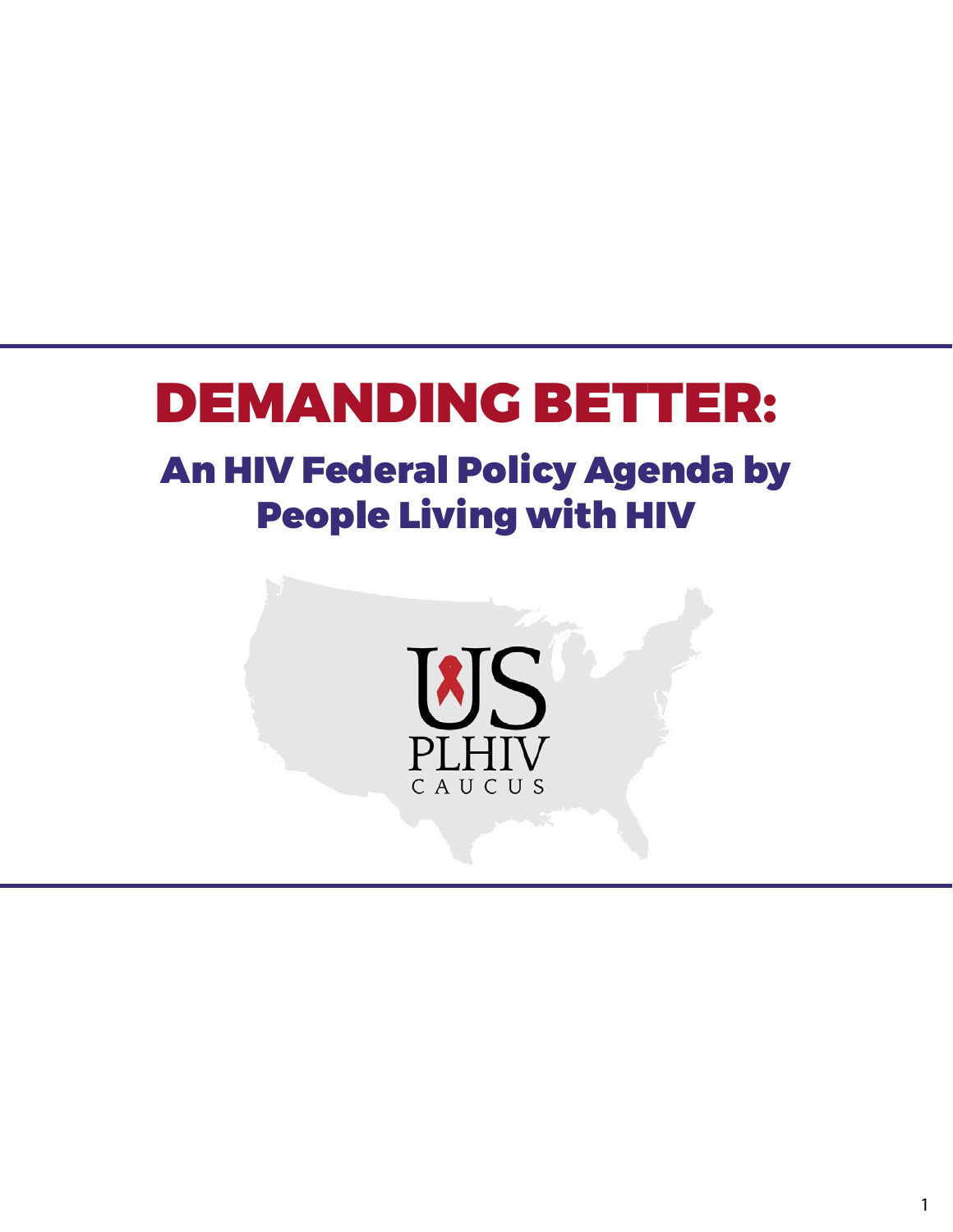# ACKNOWLEDGMENTS

This document was a collaborative effort informed by our relationships with thousands of people living with HIV throughout the United States, as well as our lived experience.

Authors contributed thought leadership as well as writing, research, reflection, and editing time. We are grateful to Martha Cameron, Barb Cardell, Marco Castro-Bojorquez, Cecilia Chung, Tami Haught, Vanessa Johnson, Ronald Johnson, Naina Khanna, Kamaria Laffrey, Lorenzo Lewis, Mark Misrok, Heather O'Connor, Venita Ray, Malcolm Reid, Bamby Salcedo, Linda Scruggs, Waheedah Shabazz-El, Andrew Spieldenner, Kiara St. James, Sean Strub, and Evany Turk for their contributions.

We are additionally especially indebted to Tyler Barbarin, Breanna Diaz, Kelly Flannery, Jennie Smith-Camejo, and Allie Watson for thought leadership, writing, editing, research, and communications support on this momentous project.

We dedicate this agenda to the many people living with HIV who paved the way for our understanding of HIV as an issue of justice, and on whose shoulders we stand. Some are still with us and too many have been lost along the way.

May this collective set of priorities, created jointly by U.S. based networks of people living with HIV for the first time ever, assure a better world for all of us.

For Mary. For Marco. For Deloris. For Loren. For Juanita.

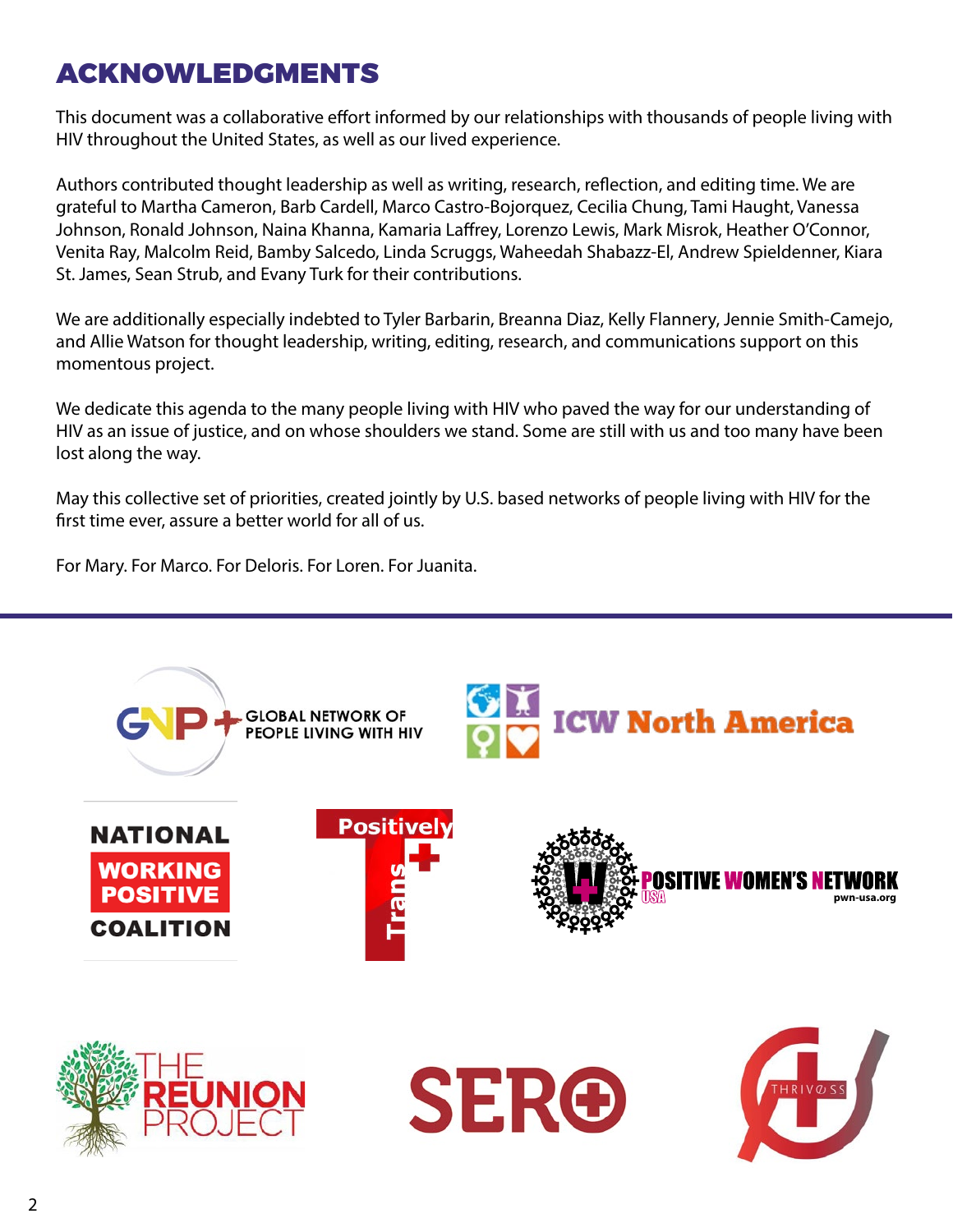# TABLE OF CONTENTS

| I. Executive Summary                                                                                                                                                                       | 4               |
|--------------------------------------------------------------------------------------------------------------------------------------------------------------------------------------------|-----------------|
| II. Background                                                                                                                                                                             | 7               |
| III. Issue Areas and Recommendations                                                                                                                                                       | 10              |
| 1. Issue Area 1. Concretely Elevate Meaningful Involvement of People Living with HIV and<br>Disproportionately Impacted Communities in the HIV Response                                    | 10 <sup>°</sup> |
| 2. Issue Area 2. Proactively Create an Affirming Human Rights Environment for People Living<br>with HIV: Address Stigma; Eliminate HIV Criminalization and Halt Molecular HIV Surveillance | 13              |
| 3. Issue Area 3: Addressing Inequities in the Federal Response: Attend to Racial and Gender<br><b>Disparities</b>                                                                          | 21              |
| 4. Issue Area 4. Add Sex Workers and Immigrants Living with HIV as Priority Populations<br>Throughout the Federal Response                                                                 | 24              |
| 5. Issue Area 5. Affirmatively Commit to Improving Quality of Life for People Living with HIV                                                                                              | 28              |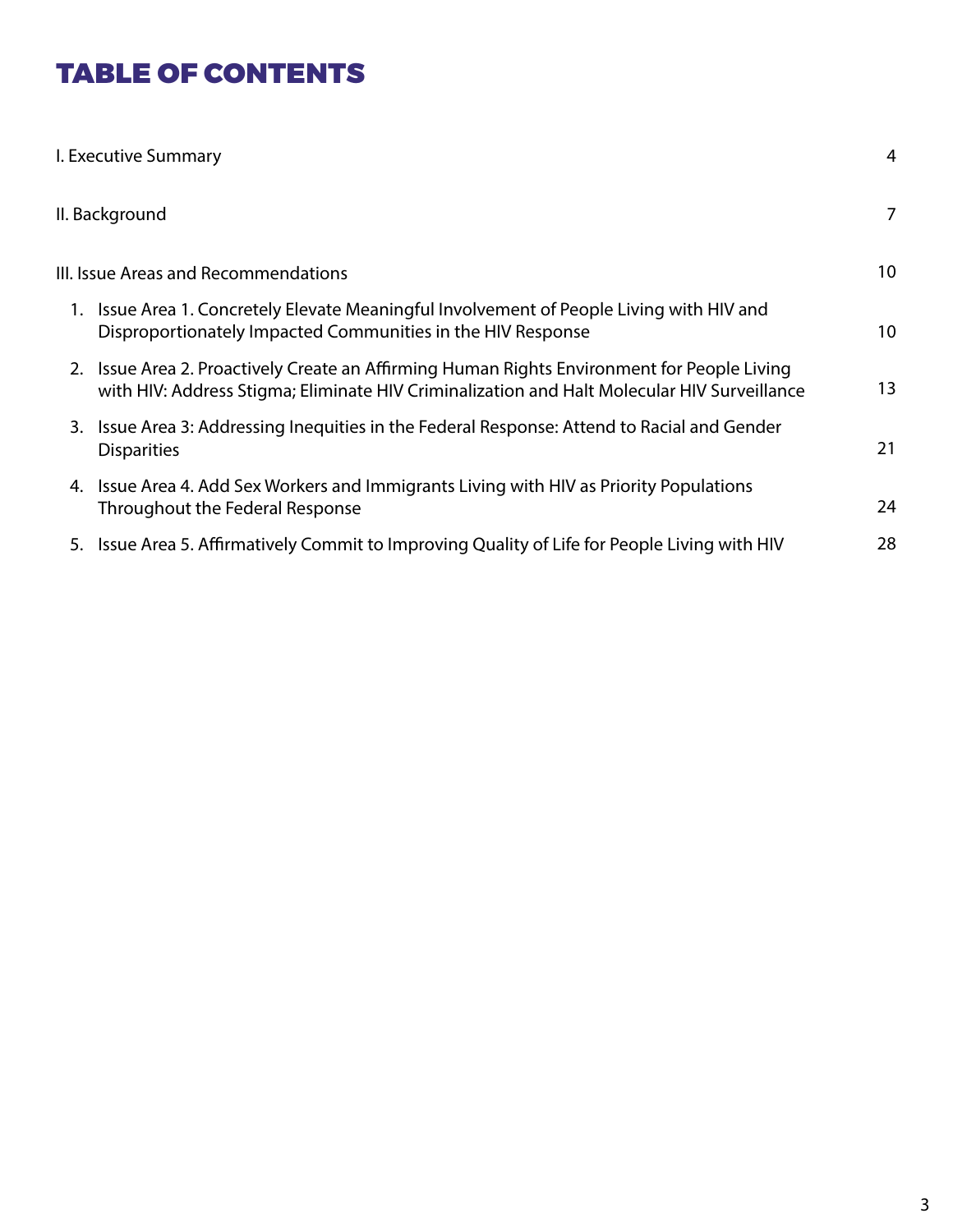

# DEMANDING BETTER:

An HIV Federal Policy Agenda by People Living with HIV

# EXECUTIVE SUMMARY

Networks of people living with HIV in the United States have come together as the U.S. People Living with HIV Caucus (HIV Caucus) to outline our policy agenda for the federal response to the HIV epidemic. People living with HIV networks are organized formations created, led by, and accountable to the estimated 1.1 million people living with HIV in the United States. They are vehicles through which we, as people living with HIV, can define our own agenda, choose our own leaders, and speak with collective voices.

For stakeholders in the federal government, the HIV Caucus brings a unique lens, informed by lived experience, to the development of policies to ensure better care, treatment, and quality of life for people living with HIV. The networks which make up the HIV Caucus have been involved as service providers, have run programs that serve people living with HIV, and have built community-based organizations and advocacy initiatives from the ground up. We are in direct contact with tens of thousands of people living with HIV throughout the United States.

These unique abilities and access inform our work and led us to create this living policy agenda to collect our expertise into a road map for lawmakers and other key stakeholders to use in addressing the HIV epidemic at the federal level.

**This policy agenda contains recommendations in 5 issues areas which must be centered in every aspect of the federal HIV response:**

- **1. Concretely elevating the meaningful involvement of people living with HIV and disproportionately impacted communities in the HIV response;**
- **2. Proactively creating an affirming human rights environment for people living with HIV by addressing stigma, eliminating HIV criminalization, and halting molecular HIV surveillance;**
- **3. Addressing inequities in the federal response by attending to racial and gender disparities;**
- **4. Adding sex workers and immigrants living with HIV as priority populations throughout the federal response; and**
- **5. Affirmatively committing to improving quality of life for people living with HIV.**

To address each of these issue areas, we have suggested concrete recommendations for the associated executive agencies, the HIV National Strategic Plan, and the Ending the HIV Epidemic Plan, which are broadly delineated on the pages that follow.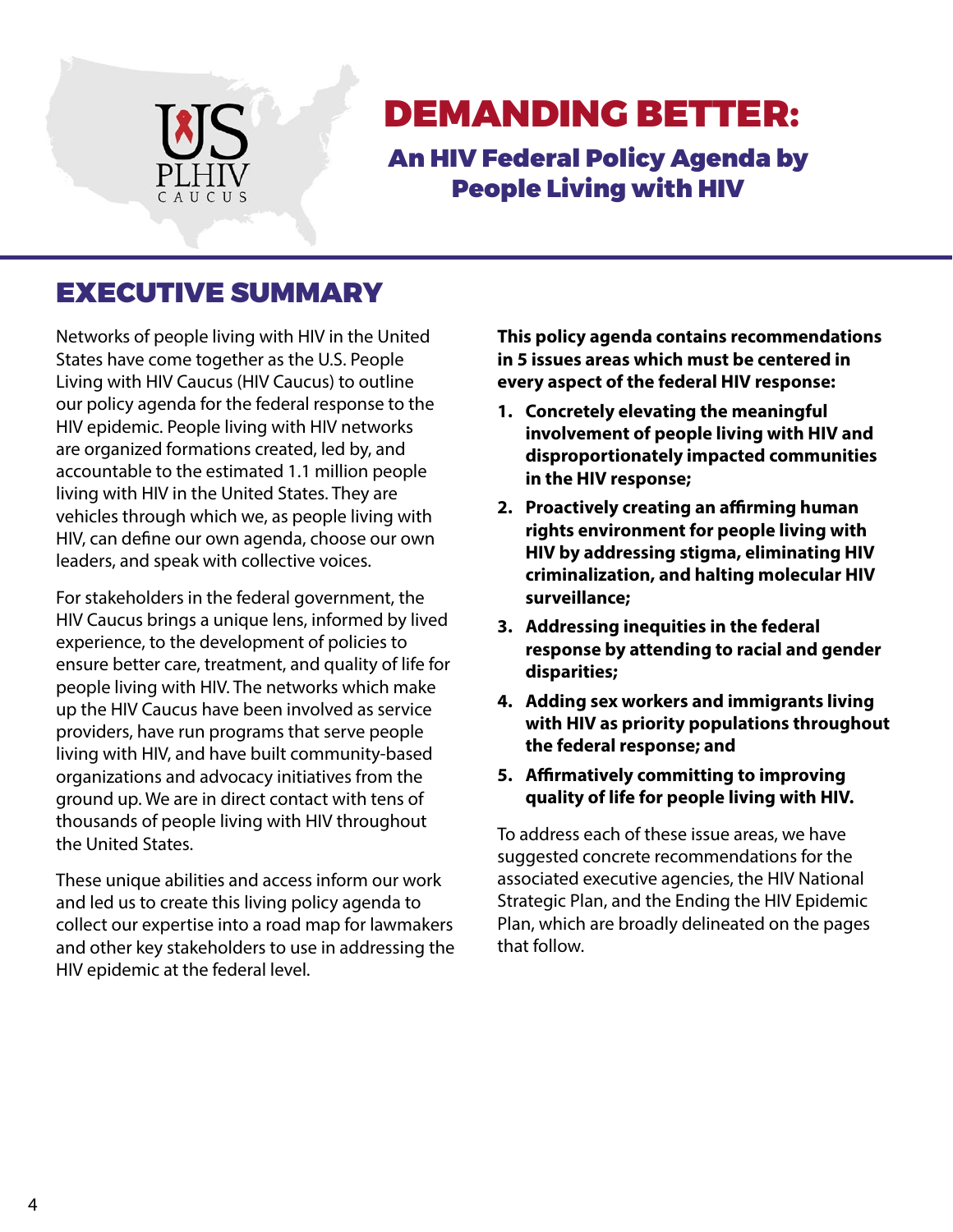**Concretely elevating the meaningful involvement of people living with HIV and disproportionately impacted communities in the HIV response**

Staff federal bodies addressing the epidemic, such as the Office of National AIDS Policy, with people living with HIV from the communities most impacted by the epidemic and recharter the HIV advisory boards of the federal agencies to include a minimum of two seats for representatives of the HIV Caucus.

Develop a process to solicit input from, engage and consult with the HIV Caucus, and include meaningful involvement of people living with HIV indicators in the final version of the HIV National Strategic Plan and in updates to the Ending the HIV Epidemic Plan.

#### **Proactively creating an affirming human rights environment for people living with HIV**

Identify stigma-reduction activities that partners in the HIV response can engage in, require Ending the Epidemics jurisdictions to create plans that incorporate these activities, and resource people living with HIV networks to develop and implement stigma-reduction initiatives.

Utilize data collection tools and interventions that examine structural change.

Promote advocacy efforts to remove punitive laws and policies, like HIV criminalization, by acknowledging the federal government's role in creating them and making clear commitments in federal plans to end HIV criminalization.

Declare a moratorium on molecular HIV surveillance and partner with people living with HIV networks to develop standards for obtaining informed consent; privacy protections; and security, sharing, and storage protocols.

Implement community generated standards in all aspects of the federal HIV response and ensure funding is in place for training and compliance.

#### **Addressing inequities in the federal response: attend to racial and gender disparities**

Explicitly include racial and gender disparities as elements of the HIV epidemic to be addressed in all funding opportunities and create grant opportunities for and led by these populations.

Require Ending the Epidemic jurisdictions to target resources to Black, Indigenous, and other people of color, especially those who are also gay and bisexual men, people of trans experience, people who use drugs, sex workers, and immigrants.

Require jurisdictions and grantees to provide care services to dependents while people living with HIV receive services and to screen for intimate partner violence.

**Adding sex workers and immigrants living with HIV as priority populations throughout the federal response**

Push to prohibit the practice of using condom possession as evidence of sex work and eliminate federal policies conflating sex work and human trafficking.

Prioritize and require commitments to the decriminalization of sex work, including restrictions of individuals with sex work-related or drug-related convictions from accessing federal programs and services.

Ensure health care is accessible regardless of immigration status.

Add sex workers and immigrants as priority populations in the federal HIV response and fund programs led by and serving them accordingly.

Fund language services, particularly those that are in-person, and require certain grantees to staff certified medical interpreters or train staff on interpretation utilization.

#### **Affirmatively commit to improve quality of life for people living with HIV**

Create a minimum standard of care and quality of life for people living with HIV, promulgate regulations requiring those providing health care to people living with HIV to conform to those standards, and monitor and report how these standards are being upheld.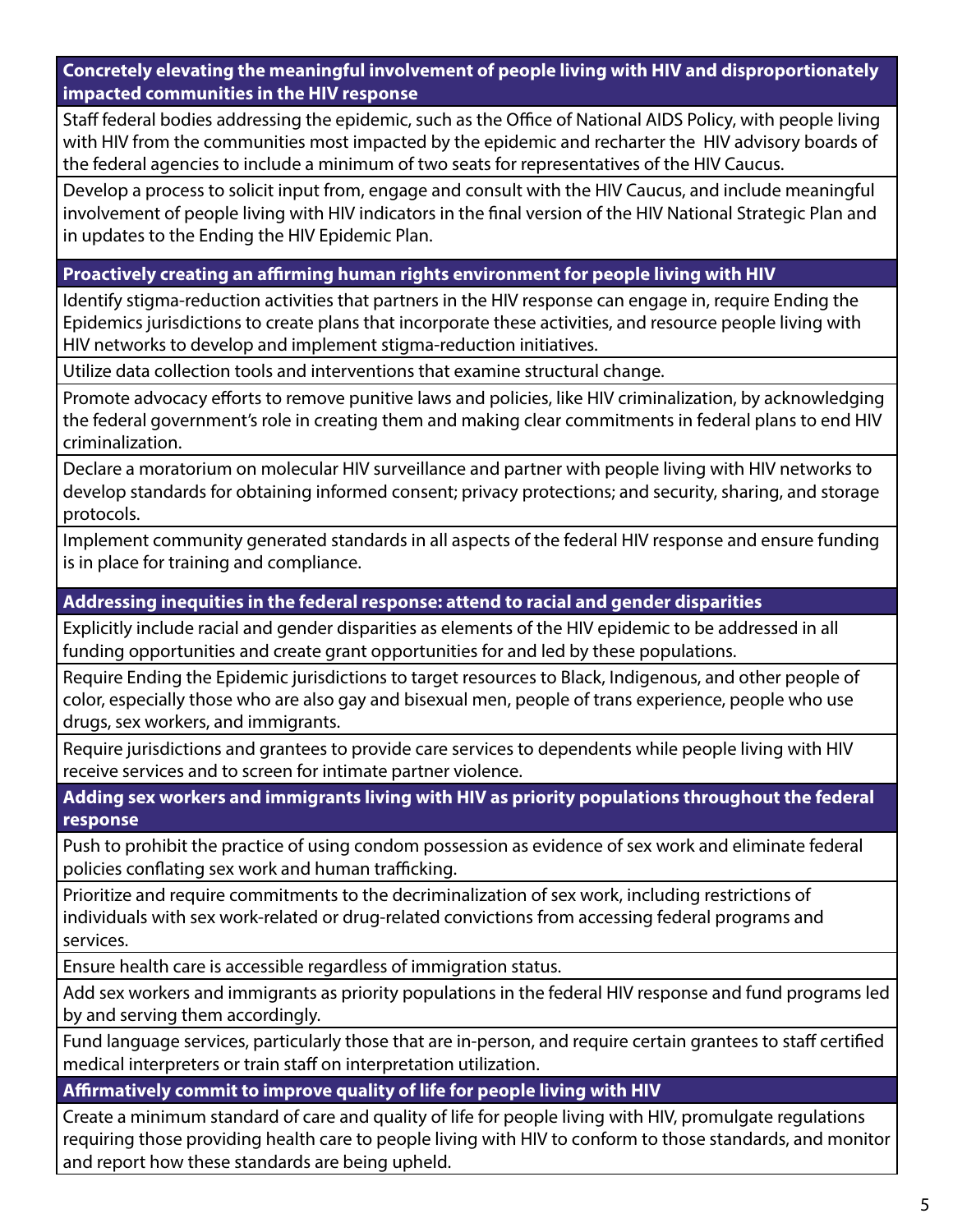Establish access to online and in-person benefits counseling/advisement for people living with HIV; design system to improve portability of benefits between jurisdictions; and create programs to train, recruit, and hire people living with HIV into the HIV workforce and other employment opportunities.

Fully fund Housing Opportunities for People with AIDS and other federal housing programs and enforce the Fair Housing Act to address housing discrimination.

Require the federal HIV programs to track and address housing for people living with HIV.

Improve the Supplemental Nutrition Assistance Program to account for regional differences, increase overall benefits, continue extensions of work requirements, and reduce administrative burdens for people living with HIV.

Improve, expand, and fund access to sexual and reproductive health care for people living with HIV, including transition-related care, and monitor this progress with metrics in the federal HIV response.

Fund research and create accessible guidelines for birthing people living with HIV to breast/chest-feed their children that do not include criminalization.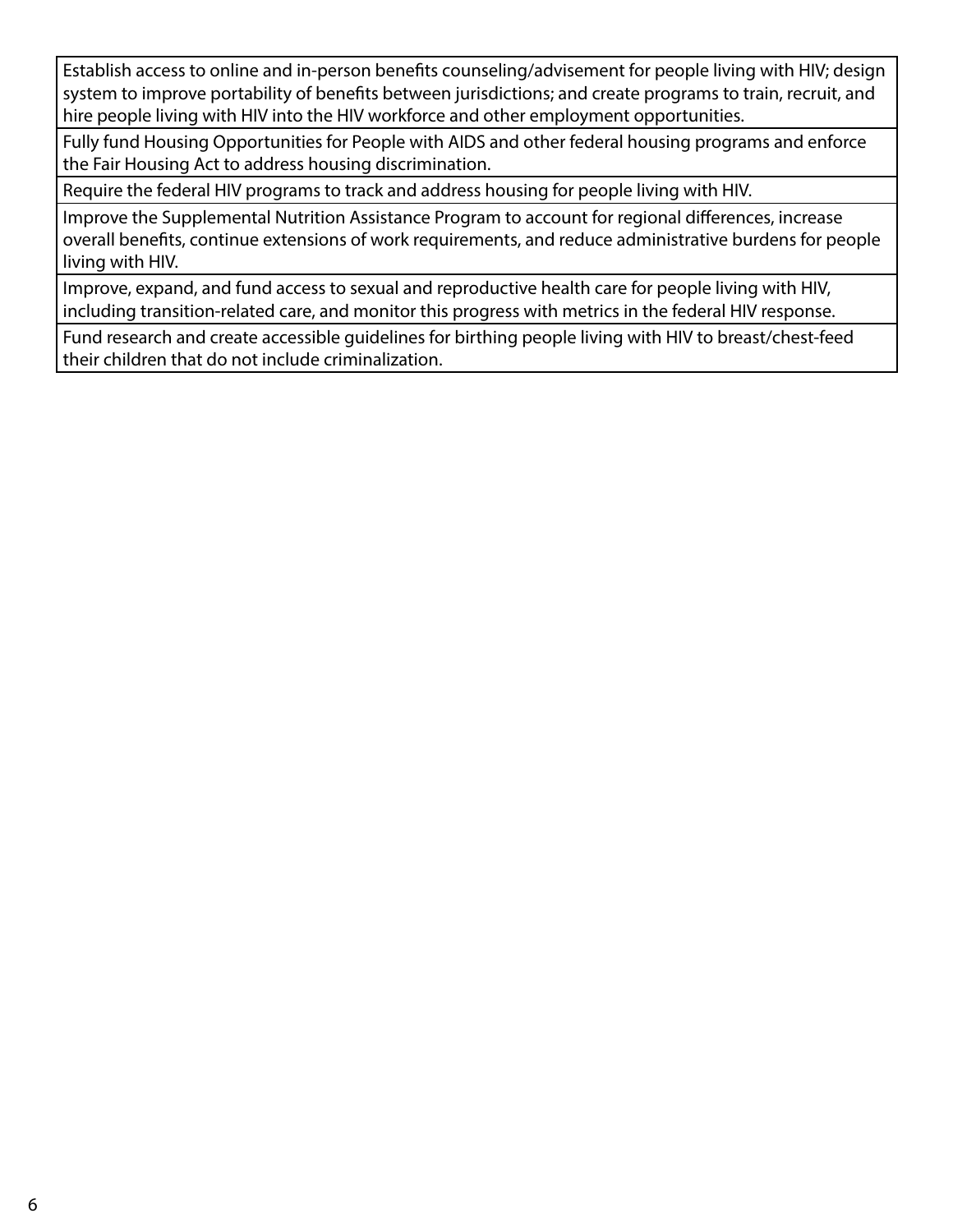

# An HIV Federal Policy Agenda by People Living with HIV DEMANDING BETTER:

## **About Us**

We are networks of people living with HIV (PLHIV networks) in the United States. PLHIV networks are organized formations created, led by, and accountable to the estimated 1.1 million people living with HIV (PLHIV) in the United States. PLHIV networks are vehicles through which we, as PLHIV, can define our own agenda, choose our own leaders, and speak with a collective voice.

Our networks represent communities most impacted by the epidemic in the United States: Black gay and bisexual men living with HIV in the U.S. South, Black cisgender and transgender women living with HIV, transgender women of color living with HIV, Latinx people living with HIV, survivors of HIV criminalization, and people aging with HIV. Our constituencies are diverse – including groups organized around race, gender, age, gender identity, sexual orientation, and immigration status – and we work across coalitions and communities on issues that impact us.

PLHIV networks bring a unique lens, informed by lived experience, to the development of policies to ensure better care, access to treatment, and quality of life for PLHIV. As PLHIV, we understand HIV-related stigma, discrimination, and structural conditions -- including racism, homophobia, sexism, transphobia, xenophobia, ableism, and poverty -- in direct, embodied ways. Many of us have been involved as service providers, have developed and led programs that serve PLHIV, and have built community-based organizations (CBOs) and advocacy initiatives from the ground up. We are in direct contact with tens of thousands of PLHIV throughout the United States and are consequently able to identify and, where resources

**BACKGROUND** allow, respond to emerging trends quickly.

There is a marked difference between collaborating with or taking input from individual PLHIV and engaging with organized formations of PLHIV. Processes to take input from or consult with individuals living with HIV generally have no available mechanisms for, nor resources to support, community accountability. Nor do they provide real avenues to support engagement by PLHIV representing the communities most affected by HIV, who may be facing various barriers that circumscribe their ability to effectively participate in decision-making or advisory processes. Thus, working with individual PLHIV is frequently tokenizing and disempowering to PLHIV and reinforces the inequities in race, gender, and class that have framed dominant discourse and policymaking on the HIV epidemic to date.

The United States People Living with HIV Caucus (HIV Caucus) emerged in 2010 from the need for a national voice for PLHIV. The HIV Caucus is composed of members Global Network of People Living with AIDS -- North America, International Community of Women with HIV/AIDS -- North America, National Working Positive Coalition, Positively Trans, Positive Women's Network-USA (PWN), Reunion Project, SERO Project, and THRIVE SS. As a national "network of networks," the HIV Caucus has taken the lead on several issues that PLHIV face, including addressing national HIV plans and policies that affect us.1 The HIV Caucus has been a coordinating partner with AIDS United and Treatment Access Expansion Project at AIDSWatch, the national HIV advocacy day, bringing together hundreds of PLHIV and allies from around the country each year in Washington, D.C., to engage legislators and federal agencies.

It is long past time for national leadership on HIV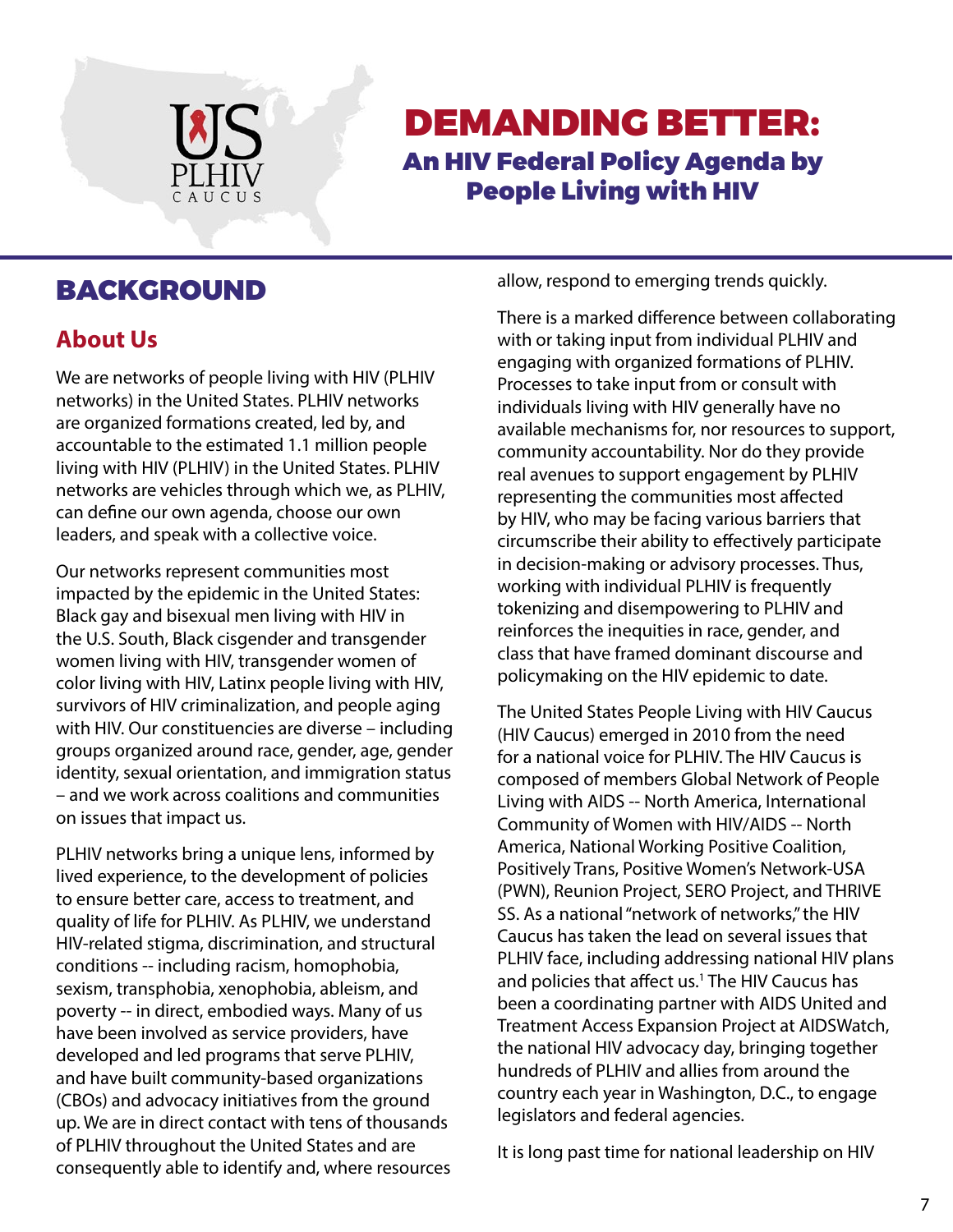to make this shift towards formally recognizing PLHIV networks as necessary partners to help organize, inform, and implement the federal domestic response. Put simply, you cannot end the HIV epidemic without us. This is no longer a demand – it is an absolute imperative. It is in this spirit of partnership that we bring the below analysis of the current federal response and our recommendations forward.

# **Contextualizing the Federal Response to the United States HIV Epidemic**

The federal response to the domestic HIV epidemic is situated within a larger context of politics and culture, including sex negativity, HIV-related stigma, racism, homophobia, transphobia, sexism, classism, and the criminalization of poverty. As a result, since the first cases of AIDS were reported 40 years ago, and while health care providers, clinicians, and community advocates organized to develop compassionate approaches, the political response itself has been plagued by an overall lack of will to actively value, invest in, and affirm the lives of those communities most impacted by the domestic HIV epidemic -- the same communities our networks represent.

For nearly 30 years, the U.S. did not have a comprehensive, national plan to address the HIV/ AIDS epidemic. Critical programs and policies to provide health care and treatment to PLHIV, especially the Ryan White HIV/AIDS Program, and various initiatives to prevent HIV funded by the Centers for Disease Control and Prevention (CDC), collectively formed a patchwork response to the domestic epidemic. This fragmented approach to HIV was ironic given that the U.S. engaged with other countries to develop their annual national plans (known as Country Operational Plans, or COPs) as a required component of the funding process under the President's Emergency Plan for AIDS Relief (PEPFAR), established in 2003<sup>2</sup>. However, it was also inevitable – prior to the adoption and enactment of the Patient Protection and Affordable Care Act (ACA), health insurers were legally permitted to discriminate against people

with pre-existing conditions<sup>3</sup>, such that PLHIV in the U.S. were not generally eligible for private or employer-sponsored health insurance coverage<sup>4</sup>, and relied on a medley of social and health related services to fill in the gaps.

In the mid-2000s, as early data began to show that viral suppression in PLHIV would reduce the likelihood of onward HIV transmission, epidemiologists began making the case that any successful plan to "end the HIV epidemic" would have to rest on a foundation of two primary bedrocks:

- 1. Aggressive HIV testing to identify new diagnoses and
- 2. Medical treatment to suppress the viral loads of those living with HIV.

This became known as the "test and treat" model. Some advocates pushed to expand the model's frame first to "testing, linkage, and care" (TLC), then to TLC+, in a discursive recognition that successfully implementing widespread and early HIV treatment for those who receive a positive diagnosis requires first that people living with HIV are in medical care and that they were likely to need other services and support in order to facilitate access to that medical care.<sup>5</sup>

#### *The United States National HIV/AIDS Strategy: 2010-2020*

The Obama administration's release of a 2010-2015 National HIV/AIDS Strategy for the United States (NHAS, or the NHAS)<sup>6</sup> in July 2010 represented a significant milestone. The NHAS was a White House-level document, complete with the Presidential seal. It was designed as the first crossgovernment response to HIV, explicitly requiring leadership and action by multiple federal agencies, along with involvement from other stakeholders including the private sector and faith sector, to achieve four major goals:

- 1. reducing new HIV transmissions;
- 2. increasing access to care and improving health outcomes for people living with HIV;
- 3. reducing HIV-related health disparities; and
- 4. achieving coordination in the national HIV response.7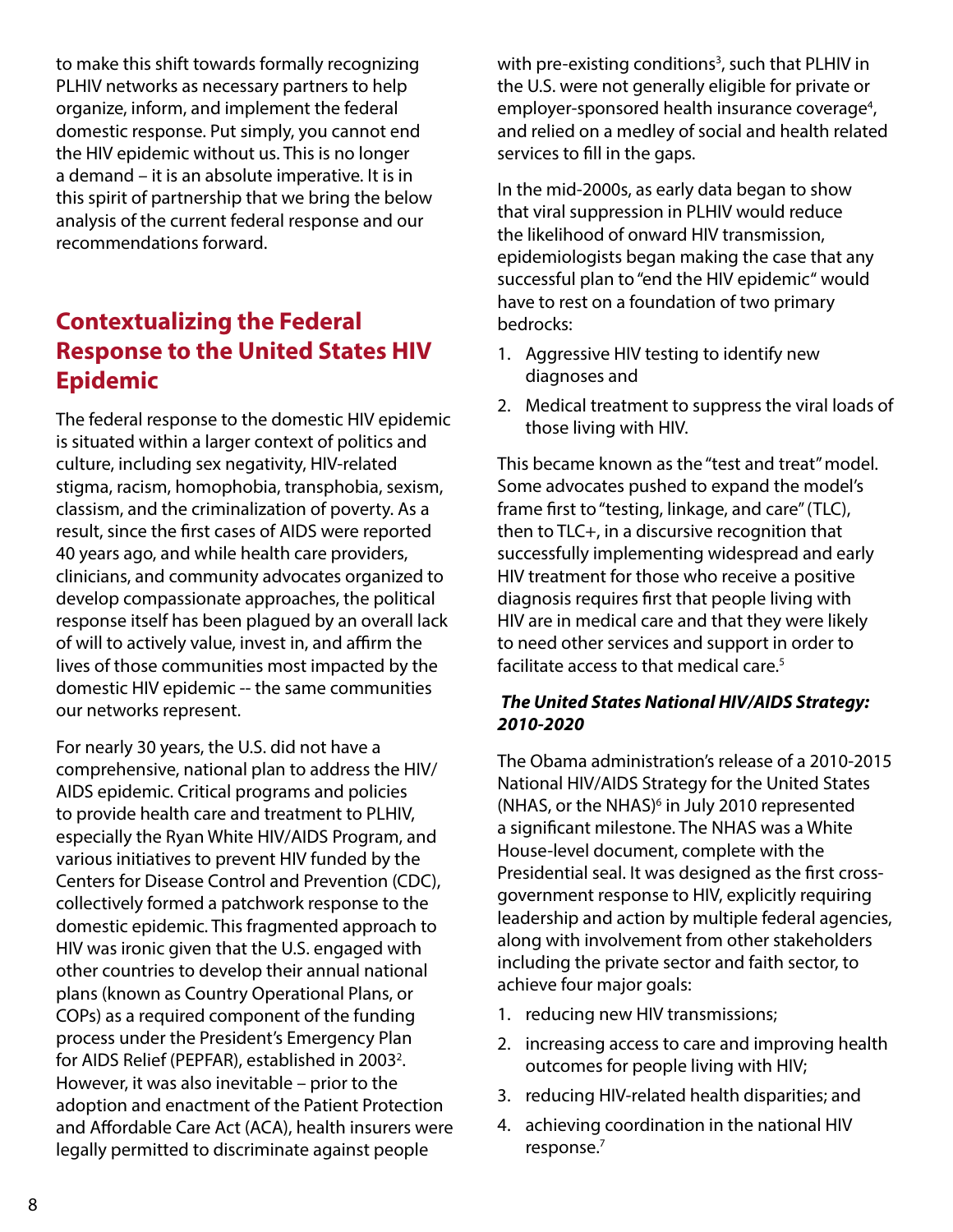Operational components of NHAS, such as the CDC's Enhanced Comprehensive Prevention Plans (ECHPP) and the "Twelve Cities" approach<sup>8</sup>, represented early stages in a geographical approach to test-and-treat type strategies.

In 2015, the NHAS was updated and re-released with new language, new metrics, and a 2020 timeframe for achievements.<sup>9</sup> The four-goal structure remained, with added emphasis on increasing HIV testing and linking people who tested positive to care; providing support to retain PLHIV in care; achieving viral suppression; and focusing HIV efforts on populations most impacted by HIV, including people in the southern states.<sup>10</sup>

#### *The Ending the HIV Epidemic Plan: 2019-present*

In January 2019, the U.S. Department of Health and Human Services (HHS) released a ten-year operational plan setting targets of reducing the number of new HIV acquisitions in the United States by 75 percent by 2025, then by at least 90 percent by 2030, through a geographic focus on the 48 hardest-hit counties and the seven states with a "substantial number of HIV diagnoses in rural areas."11

This plan is known as the Ending the HIV Epidemic Plan (EHE) and rests on four pillars:

- 1. diagnose;
- 2. treat;
- 3. prevent (through "proven interventions, including pre-exposure prophylaxis and syringe services programs;" and
- 4. respond to "potential HIV outbreaks to get needed prevention and treatment services to those who need them."<sup>12</sup>

The fourth and final pillar relies on invasive, nonconsensual HIV surveillance activities known broadly as molecular HIV surveillance (MHS) or cluster tracing.13 Funding has been appropriated from Congress in fiscal years 2020 and 2021 to support the launch of the EHE.<sup>14</sup>

 The EHE in its current iteration is viewed by PLHIV networks as deeply flawed in its equation of PLHIV and our viruses to problems that must be surveilled without our consent and managed and controlled via treatment, rather than attending to us as equal

citizens with claims to human rights and dignity. We also believe the EHE is necessarily limited in its effectiveness due to its overly biomedical focus, lack of attention to structural and social issues, and failure to partner with PLHIV networks on developing a robust plan and corresponding budget for meaningful community engagement at the federal and jurisdictional level.

#### *The HIV National Strategic Plan: 2021-present*

In early December 2020, as the second NHAS was coming to a close, HHS released a draft of a third iteration of a national HIV strategy for public comment, renaming it the HIV National Strategic Plan for 2021-2025 (HIV Plan). A major intent of the draft updated plan was to align the HIV national strategy with the EHE federal initiative. After a brief comment period, the outgoing Trump administration released the 2021-2025 update in mid-January 2021.<sup>15</sup>

PLHIV networks submitted comments on the draft plan, including the HIV Caucus and PWN. The HIV Caucus's and PWN's comments highlighted shortcomings and gaps in the draft plan, notably:

- 1. the importance of involving organized PLHIV networks;
- 2. serious concerns with the draft plan's inclusion of the use of HIV genomic sequencing data, cluster detection, and data derived from MHS;
- 3. lack of inclusion of immigrants and sex workers in the draft plan;
- 4. inadequate attention to structural determinants of health, most notably racism and racial inequities; and
- 5. inadequate attention to improving the quality of life of people living with HIV.16

We are disappointed to note that PLHIV networks' recommendations were largely not addressed in the final version of the HIV Plan released in January 2021.

The below set of policy recommendations seeks to offer a path forward that will strengthen the overall domestic federal response through a specific focus on improving the structures themselves via which the HIV response is organized and led, along with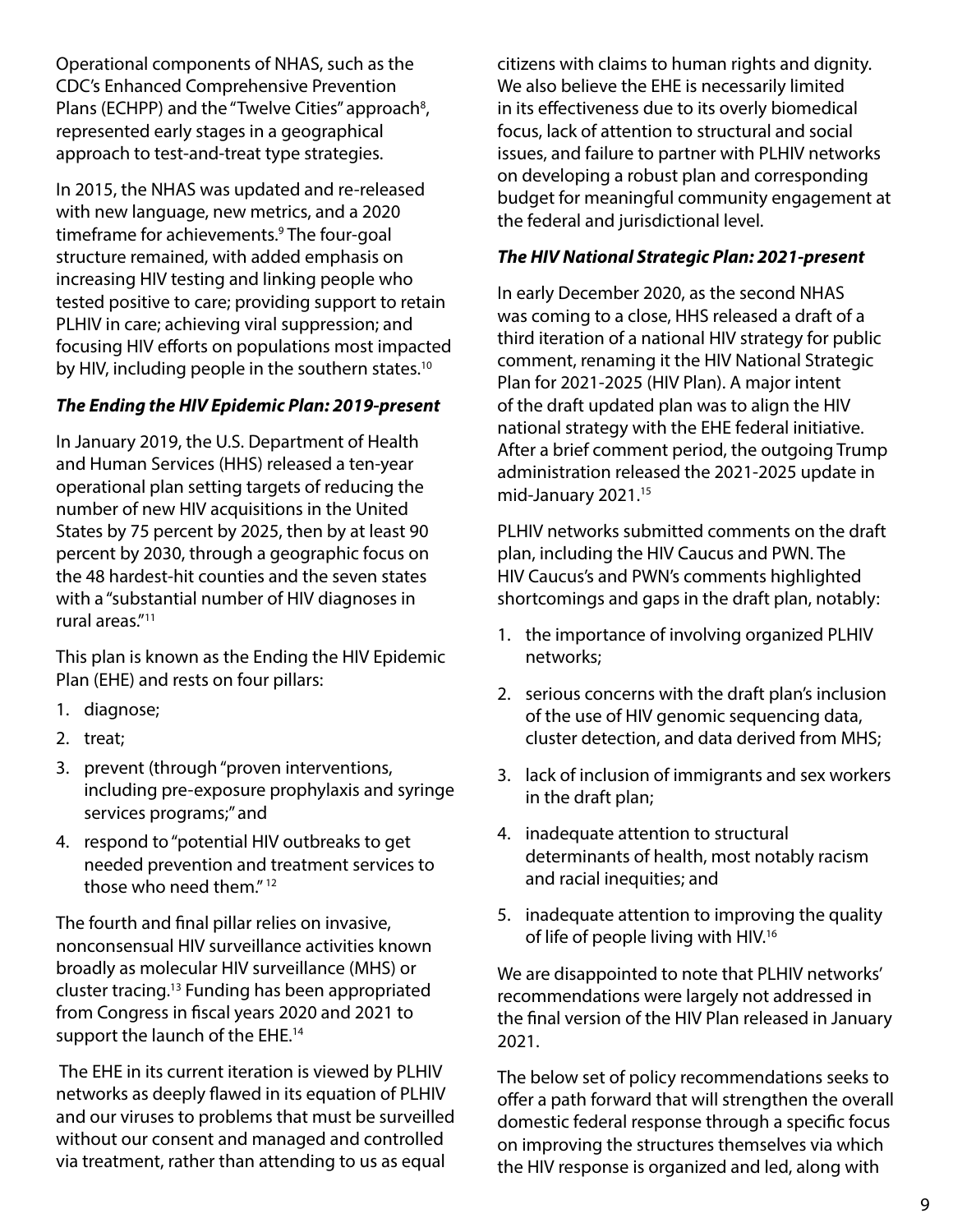concrete improvements to major policies guiding that response in the U.S. as of July 2021– the HIV Plan and the EHE. Again, because the HIV epidemic and response are situated within and rest on broader systems, this document also identifies some policy areas of broader focus that must be considered as foundational to creating a safe, dignified, and rights-based environment for people living with and most vulnerable to acquiring HIV.

# ISSUE AREAS AND RECOMMENDATIONS

**Issue Area 1. Concretely Elevate Meaningful Involvement of People Living with HIV and Disproportionately Impacted Communities in the HIV Response**

#### *Meaningful Involvement of People Living with HIV: Defining the Issue*

CDC's Notice of Funding Opportunity PS20-2010 acknowledges that "[r]eaching and maintaining viral suppression among people with HIV is the most effective way to reduce new infections."17 Biomedical tools needed to meet this already exist, such as antiretrovirals, pre-exposure prophylaxis, and post-exposure prophylaxis. The primary impediments to "ending the HIV epidemic" are structural and social; thus, visible, organized, and effective leadership by PLHIV in all aspects of the HIV response is more important than ever.

PLHIV are, by necessity, intimately familiar with factors that place individuals and communities at risk for acquiring HIV in the first place, such as barriers to accessing care and treatment and challenges to living a full and healthy life with dignity. When PLHIV are effectively involved in program and policy development, implementation, and monitoring, the relevance and effectiveness of strategies improve. Moreover, raising visibility of PLHIV and elevating their voices and experiences can help decrease HIV-related stigma and discrimination.

Meaningful involvement of people with HIV/ AIDS (MIPA) is a globally recognized principle first articulated in the Denver Principles in 1983 and

endorsed by the United Nations Programme on HIV/AIDS (UNAIDS), the body that coordinates global action on the HIV/ AIDS epidemic.18 As UNAIDS explains, at its most basic level, MIPA does two important things:

- 1. Recognizes the important contribution that people living with and affected by HIV/AIDS can have in the response to the epidemic as equal partners; and
- 2. Creates a space within society for involvement and active participation of PLHIV in all aspects of that response.<sup>19</sup>

The HIV Caucus has put forth a body of work that further articulates MIPA within a modern U.S. context to acknowledge that MIPA must fully integrate a lens around racial, gender, class, and other axes of power and privilege to be truly "meaningful." The HIV Caucus definition of MIPA goes beyond merely accounting for HIV-positive status to include representation and expertise from constituencies that are disproportionately affected by the epidemic. Within the U.S. and territories, this means that true MIPA must account for regional differences as well as intentionally developing and supporting leaders living with HIV from marginalized communities, especially Black and Latinx people, youth, people who use drugs, immigrants, the LGBTQ community, cisgender and transgender women, people with incarceration experience, sex workers, people aging with HIV, and so many others.

There is no "one-size-fits-all" model to assure meaningful engagement of community, and it takes time for government and public health partners to build trust with communities that have been harmed by multiple systems. Through real and ongoing partnership with organized, constituency-led formations that reflect most impacted communities, like PLHIV networks, these nuances can be addressed over time.

Involving PLHIV networks in decision-making and implementation translates into concrete benefits for public health leadership, including: pre-existing community trust and cultural humility that facilitates development and implementation of strong programs; a real-time sense of challenges and opportunities on the ground;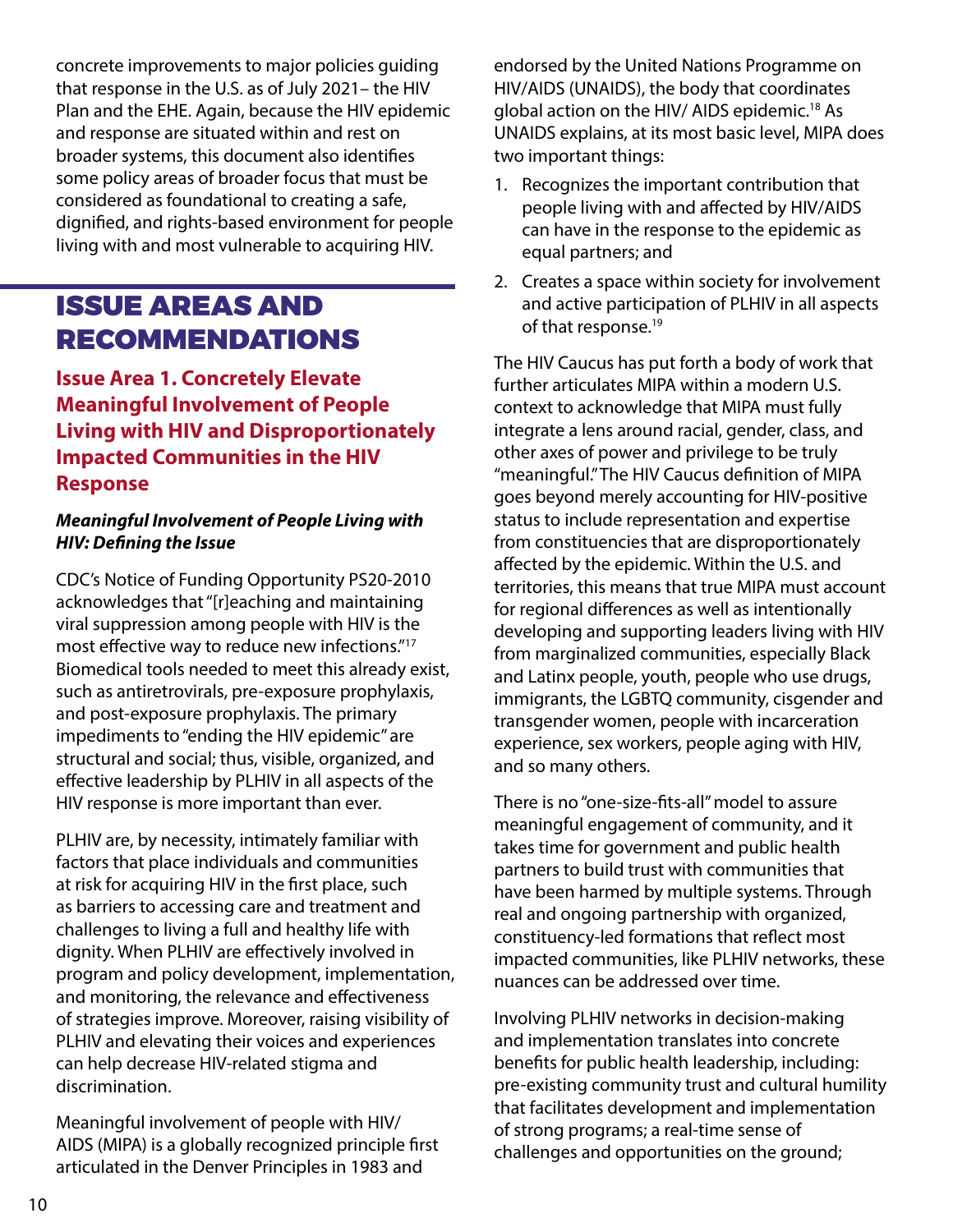informed analysis of the myriad and complex effects of interlocking stigma and discrimination; increased effectiveness of policies and programs; and improved sustainability of projects and organizations.

This space within society can be formalized through various mechanisms. For example, in the Ryan White Part A program, jurisdictional planning councils composed of individuals who make decisions about the allocation of resources are legislatively mandated to meet requirements including "reflectiveness" of the local epidemic and "representation" in filling various types of membership categories.20 The legislation also mandates that 33 percent of planning council members are people who receive Ryan White Part A services and who do not have a conflict of interest as staff, paid consultants, or board members of Part A funded entities.<sup>21</sup> In addition, guidance followed by the Global Fund reflects clear commitments to this type of structured civil society participation by requiring its Country Coordinating Mechanisms to "show evidence of membership of people that are both living with and representing people living with HIV" and of people from and representing "key populations."22

#### *MIPA: Opportunities to Strengthen Meaningful Involvement of People Living with HIV in the Federal Domestic HIV Response*

The federal domestic HIV response can be strengthened through true partnership with PLHIV networks. The collective voices and organized leadership of PLHIV, as represented in national and local PLHIV networks, must be viewed as essential to crafting or changing HIV policy; prevention, care, and treatment guidelines; data collection and surveillance practices; the HIV research agenda; in the design of HIV service delivery; and in all aspects of monitoring and evaluation. The best way to achieve this is by consulting and involving PLHIV networks as critical stakeholders and partners at every level of the policy and program decisionmaking that so profoundly affect our lives.

*True MIPA requires resources, planning and accountability, and these must be included in the plan with commensurate metrics, indicators, strategies, and funding.*

Currently, neither the HIV Plan nor the EHE have real mechanisms that incorporate the core tenants of MIPA: organized, ongoing, and meaningful engagement with PLHIV. The HIV Plan does not explicitly require federal agencies, efforts, or initiatives to partner with PLHIV networks and lacks any specific accountability to the community of PLHIV. While PS20-2010, an implementation component of the EHE, acknowledges the importance of community engagement as part of its'"respond" pillar and requires that 25 percent of funds be designated towards "community engagement," the CDC's definition of engagement $23$  is limited and poorly defined.

Similarly, the three national advisory bodies providing guidance to federal agencies on HIV policy – the President's Advisory Council on HIV/ AIDS (PACHA), the CDC/HRSA Advisory Committee on HIV, Viral Hepatitis and STD Prevention and Treatment (also known as CHACHSPT or CHAC), and the Office of AIDS Research Advisory Council (OARAC) -- currently have no formal guidance mandating organized involvement from PLHIV networks, although some of them require representation of PLHIV.<sup>24</sup>

Established in 1993 during the Clinton administration, the Office of National AIDS Policy (ONAP) is tasked with coordinating an integrated response to the domestic and global HIV epidemic, specifically on matters of prevention, treatment and care. ONAP also oversaw community engagement efforts, utilizing both virtual and inperson mechanisms to hear from, connect with, and be accountable to PLHIV.<sup>25</sup>

Unfortunately, the Trump administration shut down ONAP, leaving a significant gap in coordination and dismantling an avenue for community engagement and feedback on federal HIV policy and initiatives like the HIV Plan and EHE.26

The Biden administration recently reconstituted ONAP as part of the Domestic Policy Council and appointed Harold Phillips, a Black, gay man openly living with HIV, as director to lead that office.<sup>27</sup> This is a positive step forward in embodying meaningful involvement of people living with HIV. To support that, it is more important than ever that this newly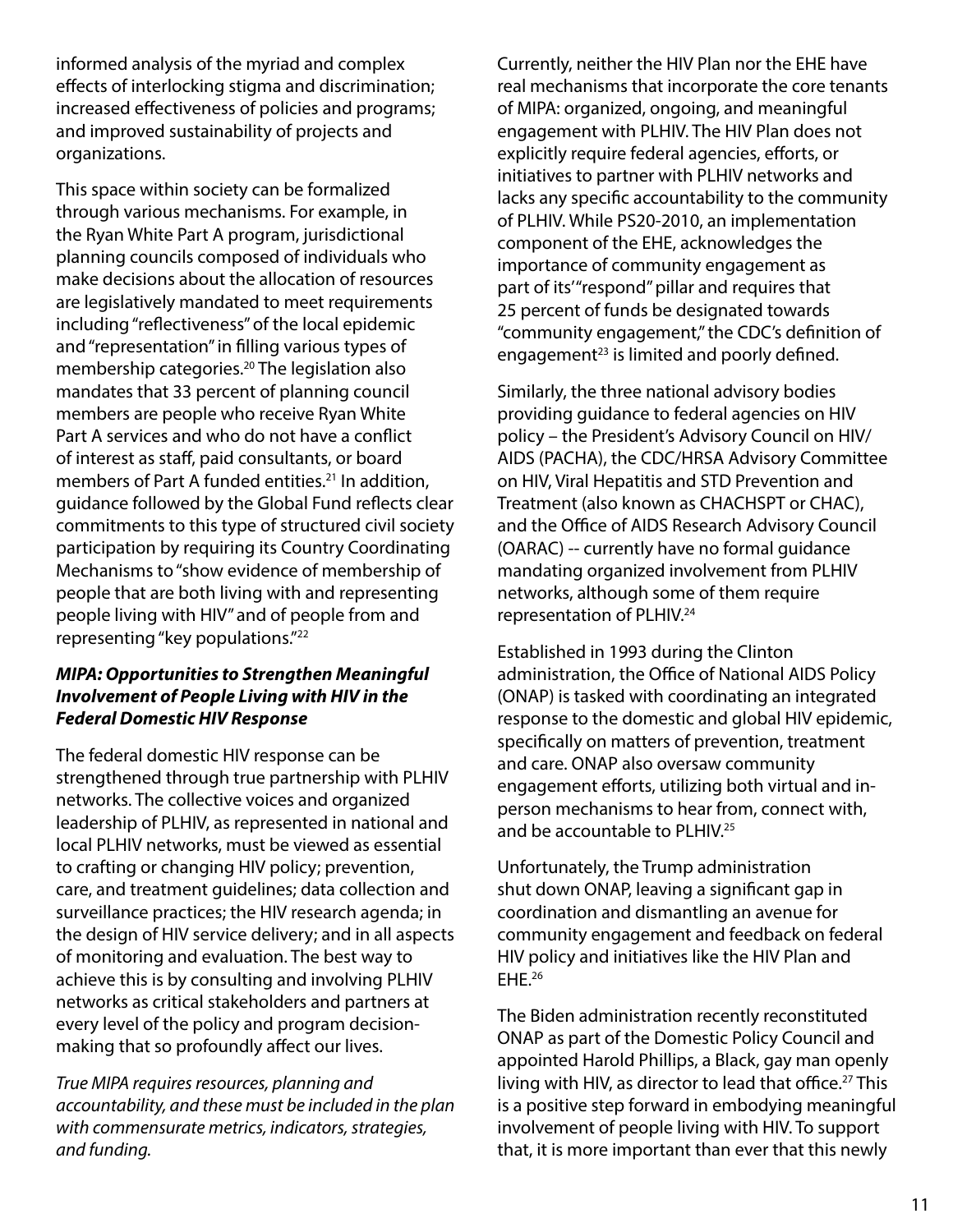constituted ONAP be equipped to meet the needs of PLHIV. Doing so requires ONAP to be robustly staffed, resourced, and supported to lead the federal response, and to directly engage PLHIV networks as part of its mandate.

#### **Recommendations for Issue Area 1 - Meaningful Involvement of People Living with HIV**

| <b>Recommended Agency,</b><br><b>Federal Body, or Policy</b>          | <b>Recommended Action(s)</b>                                                                                                                                                                                                                                                                                                                                                                                     |  |  |
|-----------------------------------------------------------------------|------------------------------------------------------------------------------------------------------------------------------------------------------------------------------------------------------------------------------------------------------------------------------------------------------------------------------------------------------------------------------------------------------------------|--|--|
| White House/Office of the<br>President of the United<br><b>States</b> | Require ONAP staffing structure to include diverse PLHIV from the com-<br>1.<br>munities most impacted by the epidemic, including Black gay and bisexu-<br>al men, Black cisgender women, and transgender women of color.                                                                                                                                                                                        |  |  |
|                                                                       | 2. Recharter PACHA, CHAC and OARAC to each include at least two standing<br>seats for designated representatives of the HIV Caucus, to be filled by the<br>HIV Caucus utilizing representatives of our own choosing.                                                                                                                                                                                             |  |  |
| Department of Health and<br><b>Human Services</b>                     | The Office of HIV/AIDS and Infectious Disease Policy should develop a<br>1.<br>formal and regular process to solicit input from, engage and consult with<br>the HIV Caucus, as the representative collective of all U.S.-based national<br>PLHIV networks.                                                                                                                                                       |  |  |
|                                                                       | 2. Amend the HIV Plan to include measurable metrics for formal<br>engagement of PLHIV networks.                                                                                                                                                                                                                                                                                                                  |  |  |
|                                                                       | 3. Amend the EHE and future funding related to it to:                                                                                                                                                                                                                                                                                                                                                            |  |  |
|                                                                       | 4. Redefine community engagement beyond resourcing already developed<br>plans, including paid consultation and decision-making on all aspects of<br>the EHE by PLHIV networks;                                                                                                                                                                                                                                   |  |  |
|                                                                       | 5. Apply such a commitment to community engagement across the EHE<br>plans - beyond but including the "cluster detection and response" pillar.                                                                                                                                                                                                                                                                   |  |  |
|                                                                       | 6. Amend the EHE, the HIV Plan, and require future HIV initiatives to require<br>MIPA indicators for federal, state, and local advisory and decision-making<br>bodies with purview over HIV, including local EHE jurisdictional planning<br>processes. The required MIPA indicators should include meaningful PLHIV<br>engagement and leadership from the communities most impacted by the<br>domestic epidemic. |  |  |

PLHIV have been responsible for mass shifts in the ways that HIV is understood, prevented, treated, and addressed: our activism, choices, and actions have built organizations, fought stigma, and advanced science. We are a powerful and underutilized resource that, when supported and engaged appropriately, can dramatically improve

efficacy of public health interventions and programs, reduce HIV transmission, and improve quality of life and health outcomes for PLHIV. The federal response can structurally achieve this by making a formal commitment to measurable MIPA.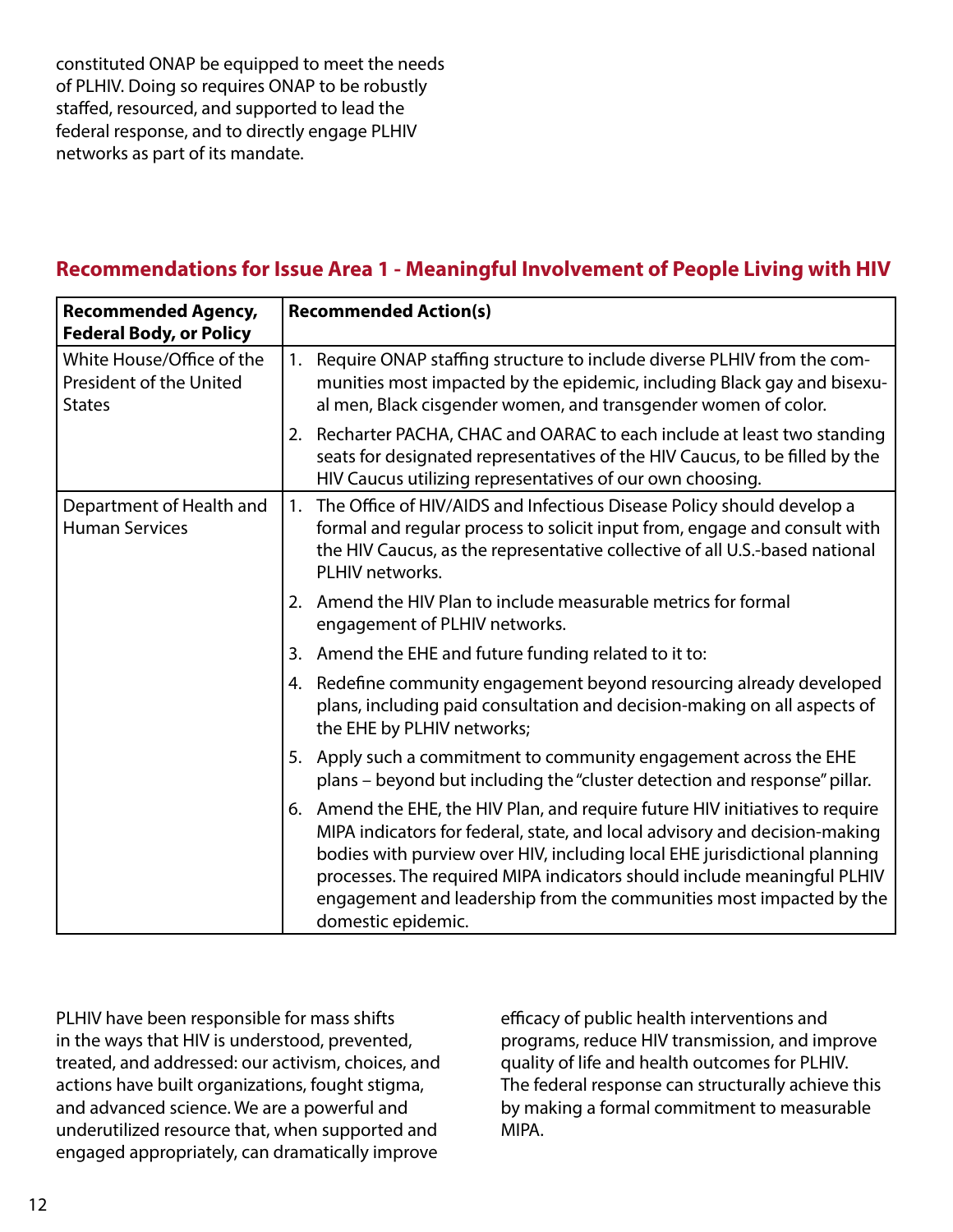#### **Issue Area 2. Proactively Create an Affirming Human Rights Environment for People Living with HIV: Address Stigma; Eliminate HIV Criminalization and Halt Molecular HIV Surveillance**

#### **2A. Addressing HIV-Related Stigma.**

#### *HIV-Related Stigma: Defining the Issue*

HIV-related stigma and other intersectional stigmas persist among and against PLHIV. Intersectional stigma refers to the ways that multiple kinds of stigmas - around gender identity, sexual orientation, socioeconomic class, mental health, history of drug use, incarceration, and/or sex work - are compounded for some PLHIV.<sup>28</sup> These have deleterious impacts on people's lives, as they experience further marginalization from communities and institutions. Intersectional stigma also can result in being targeted by multiple punitive laws and policies, as well as bias and discrimination in health care, law enforcement, employment and education.

Where most of the literature places HIV-related stigma either as a psychodynamic model (how people feel) or related to a public health outcome (clinical usage), PLHIV experience stigma throughout every part of their lives. Legal frameworks such as HIV criminalization provide powerful proof of institutionalized stigma. Stigma affects how PLHIV find support,<sup>29</sup> whether PLHIV are successful in pursuing education and employment, $30$  and overall quality of life $31$ .

The result of these stigmas is often seen in the lack of social protections provided to the diverse communities of PLHIV. Criminalization based on HIV-status is one clear aspect of this, yet PLHIV face multiple vulnerabilities. Punitive laws around sex work and drug use affect PLHIV, as well as how intensive policing disproportionately affects the Black community, people of transgender experience, people with disabilities, and immigrants in the U.S. The EHE notes that HIVrelated stigma, homophobia, and transphobia are contributing barriers to a successful HIV response, yet there is no clear initiative in the \$670 million plan to address and dismantle these barriers.32

In order to address these issues, the Global Network of People with HIV/AIDS (GNP+) developed the People Living with HIV Stigma Index (Stigma Index).33 The Stigma Index is a community-led way to document stigma in a country and develop action plans to address it. The Stigma Index has been conducted in over 100 countries with over 100,000 people living with HIV involved.34 In the U.S., the attempt to conduct the Stigma Index was cut short due to funding.<sup>35</sup>

#### *HIV-Related Stigma: Opportunities to Strengthen the Federal Response*

The HIV Plan envisions "every person with HIV ha[ving] high-quality care and treatment and liv[ing] free from stigma and discrimination," and HIV-related stigmas in the form of interpersonal, community, health system, and structural stigma and discrimination are acknowledged as a barrier to achieving public health goals throughout it.36 HIV-related stigma is framed as a problem, a challenge to overcome, and a barrier throughout the HIV Plan, which proposes some concrete and useful strategies to address this: developing and implementing campaigns and resources to reduce HIV-related stigma;<sup>37</sup> training health care staff on stigma and discrimination;<sup>38</sup> increasing health literacy among patients; supporting communities to address HIV-related stigma;<sup>39</sup> reframing public health and HIV messaging campaigns that may perpetuate stigma;<sup>40</sup> and developing and implementing evidence-based interventions designed to reduce HIV-related stigma and discrimination in public health and health care systems<sup>41</sup>. Indeed, HIV-related stigma and discrimination may be the problem and barrier to achieving HIV prevention, care, and treatment goals most consistently identified throughout the HIV Plan.

Despite this overwhelming acknowledgment that HIV-related stigma represents a tremendous barrier, there is only one indicator within the HIV Plan that holds the federal response accountable to address this. It holds measurable success solely at the individual level, suggesting the use of a 10-item questionnaire to assess whether individuals diagnosed with HIV are experiencing reduced stigma.<sup>42</sup> The HIV Plan and broader federal HIV response would benefit from ensuring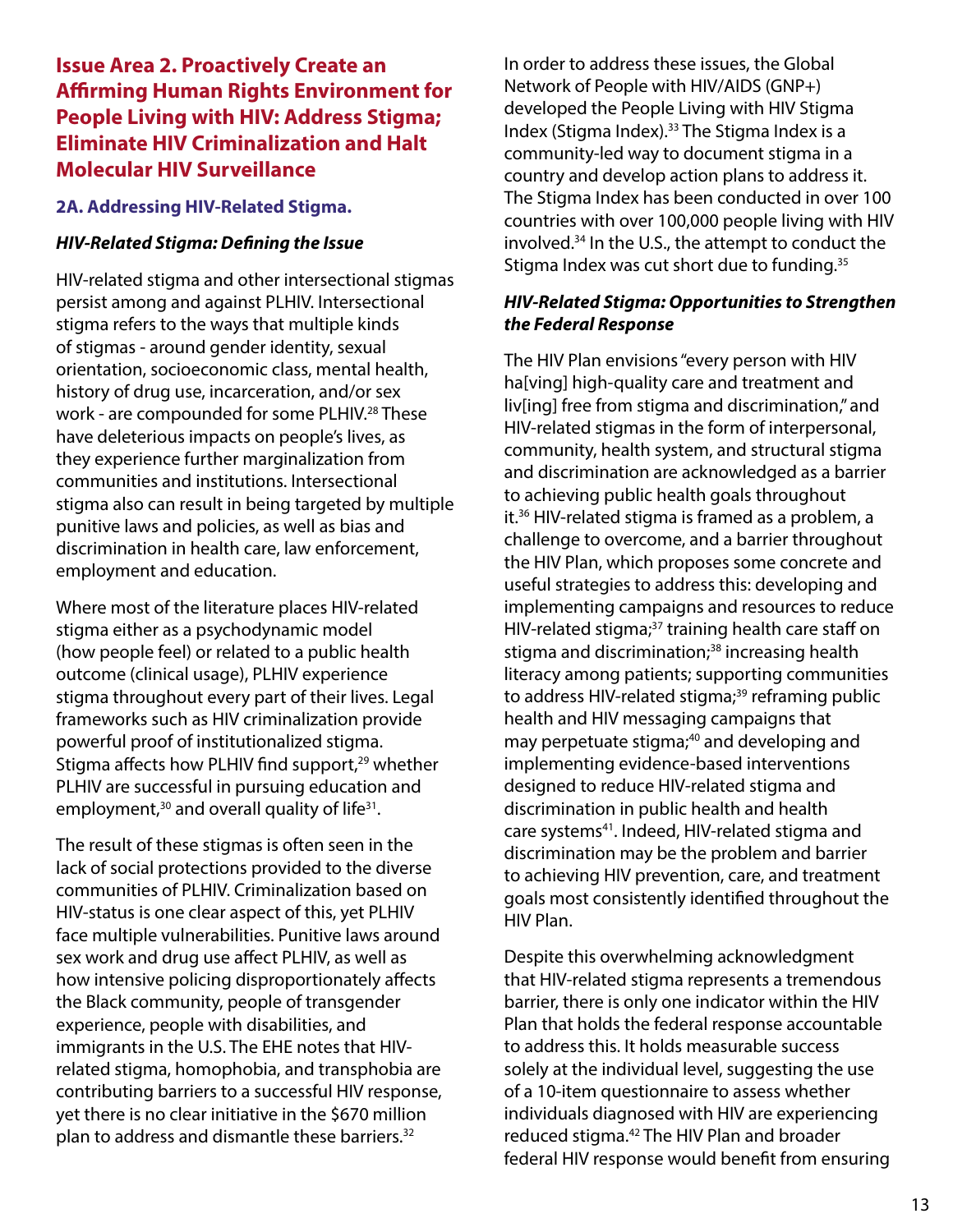that its metrics to assess success in reducing or eliminating HIV-related stigma are grounded in what PLHIV are asking for and that they seek to address individual, community, and structural HIVrelated stigma and discrimination.

#### **Recommended Agency, Federal Body, or Policy Recommended Action(s)** Department of Health and Human Services 1. In partnership with PLHIV networks, identify specific stigma-reduction activities that health departments, AIDS Service Organizations (ASOs) and Community-Based Organizations (CBOs), health clinics and other partners in the HIV response can engage in. 2. Require grantees to address employment barriers at all levels for PLHIV as an important way to combat stigma. 3. Resource PLHIV networks to develop and implement stigma-reduction initiatives that reflect the intersectional kinds of stigma that impact the local community of PLHIV. HIV National Strategic Plan  $|1.$  Center the lived experience of intersectional stigma amongst PLHIV, inclusive of Black, Indigenous, and other people of color; people of transgender experience; gay and bisexual men; sex workers; people who use drugs; immigrants; and people who are incarcerated and in other institutional settings. 2. Utilize data collection tools and interventions that go beyond individual feelings and examine structural change, such as, the GNP+ Stigma Index 2.0. This could include building and resourcing PLHIV networks. Ending the HIV Epidemic Plan 1. Require jurisdictions to have clear, actionable, resourced community-led initiatives to reduce HIV-related stigma and other intersectional stigmas. 2. Identify resources that work towards community-led stigma reduction and community resilience building in its portfolio. 3. Promote advocacy efforts to remove punitive laws and policies and acknowledge how they contribute to HIV-related stigma.

#### **Recommendations for Issue Area 2A - Addressing HIV-Related Stigma**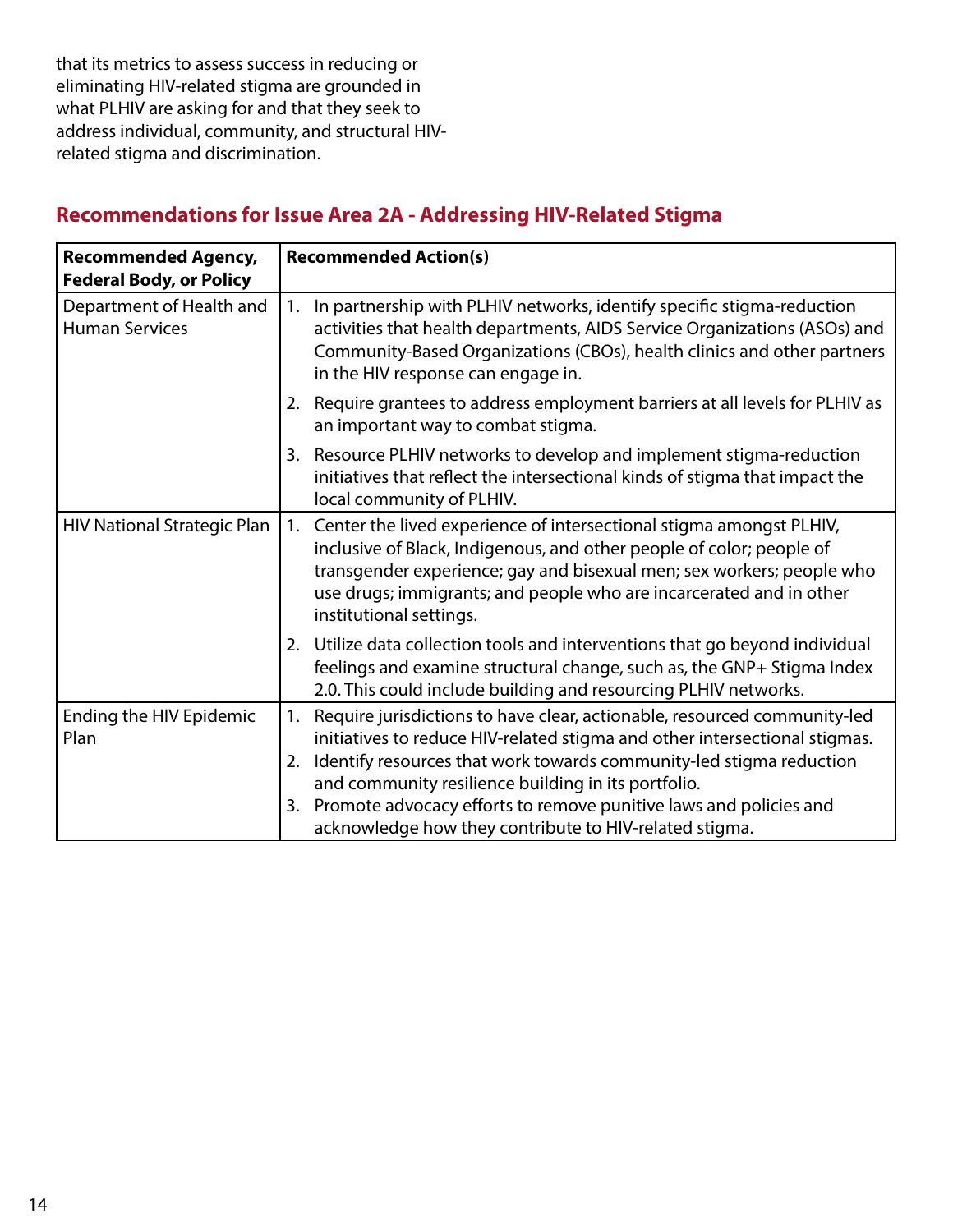#### **2B. Eliminating HIV Criminalization**

#### *HIV Criminalization: Defining the Issue*

HIV criminalization is the unjust use of criminal laws, policies, and practices to police, regulate, control, and punish PLHIV based on their HIVpositive status. HIV criminalization laws exist at the state level and vary in scope from state to state.<sup>43</sup> HIV-specific laws may criminalize a range of activities including alleged HIV non-disclosure prior to sex, potential or perceived HIV exposure through many different means, or unintentional transmission of the virus.<sup>44</sup> Although these laws do not exist in every state or territory in the U.S., PLHIV have been convicted or received sentence enhancements based upon their HIV status even when no HIV-specific statute exists,<sup>45</sup> and even when no risk of HIV transmission was scientifically possible.46

By contributing to an environment where PLHIV can be targeted and punished, HIV criminalization laws present a deterrent to achieving federal HIV prevention and care goals, while institutionalizing HIV stigma as part of the legal system. Furthermore, data from several states with HIV criminalization laws provide evidence of racial and gender bias in their application, disproportionately enforced against Black and Latinx gay and bisexual men and cisgender and transgender women.47

HIV criminalization inflicts long-lasting harm on PLHIV, their families, and their communities. A prosecution or investigation related to HIV status itself and negative media attention may lead to violations of confidentiality, job loss, housing insecurity, complications with custody arrangements, and more. A conviction under an HIV criminalization law may lead to a person being placed on a sex offender registry, which has implications for stigma, childcare, housing, employment, food security, and mental and emotional well-being.<sup>48</sup> Thus, the practice of criminalization is in direct opposition to strategies that seek to improve access to and sustained connection to prevention and treatment methods for the most vulnerable populations.49

#### *HIV Criminalization: Opportunities to Strengthen Federal Leadership*

Both the HIV Plan and EHE advise state governments to reform or repeal HIV criminalization laws and practices,<sup>50</sup> but do not provide resources or requirements in their respective plans.

EHE does not require its priority jurisdictions to address criminalization in their plans,<sup>51</sup> leaving it up to each jurisdiction to decide for themselves whether to address their respective HIV criminalization laws.52

The HIV Plan recognizes the detrimental impact HIV criminalization has on PLHIV, noting how it fuels HIV-related stigma and discrimination.53 To achieve the goal of ending HIV-related stigma and discrimination, the HIV Plan provides one strategy that calls for reforming state HIV criminalization laws to be rooted in science and public health strategies.54 It also identifies the need to educate legislators, prosecutors and law enforcement on HIV transmission risks.55

Federal leadership on the HIV response has an important role to play in creating an affirming legal, social, and political climate for people living with and vulnerable to HIV to engage in health care and have all their human rights protected.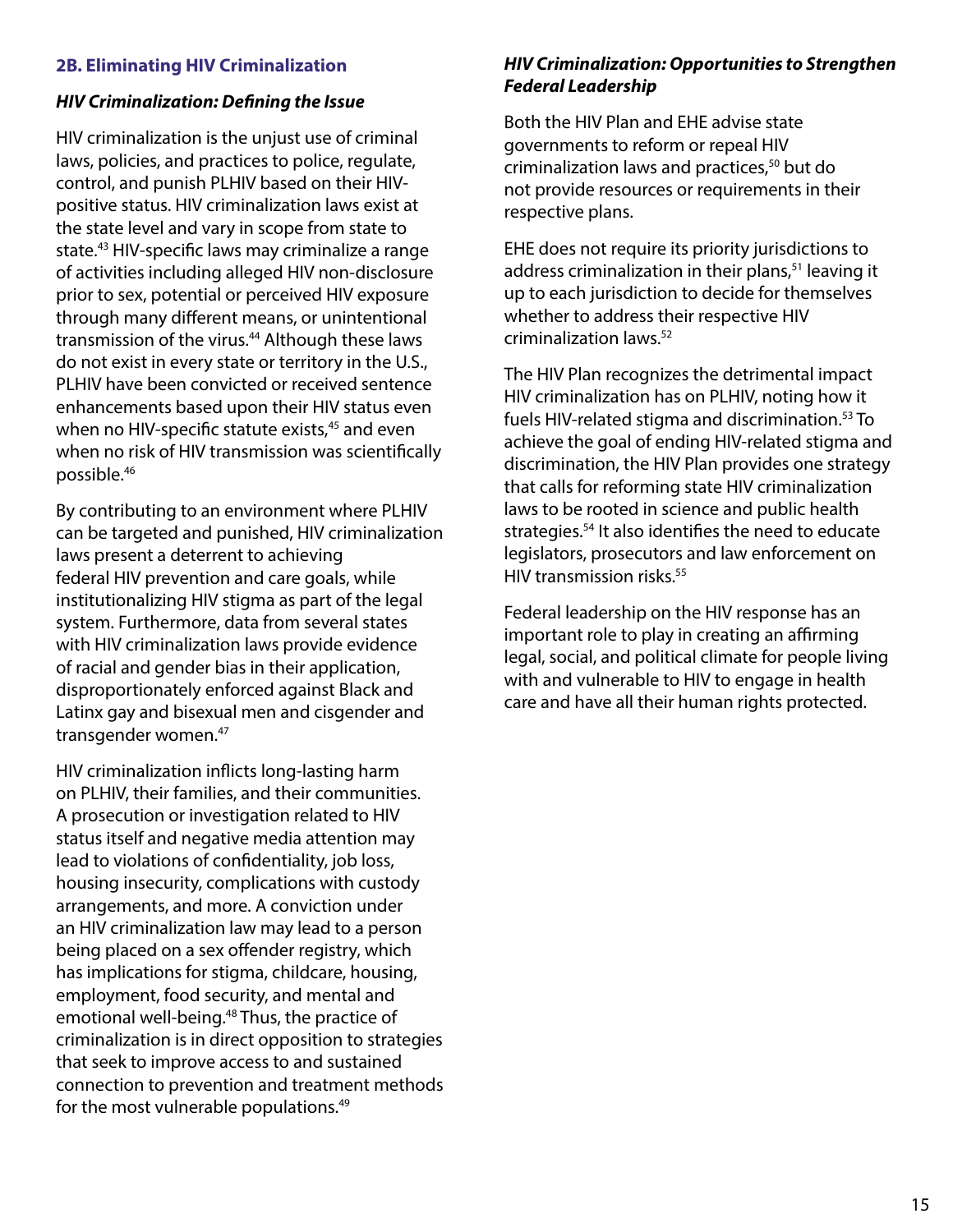#### **Recommendations for Issue Area 2B - Eliminating HIV Criminalization**

| <b>Recommended Agency,</b><br><b>Federal Body, or Policy</b> | <b>Recommended Action(s)</b>                                                                                                                                                                                                                                                     |  |  |
|--------------------------------------------------------------|----------------------------------------------------------------------------------------------------------------------------------------------------------------------------------------------------------------------------------------------------------------------------------|--|--|
| <b>HIV National Strategic Plan</b>                           | 1. Draw clear connections between criminalization and the disparate health<br>outcomes of various groups such as Black, Indigenous, and other people<br>of color, sex workers, and those who use drugs.                                                                          |  |  |
|                                                              | 2. Strengthen the focus on negative consequences of criminalization on<br>access to and retention in HIV care and treatment.                                                                                                                                                     |  |  |
| Ending the HIV Epidemic<br>Plan                              | 1. Acknowledge the federal government's role in creating HIV<br>criminalization laws and make equal commitments to repeal these laws.                                                                                                                                            |  |  |
|                                                              | 2. Require EHE jurisdiction plans to include clear commitments to support<br>state efforts to reform or repeal HIV criminalization laws as a condition for<br>funding.                                                                                                           |  |  |
|                                                              | 3. Call for EHE jurisdictions that are being funded to engage with PLHIV<br>who have experienced incarceration to address the residual impacts of<br>criminalization, including access to adequate treatment and care.                                                           |  |  |
| Congress                                                     | 1. Pass a Repeal Existing Policies that Encourages and Allow Legal<br>(REPEAL) HIV Criminalization Act that is consistent with current HIV<br>decriminalization advocates' understanding and strategy and that<br>incentivizes states to reform or repeal their respective laws. |  |  |

#### **2C. Declare a Moratorium on Molecular HIV Surveillance Until Adequate Safeguards Protecting the Privacy and Autonomy of People Living with HIV Are Implemented**

#### *Molecular HIV Surveillance: Defining the Issue*

Molecular HIV surveillance (MHS) refers to the practice of using HIV genetic material to compare with other HIV genomic sequences to determine whether acquisitions are similar enough to be related to each other and therefore linked. For PLHIV, MHS begins in the clinical setting by which during a medical visit, often early in an individual's diagnosis, blood is drawn and from it HIV genetic material is sequenced, stored in a database, and shared with other databases. For public health purposes, MHS is primarily used for "cluster detection," or the practice of identifying instances when it appears there may be multiple linked HIV acquisitions appearing within a short amount of time, thereby triggering a public health investigation and response. Of notable concern, the processes of HIV genomic sequencing, data

storage, and data sharing -- essential to MHS - are conducted without an individual's consent and knowledge.

As PLHIV networks, we strongly oppose these practices for several reasons that generally fall into the following categories, some of which are interlinked:

- 1. Lack of informed consent from PLHIV;
- 2. Lack of consultation or meaningful engagement with PLHIV in development and implementation of MHS;
- 3. Wide variation in state-level data sharing environments and legal protections for MHS data;
- 4. Risk of potential data misuse in civil, immigration, and/or criminal proceedings;
- 5. Concerns about breaches of privacy and confidentiality; and
- 6. Lack of consistent standards for competency in the HIV disease investigation intervention workforce to attend to sensitivities around stigma, culture, and violence.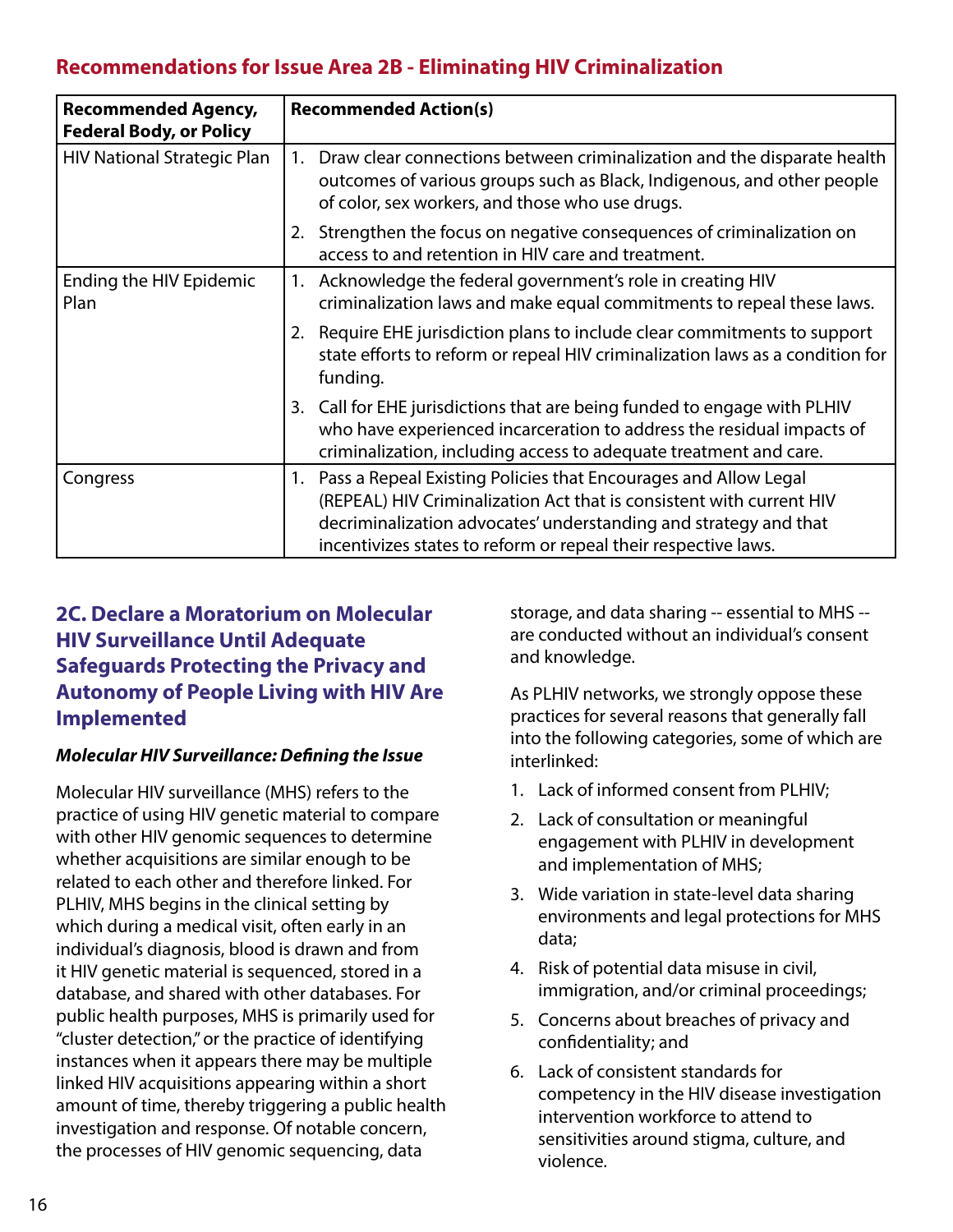#### *Lack of consent from and consultation with people living with HIV.*

PLHIV generally do not know, nor have consented, to having our HIV genomic sequence data collected, shared, stored, and utilized in this way by public health authorities. This is a fundamental breach of trust. Due to the lack of informed consent, MHS may undermine trust in the health system, deterring people from seeking HIV screening and testing in the first place and from engaging in health care once diagnosed. This presents a serious problem for "ending the HIV epidemic" efforts. PLHIV tend to be from communities that already have justifiable distrust of medical and research institutions, as well as public health authorities, and may have made significant efforts to overcome that distrust to participate in their health care.56

HIV clinicians and health care providers frequently go to great lengths to ensure safety and confidentiality for their patients – and cannot opt out of the use of this medical information for surveillance purposes.<sup>57</sup>

While PS20-2010, which is an implementation component of the EHE, acknowledges the importance of community engagement as part of its "respond" pillar and requires that 25 percent of funds be designated toward "community engagement,"58 this is too little, too late, considering that several years ago, the CDC's PS18-1802 mandated funded health departments to tackle MHS as a core component of their prevention efforts<sup>59</sup>.

#### *Wide variation in state-level data sharing environments and legal protections for MHS data.*

Laws protecting the privacy of health data and permitting sharing and use of molecular HIV data vary widely from state to state, and there is no current national standard that would uniformly protect misuse of this data for people living with HIV.<sup>60</sup> The National Association of State and Territorial AIDS Directors (NASTAD) produced an analysis of the legal and regulatory HIV data privacy environment in ten states and found wide variation in how well HIV data is protected and under what conditions personally identifiable data may be shared without the

person's consent, including sharing HIV data with law enforcement.<sup>61</sup> In particular, NASTAD's report found that:

"In general, statutes provided health departments with authority to disclose personally identifiable HIV data without consent (emphasis added) for the following general purposes: surveillance, investigation, or control of communicable disease; treatment, payment, research, or health care operations; justifiable public health need. Within this broad statutory authority, a few states enumerated specific allowable and unallowable health department HIV datasharing activities (particularly for data-sharing related to law enforcement and research). However, the vast majority of statutory schemes used more general language giving discretion to health departments and their legal counsel to act under fairly broad authority as long as the statute's purposes were met. This lack of specificity in state laws places great importance on health department internal data-sharing policies and gatekeeping functions."62

While every state had protections for reducing data shared with law enforcement, states vary on the strength of the legal protections in place to compel a health department to produce HIV data, and which data may be shared, for law enforcement purposes. Ultimately, much is left up to the discretion of the health department's legal counsel. Further, there is substantial variation in legal authority to share personally identifiable information of PLHIV for research purposes.<sup>63</sup>

#### *Risk of potential data misuse in civil, immigration, and/or criminal proceedings.*

As acknowledged in the HIV Plan, over 30 states still have laws criminalizing PLHIV, and even more prosecute PLHIV under other general criminal laws, including assault.<sup>64</sup> Among PLHIV, Black and Latinx people, sex workers, queer and trans people,<sup>65</sup> immigrants, those who are unhoused or marginally housed,<sup>66</sup> people who use drugs, and people who live with mental illness are already frequently targeted by law enforcement.<sup>67</sup> In criminal prosecutions for alleged HIV exposure,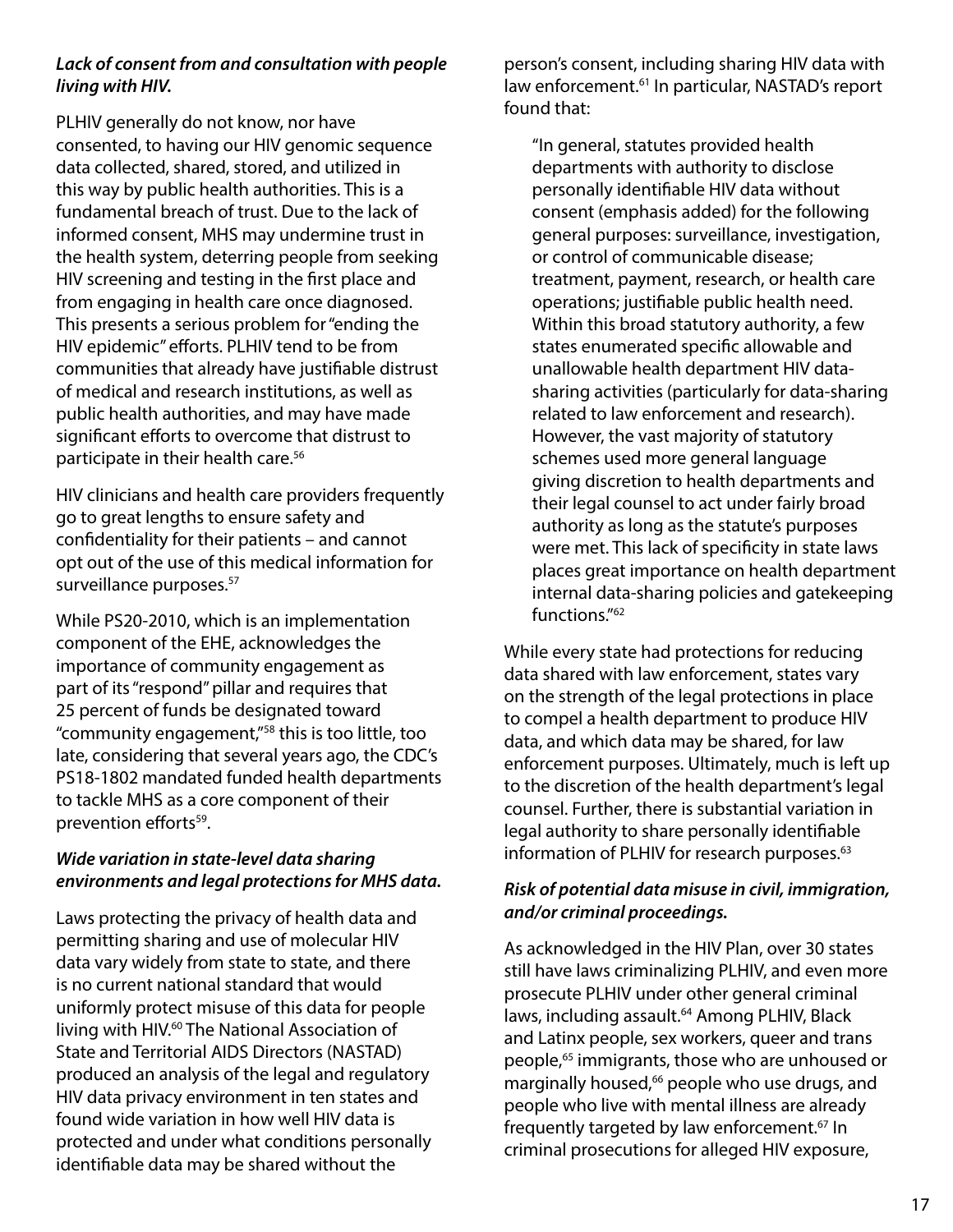prosecutors may seek to introduce evidence that the defendant or plaintiff is part of a transmission cluster.68 Judges, prosecutors and juries may be biased due to stigma and may also not understand the science enough to know its limitations (for example, MHS cannot currently demonstrate direct transmission, only whether viruses are closely related). For immigrants of any legal status, it is unclear what protections exist if MHS data were presented in immigration proceedings. This creates further vulnerability for communities already vulnerable to surveillance and policing.

#### *Concerns about breaches of privacy and confidentiality*.

Attention from public health departments and from media linked to "cluster detection" investigations can disclose private health information of PLHIV, even inadvertently. One newspaper in Seattle went so far as to publicly identify a street on which an "HIV outbreak" was happening and to name that the people involved were unhoused, sex workers, and/or drug users.69 This type of disclosure presents a risk of further targeting from police for PLHIV. Worse, it is well documented that PLHIV have lost jobs,70 housing, and even their lives $71$  as a consequence of disclosure of HIV status. These types of irresponsible actions by public health officials can literally put our lives at risk.

#### *Health department workforces do not have consistent standards for training and implementation that protect people living with HIV from possible harm.*

While the CDC recognizes the need for the public health workforce to receive training in culture and diversity, $72$  it is unclear to what extent contact tracers, disease investigators, or cluster detection responders are receiving specific training in the nuances of HIV stigma, disclosure and privacy sensitivities, and risks for community violence and criminalization. Cultural competence is a necessary skill for members of the public health workforce engaged in such sensitive activities, and recommendations from experts support ensuring that under-represented populations, such as PLHIV, are involved in developing effective health solutions.73

Dr. George Ayala and other PLHIV have called for not offering partner notification services where PLHIV and other socially marginalized groups are criminalized<sup>74</sup> if the risks of doing so outweigh the benefits.75 Anecdotally, there are many examples of public health HIV contact tracing activities paving the way for inadvertent disclosure of HIVpositive status in employment settings, housing, and with family members. Significant and ongoing workforce training is necessary to ensure safety for people living with and vulnerable to HIV who may be involved in cluster detection investigations.

In summary, the practice of MHS, cluster detection, and corresponding public health investigations create vulnerabilities for inadvertent disclosure; stigma; risks to physical safety, employment, and housing; and even criminal liability for PLHIV. MHS and cluster detection practices must be stopped immediately and have no place in any national HIV plan until significant steps are taken to address these concerns. Sharing of HIV data is a sensitive issue and must be thoughtfully considered in real, meaningful partnership with PLHIV networks before it is further implemented.

#### *Opportunities to strengthen HIV data privacy and sharing protections*

Currently, MHS comprises one of four pillars of the EHE.<sup>76</sup> Recent federal budgets have prioritized CDC funding for cluster detection and response $77$ , and the CDC is essentially requiring health departments funded under EHE efforts systematically implement and/or scale MHS activities.78 The HIV Plan also highlights MHS and cluster detection and response among "activities that exemplify improved integration and coordination of efforts" -- which is one of the four primary goals of the HIV Plan.<sup>79</sup> Further, the HIV Plan explicitly names the need to improve coordination "across partners to quickly detect and respond to HIV outbreaks" as a strategy.<sup>80</sup>

The HIV Plan explicitly calls for "enhanc[ing] the quality, accessibility, sharing, and use of data, including HIV prevention and care continuum data and social determinants of health data," and goes on to describe data sharing across disparate systems as a top priority.<sup>81</sup> Such an expansion of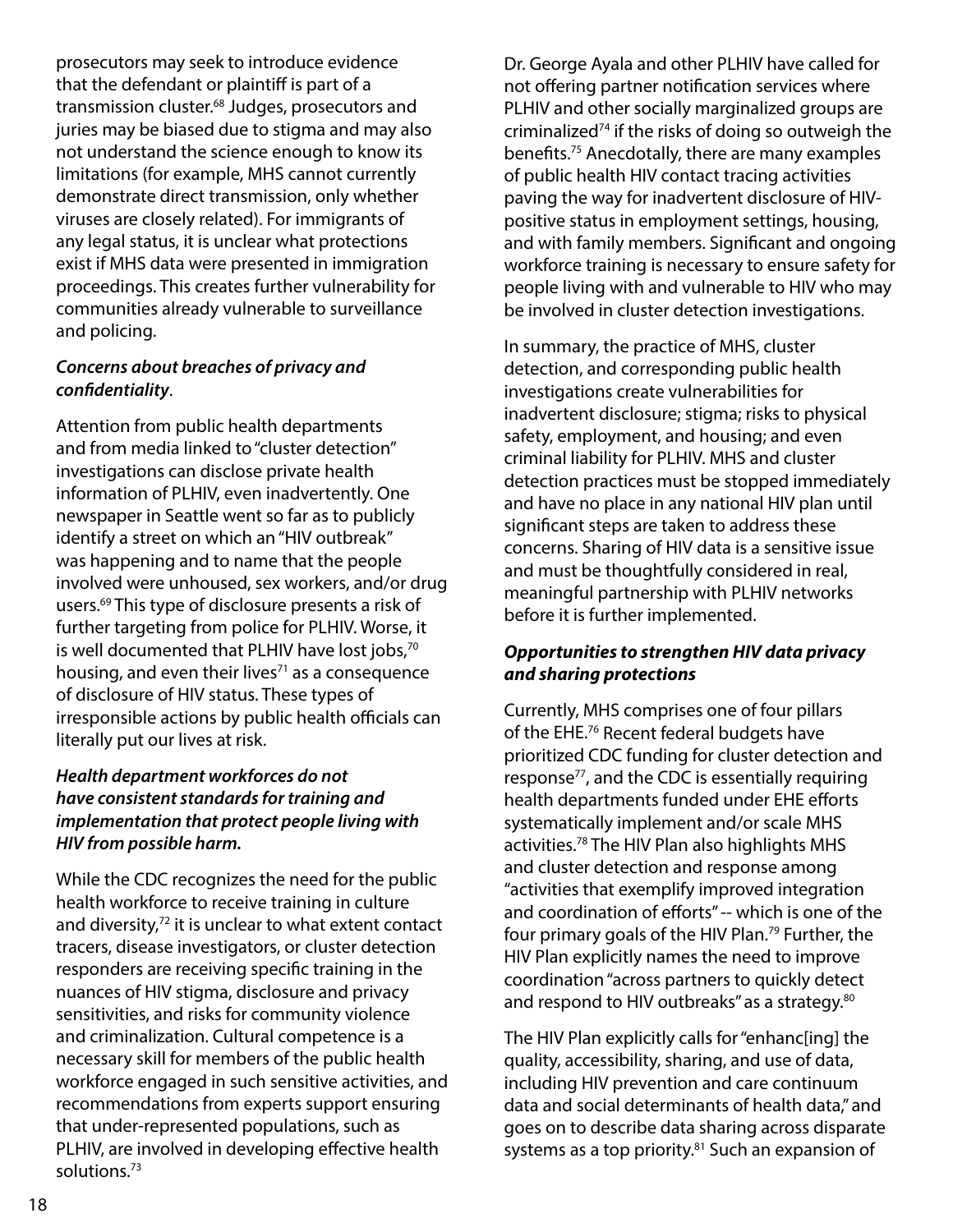MHS without strong and consistent data privacy and confidentiality laws, coupled with boundaries on the sharing of HIV genomic sequence data and identifiable information about PLHIV, is dangerous and irresponsible.

Health departments describe the CDC's 2011 guidance on HIV data privacy and security as a crucial resource in informing their own internal data privacy policies.<sup>82</sup> That guidance explicitly states that "data collection and use policies should reflect respect for the rights of individuals and community groups and minimize undue burden."83 It calls for training of individuals who have access to identifiable health information in policies and

procedures for data sharing, laws governing data sharing, procedures for storing data – but does not require any training in, for example, specific sensitivities around HIV stigma, criminalization, and other dangers of HIV-positive status disclosure.<sup>84</sup>

PLHIV networks are not alone in their call for adequate legal safeguards and community education on MHS. AIDS United's Public Policy Committee has issued a strong set of principles and recommendations to quide the use of MHS.<sup>85</sup> We support many of these recommendations and have provided additional recommendations below:

#### **Recommendations for Issue Area 2C - Molecular HIV Surveillance**

| <b>Agency, Federal Body,</b><br>or Policy            | <b>Recommended Action(s)</b>                                                                                                                                                                                                                                                                                                                                                         |  |  |
|------------------------------------------------------|--------------------------------------------------------------------------------------------------------------------------------------------------------------------------------------------------------------------------------------------------------------------------------------------------------------------------------------------------------------------------------------|--|--|
| Department of Health<br>and Human Services           | Work in collaboration with PLHIV networks to develop and implement a<br>1.<br>process to obtain informed consent from PLHIV before HIV genomic se-<br>quence data is collected, analyzed, stored, and/or shared.                                                                                                                                                                     |  |  |
|                                                      | Issue a public statement that affirmatively clarifies that HIV genomic se-<br>2.<br>quence data cannot be used in criminal, civil, or immigration proceedings.                                                                                                                                                                                                                       |  |  |
|                                                      | Work in collaboration with the HIV Caucus to develop consistent national<br>3.<br>standards on HIV data security, sharing, and storage that explicitly prohibit<br>sharing HIV genomic sequence data with law enforcement, immigration<br>enforcement, employers, and other relevant entities and which limit the<br>amount of time HIV data can be stored and how it may be shared. |  |  |
| Ending the HIV Epidemic<br>Plan                      | 1. Remove the requirement that EHE-funded jurisdictions conduct MHS activ-<br>ities.                                                                                                                                                                                                                                                                                                 |  |  |
|                                                      | Prohibit EHE-funded jurisdictions from conducting MHS activities if they<br>2.<br>cannot meet the security, storage, and data-sharing standards described<br>above.                                                                                                                                                                                                                  |  |  |
| <b>HIV National Strategic</b><br>Plan                | Remove MHS and all cluster detection and response activities from the HIV<br>1.<br>Plan until the above issues have been addressed.                                                                                                                                                                                                                                                  |  |  |
| White House Office of<br><b>National AIDS Policy</b> | Declare an immediate moratorium on the further collection, use, and<br>1.<br>sharing of MHS data in public health efforts until the above standards are<br>achieved.                                                                                                                                                                                                                 |  |  |
|                                                      | Develop community engagement standards that require active involve-<br>2.<br>ment from PLHIV networks in any future development of HIV-related data<br>collection, use, sharing, and storage.                                                                                                                                                                                        |  |  |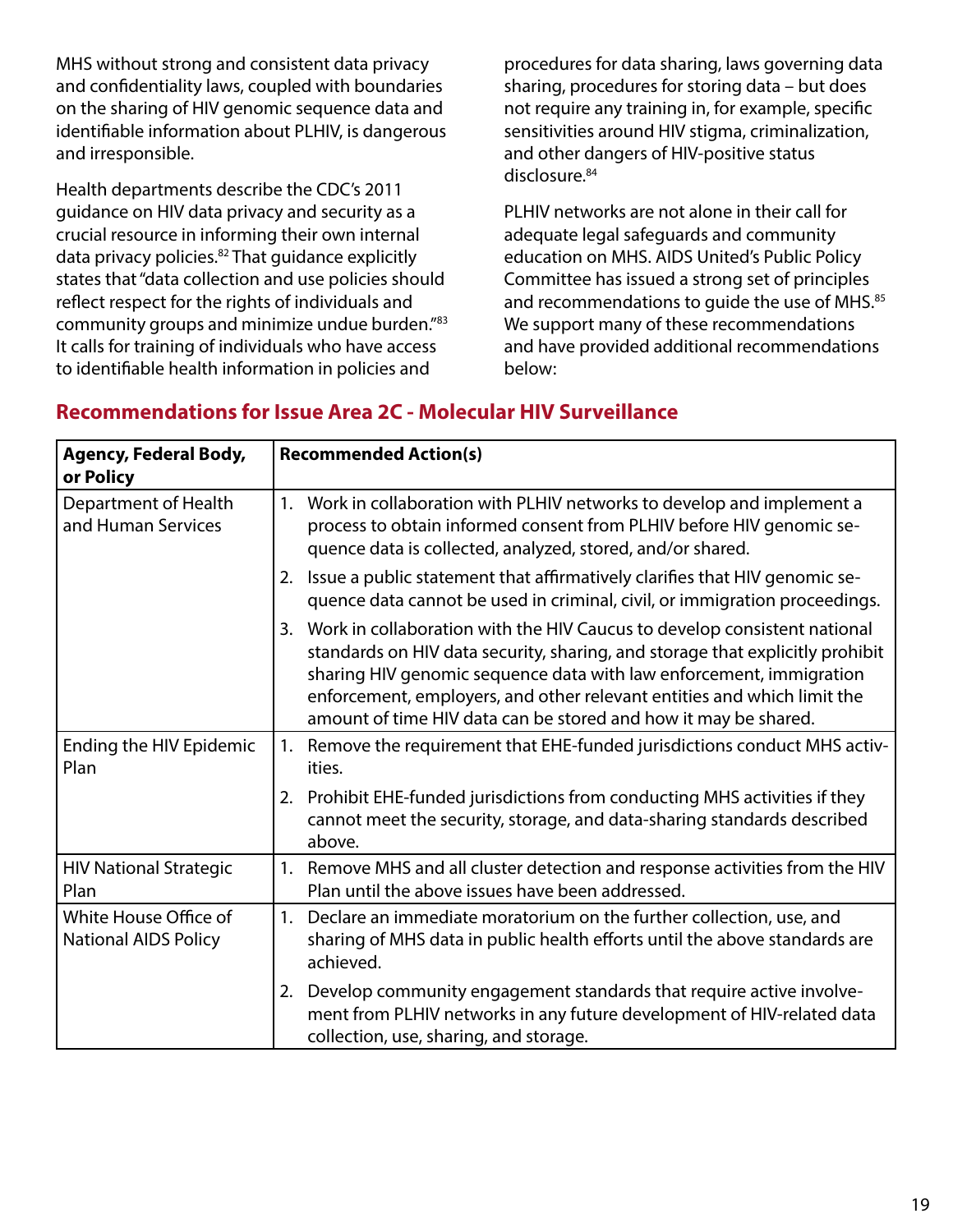| <b>Centers for Disease</b><br><b>Control and Prevention</b> |    | 1. Require that any jurisdictions funded to conduct MHS prove they can meet<br>the standards created above.                                                                                                                                                                                                                                                                                                                   |
|-------------------------------------------------------------|----|-------------------------------------------------------------------------------------------------------------------------------------------------------------------------------------------------------------------------------------------------------------------------------------------------------------------------------------------------------------------------------------------------------------------------------|
|                                                             | 2. | Require certification from state and local jurisdictions that public health<br>officials will comply with CDC data security guidance and only share data<br>with law enforcement pursuant to a valid, enforceable court order issued<br>following notice to the subject(s). Effective notice should both inform<br>subjects that their data has been sought and provide them an opportunity<br>to oppose disclosure in court. |
|                                                             |    | 3. Fund initiatives to educate public health department staff and legal<br>counsel on the legal safeguards and required processes and protections for<br>disclosing public health information to law enforcement.                                                                                                                                                                                                             |
|                                                             |    | 4. Make funding for MHS and research based on MHS contingent upon such<br>certification.                                                                                                                                                                                                                                                                                                                                      |
|                                                             |    | 5. Partner with the HIV Caucus to develop and implement a curriculum for<br>relevant public health workforce staff inclusive of content on HIV stigma,<br>HIV criminalization, cultural sensitivities on HIV, and risks of HIV status<br>disclosure.                                                                                                                                                                          |
|                                                             | 6. | Require that all staff involved in disease investigation, contact tracing,<br>partner notification, MHS, and cluster detection response receive this<br>training.                                                                                                                                                                                                                                                             |
|                                                             |    | 7. Require that HIV genomic sequence data be stored in an anonymized<br>form that cannot be re-identified. This should include the use of advanced<br>anonymization techniques that make molecular surveillance data resistant<br>to re-identification by algorithms or humans.                                                                                                                                               |
|                                                             | 8. | Develop standardized, publicly available disclosures to ensure that PLHIV<br>are informed of routine and potential use of their identifiable health<br>information, including any contemplated use of individual, identifiable<br>treatment information and resistance testing results, and including their<br>right to object to having their data used in this this way.                                                    |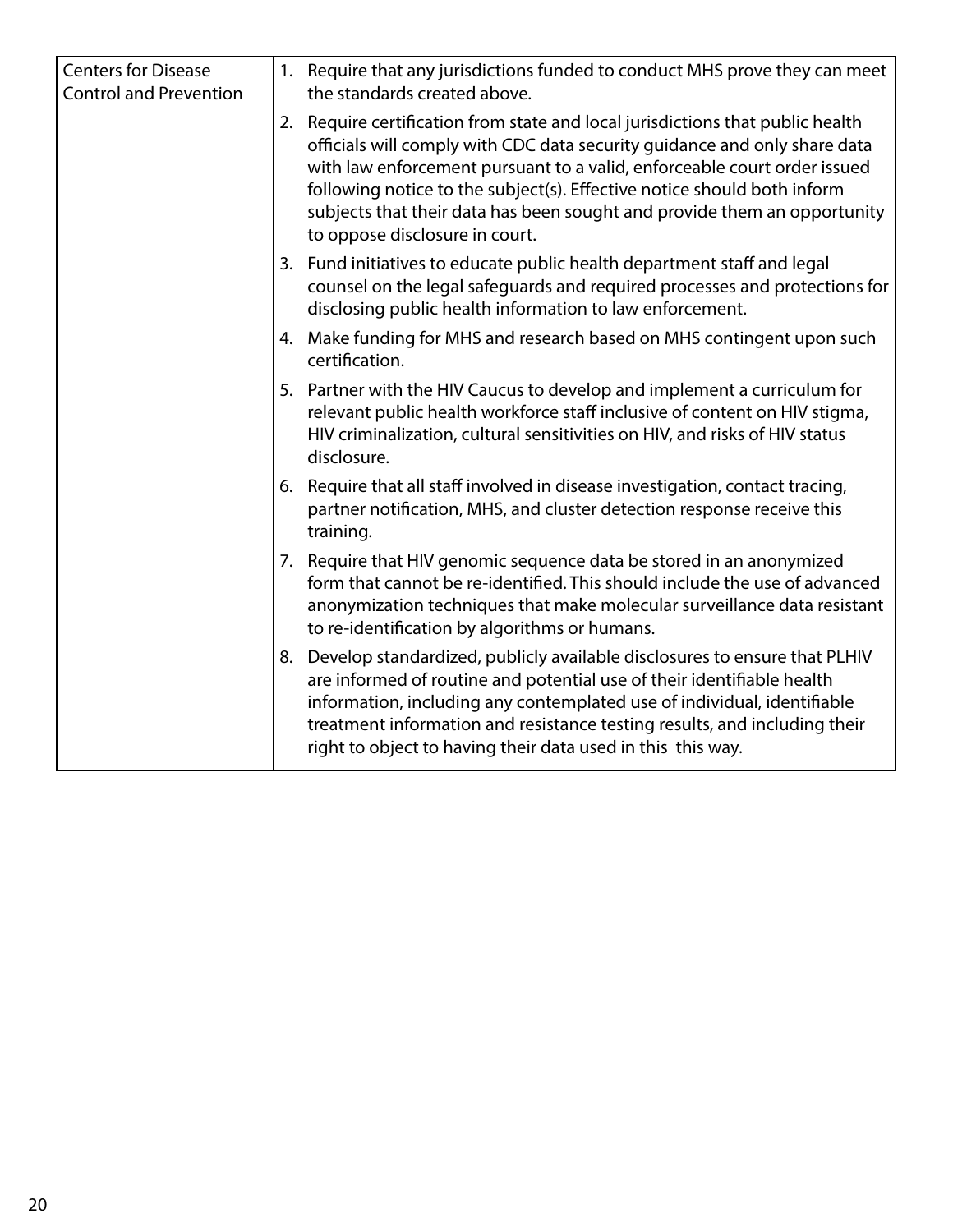#### **Issue Area 3: Addressing Inequities in the Federal Response: Attend to Racial and Gender Disparities**

#### *Addressing Racial and Gender Inequities in the Federal Response: Defining the Issue*

*Racial Inequities.* HIV has a disproportionate impact on Black, Latinx, and Indigenous communities which is inadequately addressed by every domestic HIV plan. The CDC has consistently found that Black and Latinx communities are disproportionately affected by HIV compared to other racial/ethnic groups. For example, while Black individuals represented 13 percent of the U.S. population, they represented 41 percent of PLHIV in 2018 CDC data.<sup>86</sup> While Latinx individuals represented 18 percent of the population, 23 percent of PLHIV were Latinx in the same year.<sup>87</sup> In the U.S., gay and bisexual men - particularly Black, Latinx and Indigenous - constitute the majority of new HIV diagnoses, yet this is not reflected in funding and resources for community-led programs.<sup>88</sup>

Among cisgender and transgender women, Black women are disproportionately affected by HIV as compared to women of other races/ethnicities.89 From 2014-2018, the rate of new HIV acquisitions among cisgender Black women was 13 times that of white women and four times that of Latinx women.90 Further, in 2017, Black Americans had an age-adjusted HIV-related death rate of 6.6 per 100,000, compared to 0.9 per 100,000 for white Americans.91

The impacts of structural racism $92$  are not limited to relative rates of HIV acquisition. They impact all areas of life, including economic opportunity and justice, well-being, and mental health care. Until structural racism and racism within the HIV epidemic is explicitly recognized and addressed, the HIV epidemic will not end. Expanding biomedical responses without attention to the racism that prevents Black, Latinx, and Indigenous people from accessing HIV prevention, care, and treatment in the first place will only further the racial disparities in the HIV epidemic. Instead, the focus must be on structural and social drivers of health; dismantling oppressive, discriminatory systems; and understanding and ameliorating the

effects of understandable medical mistrust.

*Gender Inequities.* Women, including women of trans experience, account for about a quarter of the domestic HIV epidemic.<sup>93</sup> In 2018 alone, an estimated 7,189 cisgender women and 554 transgender women were newly diagnosed with HIV in the United States.<sup>94</sup> The single largest percentage increase in the number of persons living with HIV from 2014 through 2018 by gender was among transgender women.<sup>95</sup> Gender disparities are also racialized and geographic: Black, Latinx, and other women of color represent a majority of women living with HIV in the United States and a majority of new HIV acquisitions.<sup>96</sup>

Black cisgender women, who live at the intersection of anti-Black racism and genderbased oppression, are disproportionately impacted by HIV.<sup>97</sup> Cisgender women with HIV are concentrated in the South, which in 2018 had more reported HIV acquisitions (3,988) among adult women and adolescents than any other region.98

In health care settings, stigma and bias against transgender people may compromise access to quality services, as well as policies restricting what can be covered by payer sources. Transgender people face discrimination in all aspects of life, from housing to health care, from public accommodations to policing, from employment to education. Again, race and gender intersect in complex ways: Black, Indigenous, and other transgender people of color face even higher rates of discrimination and violence in these settings. In health care settings, stigma and bias against transgender people itself may compromise access to quality services, as well as policies in the form of structural stigma that restrict what can be covered by payer sources. While important moves have been made to restore non-discrimination protections, for transgender people living with HIV, it can still be nearly impossible to find culturally relevant and non-stigmatizing health services and providers.

 Transgender and cisgender women living with and at risk for HIV face severe challenges to accessing services, health care, and information they need, including socioeconomic and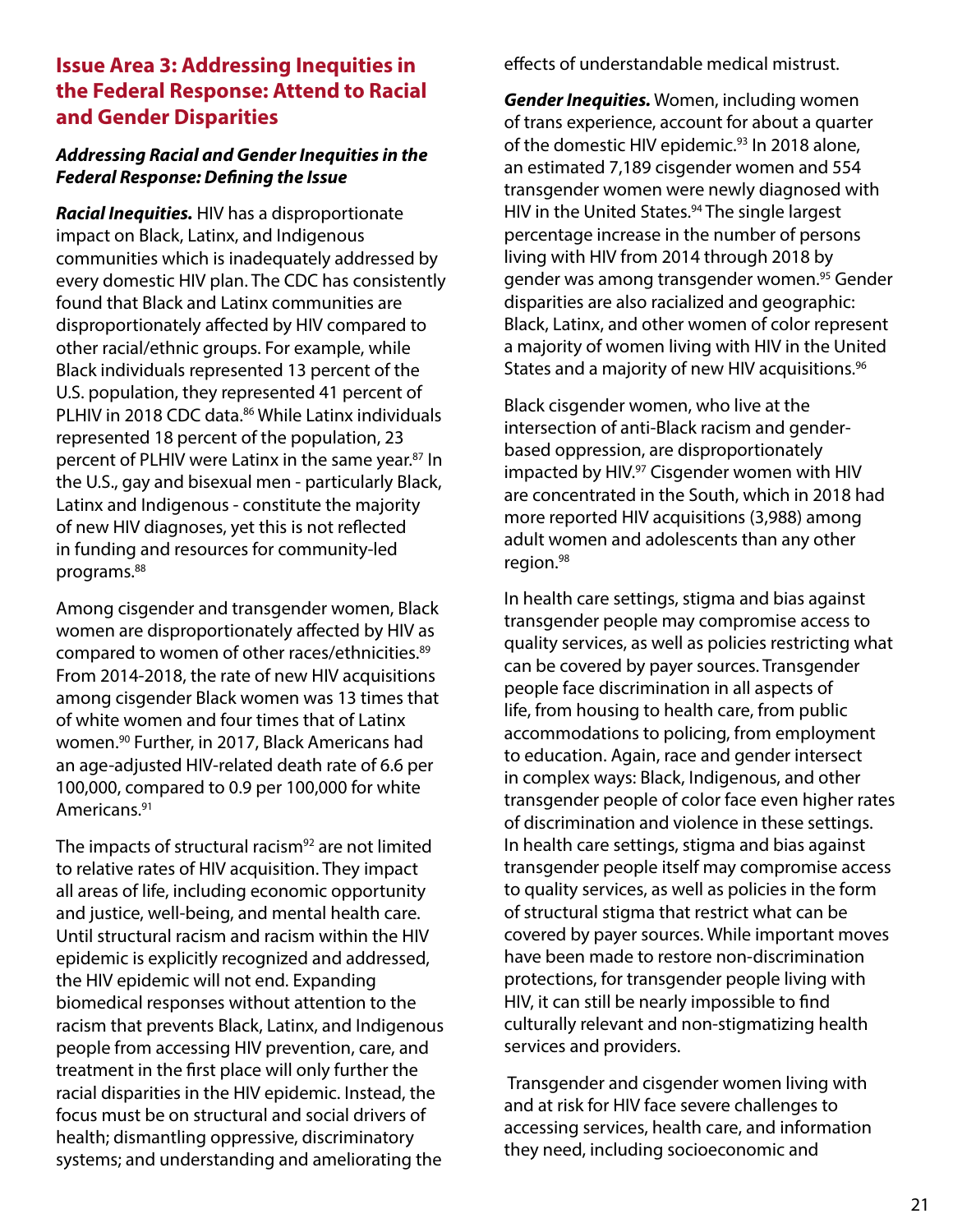structural barriers such as poverty, cultural inequities, and intimate partner violence (IPV).<sup>99</sup> Women living with HIV are more likely to receive some care, but less likely to be retained in care, as compared to the statistical average person living with HIV.100

The rates of death among PLHIV reflect this disparity, as cisgender women, transgender women, Black people, people of more than one race, and people in the South saw smaller gains in their rates of deaths from HIV from 2010 until 2018 than other PLHIV, and women are more likely to die of HIV related complications than men.101 Higher percentages of cisgender women and transgender women who are clients of the Ryan White HIV/AIDS Program are living below the federal poverty line than men.<sup>102</sup> Fifty-five percent of women living with HIV report experiences of intimate partner violence, and the associated trauma can also lead to poor treatment outcomes and higher transmission risks.<sup>103</sup> Without focused attention to racial and gender inequities, these interrelated disparities will continue to persist.

#### *Racial and Gender Disparities: Opportunities to Strengthen Federal Leadership*

As noted above, both the EHE and the HIV Plan do not provide enough focus and concrete steps to address gender or racial disparities as they pertain to PLHIV. The racial inequalities of the federal response can be more firmly grasped by reviewing the way funding is provided to grantees as part of the EHE plan.104 The first three Notice of Funding Opportunities<sup>105</sup> make no mention of racial disparities as it pertains to HIV, except to give an example of a program focused upon Black men who have sex with men.<sup>106</sup> However, addressing the needs of Black, Latinx, and Indigenous people who are disproportionately affected by the epidemic is not mentioned in any of these three funding opportunities.<sup>107</sup> Even when Black, Latinx, Indigenous, and people of color do begin to be noted as underserved populations, there is no focus outside of viral suppression<sup>108</sup> or access to PrEP.<sup>109</sup> HIV-related stigma as it intersects with racial disparities is only mentioned in one funding

opportunity, and there it is not substantively addressed.<sup>110</sup>

As with racial disparities, cisgender women $111$  and transgender people are generally not prioritized in funding decisions. When women are mentioned, it is generally in the context of PrEP access or testing,112 not sexual and reproductive health care needs, care-taking responsibilities, or the other unique needs of women. Even when women are addressed in funding opportunities, these opportunities are grossly underfunded when compared to the scale of the issues.<sup>113</sup>

While racial disparities have been more fully addressed in the HIV Plan, which includes concrete commitments to strengthen civil rights laws,<sup>114</sup> its discussion of other social and structural drivers of health which result in racial disparities is lacking.<sup>115</sup> While these issues<sup>116</sup> are addressed more broadly as they relate to all under-served populations, there are no commitments to address these issues directly as to how they impact Black, Latinx, and Indigenous communities.<sup>117</sup>

Similarly, gender disparities also receive a more complete, yet still inadequate treatment in the HIV Plan. We are pleased to see that transgender and Black women are noted as priority populations.<sup>118</sup> Further, the need to scale up trauma-informed services is included as a goal.<sup>119</sup> The need for comprehensive, supportive services for transgender individuals as well as a discussion of the challenges that exist is present; however, the indicators of success are biomedical indicators of viral suppression.<sup>120</sup> Still, the HIV Plan makes no mention of sexual and reproductive health,<sup>121</sup> of gender specific disparities in employment and housing, and other challenges to care and well-being that exist, such as care-taking responsibilities, discrimination based upon gender, and mistrust of medical professionals.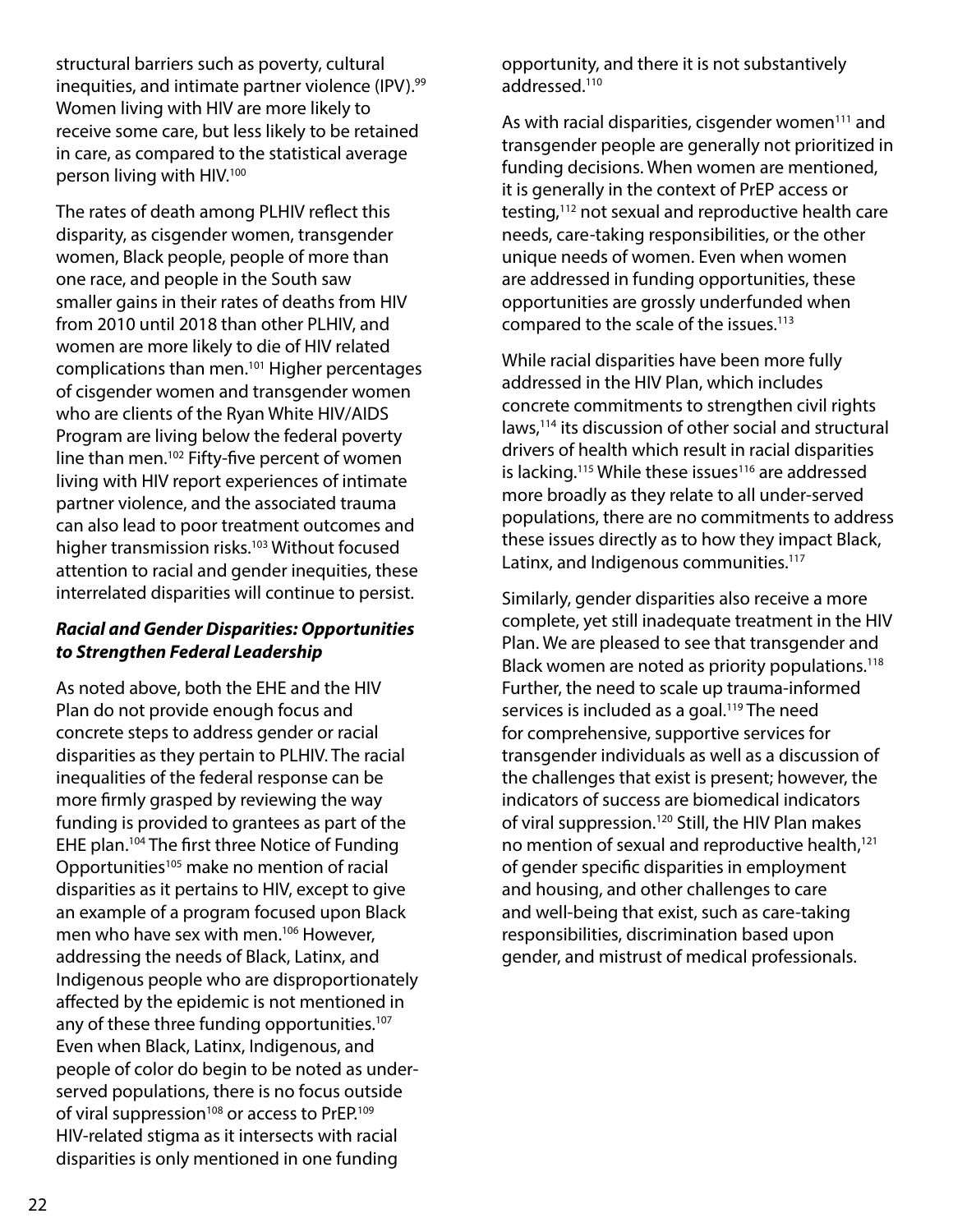# **Recommendations for Issue Area 3 - Inequities in the Federal Response**

| <b>Recommended Agency,</b><br><b>Federal Body, or Policy</b> |    | <b>Recommended Action(s)</b>                                                                                                                                                                                                                    |  |  |
|--------------------------------------------------------------|----|-------------------------------------------------------------------------------------------------------------------------------------------------------------------------------------------------------------------------------------------------|--|--|
| White House/Office of<br><b>National AIDS Policy</b>         | 1. | Explicitly center racial equity throughout the federal HIV response by<br>including Black, Latinx, Indigenous, and other people of color as priority<br>populations in funding opportunities.                                                   |  |  |
|                                                              | 2. | Explicitly include racial and gender disparities as elements to be addressed<br>in all grant funded opportunities.                                                                                                                              |  |  |
| Department of Health and<br><b>Human Services</b>            |    | 1. Fund via grants Black-led organizations addressing the epidemic through<br>a racial equity lens.                                                                                                                                             |  |  |
|                                                              |    | 2. Fund programs led by women and people of trans experience to address<br>the HIV epidemic through a gender equity lens.                                                                                                                       |  |  |
| End the HIV Epidemic Plan                                    | 1. | Require that jurisdictional resources be targeted for Black, Indigenous,<br>and other people of color, especially those who are also gay and bisexual<br>men, people of trans experience, people who use drugs, sex workers, and<br>immigrants. |  |  |
|                                                              |    | 2. Create funding opportunities that specifically address social and structural<br>drivers of health as they relate to Black, Indigenous, and other people of<br>color.                                                                         |  |  |
|                                                              |    | 3. Prioritize funding for organizations run by members of the communities to<br>be served.                                                                                                                                                      |  |  |
|                                                              |    | 4. Require grantees to include intimate partner violence screenings in health<br>care and supportive service settings.                                                                                                                          |  |  |
|                                                              |    | 5. Require jurisdictions to create and fund programs that provide care-taking<br>services for the dependents of PLHIV while they are receiving services.                                                                                        |  |  |
| <b>HIV National Strategic</b><br>Plan                        | 1. | Include a racial and gender equity lens that is informed by the direct<br>inclusion of community by hiring them as staff in federal agencies and<br>paying them for their work.                                                                 |  |  |
|                                                              | 2. | Utilize multiple factors to gauge the success of the HIV Plan outside of viral<br>suppression.                                                                                                                                                  |  |  |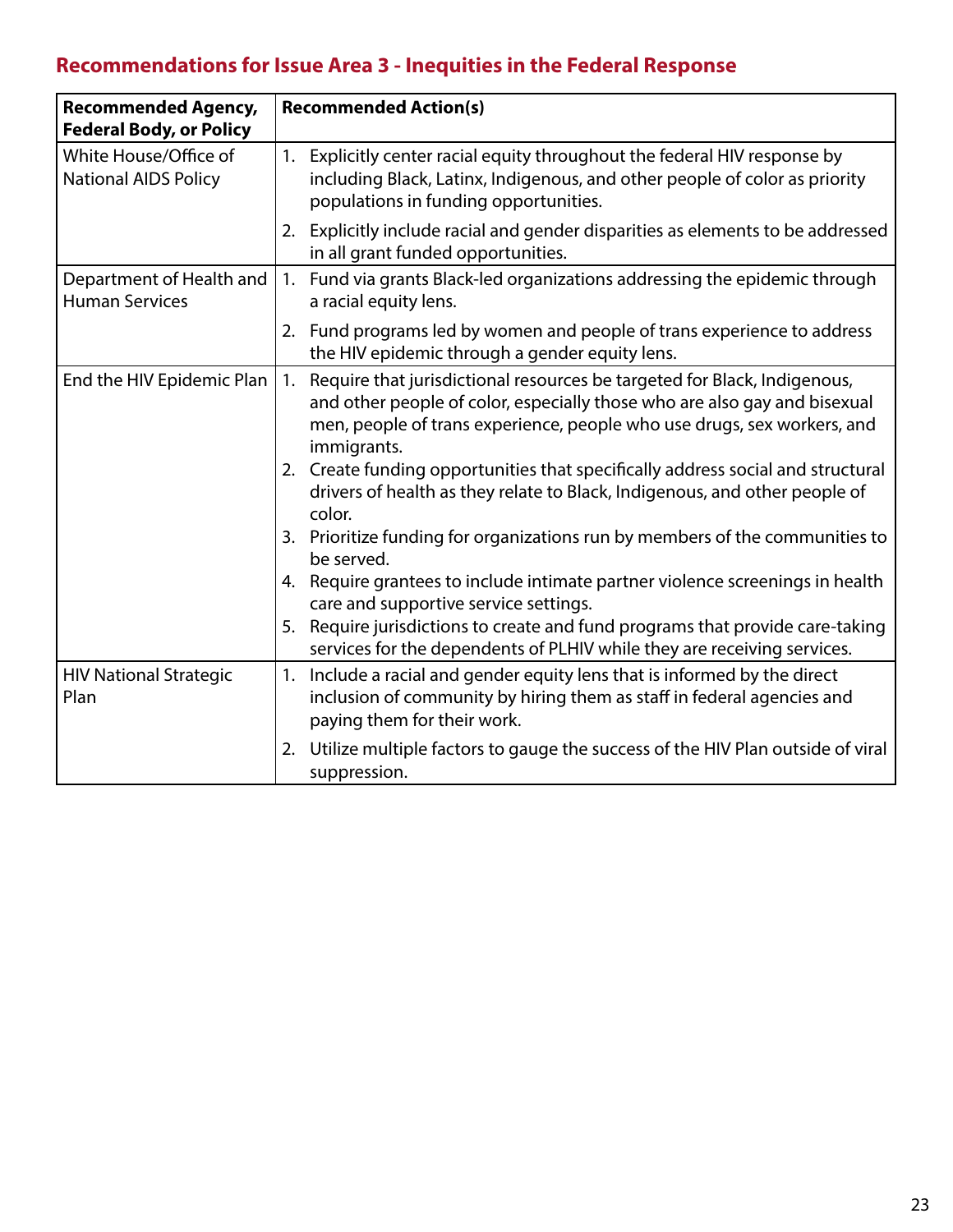#### **Issue Area 4. Add Sex Workers and Immigrants Living with HIV as Priority Populations Throughout the Federal Response.**

#### *Sex Workers Living with HIV: Defining the Issue*

Sex workers are at a greater vulnerability for acquiring HIV and other STIs than the general population.122 For transgender women, those who had ever done sex work were over 25 times more likely to be living with HIV (15.32 percent) than the general population (0.6 percent).<sup>123</sup> This is due to various social and structural factors that create substantial barriers to HIV prevention, treatment, and care, such as criminalization of sex work, lack of employment protections for sex workers, and intersections between poverty and sex work, which may increase vulnerability in the first place.

Criminalization of sex work takes many different forms, including targeted and often racist,<sup>124</sup> homophobic, and/or transphobic policing of people perceived to be engaged in sex work under various forms of loitering laws, "condoms as evidence" laws--which create a structural barrier to sex workers protecting their own sex health-- and intersections with HIV criminalization laws.125

Sex workers are also at increased risk for violence from community and from law enforcement,<sup>126</sup> and, in many U.S. states and territories, bear the brunt of HIV-related prosecutions, convictions, and sentence enhancements.<sup>127</sup> Practices such as "cluster detection and response," under the umbrella of MHS activities embedded in the EHE's implementation, have even led to media disclosures that specifically name streets where sex workers and people who use substances live and/or work.<sup>128</sup> HIV services and government programs may themselves stigmatize and structurally exclude people in the sex trade.<sup>129</sup>

To truly end the HIV epidemic, the HIV Plan must assure that competent and non-stigmatizing HIV services are provided to sex workers and that sex workers can safely participate in HIV services and benefit from other publicly funded programs without fear of judgment, criminalization, exclusion, or confidentiality violations. To ensure this is possible, sex work

must be fully decriminalized; HIV-related sentence enhancements for sex work must be repealed; and sex workers, especially from Black, Indigenous and people of color communities, should be meaningfully engaged as partners in designing and implementing HIV prevention, care, and antistigma efforts.

#### *Immigrants Living with HIV: Defining the Issue*

Immigrants have been excluded from most health services due to legislative and regulatory exclusions.130 Even with the advent of the ACA, millions of undocumented individuals remain unable to access health care and other services that support access to health care.<sup>131</sup> In addition, fear for safety and language injustice persist as barriers, particularly in the last five years.

Regulatory barriers have been erected to prevent immigrants living with HIV from accessing systems of care they need and have a right to, including health care.<sup>132</sup> These barriers have fueled medical mistrust and service avoidance among immigrant communities, specifically Black, Latinx, and Asian communities – communities that intersect with the HIV Plan's named priority populations.<sup>133</sup> For example, in 2019, the Trump administration promulgated a rule radically redefining the "public charge" test, essentially punishing some immigrants for relying on public programs like health care, housing and nutrition programs.<sup>134</sup> While the Trump administration's rule has been blocked, the chilling effect<sup>135</sup> will be long-lasting and will exacerbate health disparities.

In addition to traditional medical service providers, the U.S. Immigration and Customs Enforcement (ICE) has been utilized and is tasked with providing care to immigrants in detention centers.136 Carceral systems, including ICE detention centers, have consistently failed to provide quality and competent health care to immigrants living with HIV. ICE's gross medical negligence has led to the death of some.<sup>137</sup> Roxsana Hernández and Johana Medina, both transgender women, sought asylum in the U.S. based on their HIV status, but were denied medical care and died in ICE custody. Despite the legal requirement to provide immigrants in detention with medical treatment and care, ICE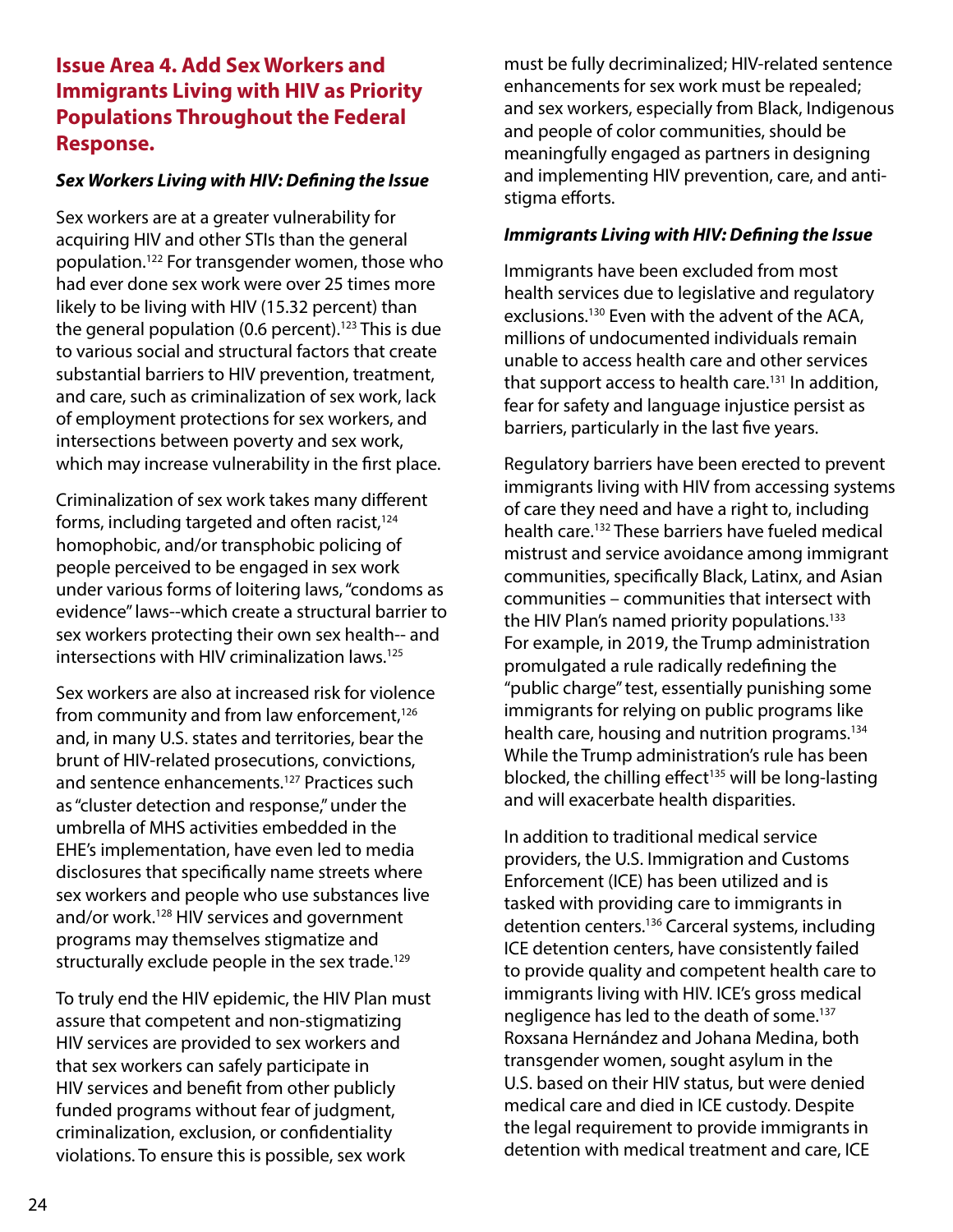refused to provide HIV treatment for Hernandez, resulting in her death.<sup>138</sup> The HIV Plan cannot ignore the detrimental impact detention and incarceration has on migrants living with HIV -- this must be included in any plan to address the HIV epidemic, regardless of someone's immigration status.

For non-English speaking immigrants, language barriers may play a role in exacerbating health disparities for marginalized communities.<sup>139</sup> The HIV Plan briefly mentions language barriers but fails to convey the ways that culture is embedded in language, and thus that translation and interpretation go beyond a straightforward word-for-word translation. Language justice is about access, in terms of its accessibility and engagement with communities. It is about making health terms and information understood and communicated within cultural context, with cultural relevance, so that community members can make thoughtful health choices and assert their decisions. To achieve the prevention and care goals of the HIV Plan, immigrants of any legal status and immigrants who do not speak, read, or write English must be assured high-quality HIV prevention, care and facilitative services; must be able to participate safely and without financial or legal repercussions in HIV programs; and must have unfettered access to treatment.

#### *Opportunities to Strengthen the Federal Domestic HIV Response for Sex Workers and Immigrants*

The HIV Plan currently recognizes five populations as "priority populations":

- 1. gay, bisexual, and other men who have sex with men, in particular Black, Latino, and American Indian/Alaska Native men;
- 2. Black women;
- 3. transgender women;
- 4. youth aged 13-24; and
- 5. people who inject drugs.<sup>140</sup>

Notably absent from the HIV Plan are sex workers and immigrants, two communities that have specific needs in relation to HIV and which are often structurally absent from decision-making and advisory processes, for a range of reasons.

While the final version of the HIV Plan does minimally mention sex work and immigration status in the context of stigma and discrimination,<sup>141</sup> it fails to articulate a commitment to address these needs systematically throughout the federal response, for example within HIV prevention and care efforts; nor does the HIV Plan articulate concrete strategies that could better meet the goal of reducing HIV-related stigma and discrimination for these populations, improve their engagement in health care, and eliminate barriers to HIV prevention efforts.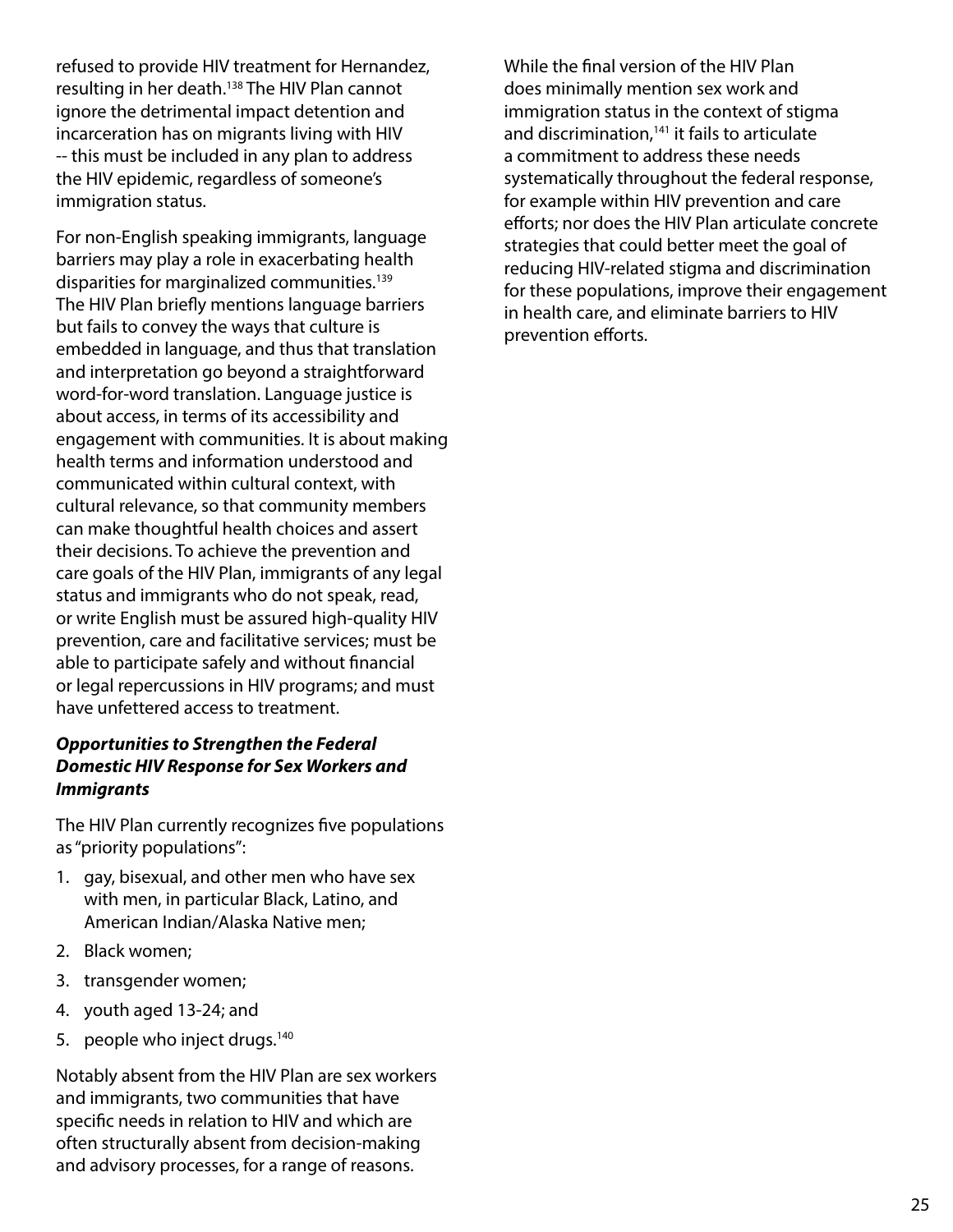### **Recommendations for Issue Area 4 - Sex Workers and Immigrants as Priority Populations**

| <b>Recommended</b>                                          | <b>Recommended Action(s)</b>                                                                                                                                                                                                                                                                           |  |  |  |
|-------------------------------------------------------------|--------------------------------------------------------------------------------------------------------------------------------------------------------------------------------------------------------------------------------------------------------------------------------------------------------|--|--|--|
| <b>Agency, Federal Body,</b><br>or Policy                   |                                                                                                                                                                                                                                                                                                        |  |  |  |
| White House/Office of<br>the President                      | 1. Advocate for legislation to prohibit the practice of using condom possession<br>as evidence of sex work                                                                                                                                                                                             |  |  |  |
|                                                             | 2. Modify or eliminate existing federal policies that conflate sex work and<br>human trafficking and that prevent sex workers from accessing services such<br>as health care, HIV prevention, and support.                                                                                             |  |  |  |
|                                                             | 3. Work with the Office of the Global AIDS Coordinator to repeal "anti-<br>prostitution pledge" requirements entirely from PEPFAR and anti-trafficking<br>funds.                                                                                                                                       |  |  |  |
|                                                             | 4. Ensure health care access regardless of an individual's immigration status.                                                                                                                                                                                                                         |  |  |  |
|                                                             | 5. Prioritize funding to community-based organizations led by and/or serving<br>immigrant populations.                                                                                                                                                                                                 |  |  |  |
| Department of Health<br>and Human Services                  | Implementation plans for the HIV Plan should address training of health<br>1.<br>care professionals to end stigma and discrimination against those who are<br>involved in the sex trade.                                                                                                               |  |  |  |
|                                                             | 2. Prioritize funding for harm reduction and rights-based health care services<br>for sex workers of all genders and all ages.                                                                                                                                                                         |  |  |  |
|                                                             | Require meaningful engagement of Black, Latinx, Indigenous, and other<br>3.<br>people of color communities-- especially PLHIV, people who use drugs,<br>immigrants, sex workers, people of trans experience, and gay and bisexual<br>men--in HIV planning and resourcing in every health jurisdiction. |  |  |  |
|                                                             | 4. Fund CBOs to strategize, inform, and implement programs and policies in the<br>HIV response.                                                                                                                                                                                                        |  |  |  |
|                                                             | Develop and implement community-accountability models for public health<br>5.<br>jurisdictions to ensure that those most marginalized are indeed reached.                                                                                                                                              |  |  |  |
| <b>Centers for Disease</b><br><b>Control and Prevention</b> | 1. Issue a statement that explains how laws that rest on condom possession as<br>evidence of sex work harm HIV prevention, testing, and clinical care efforts<br>and may place sex workers at risk for violence.                                                                                       |  |  |  |
| Congress                                                    | Pass the SAFE Sex Worker Study Act of 2021<br>1.                                                                                                                                                                                                                                                       |  |  |  |
|                                                             | Pass the HEAL for Immigrant Families Act of 2021<br>2.                                                                                                                                                                                                                                                 |  |  |  |
|                                                             | Pass the American Dream and Promise Act of 2021<br>3.                                                                                                                                                                                                                                                  |  |  |  |
|                                                             | 4. Repeal exclusions and eliminate policies that prevent and/or hinder<br>individuals with commercial sex and drug-related convictions from applying<br>for and/or receiving student loans, public housing or housing assistance,<br>public assistance, or other government-funded social services.    |  |  |  |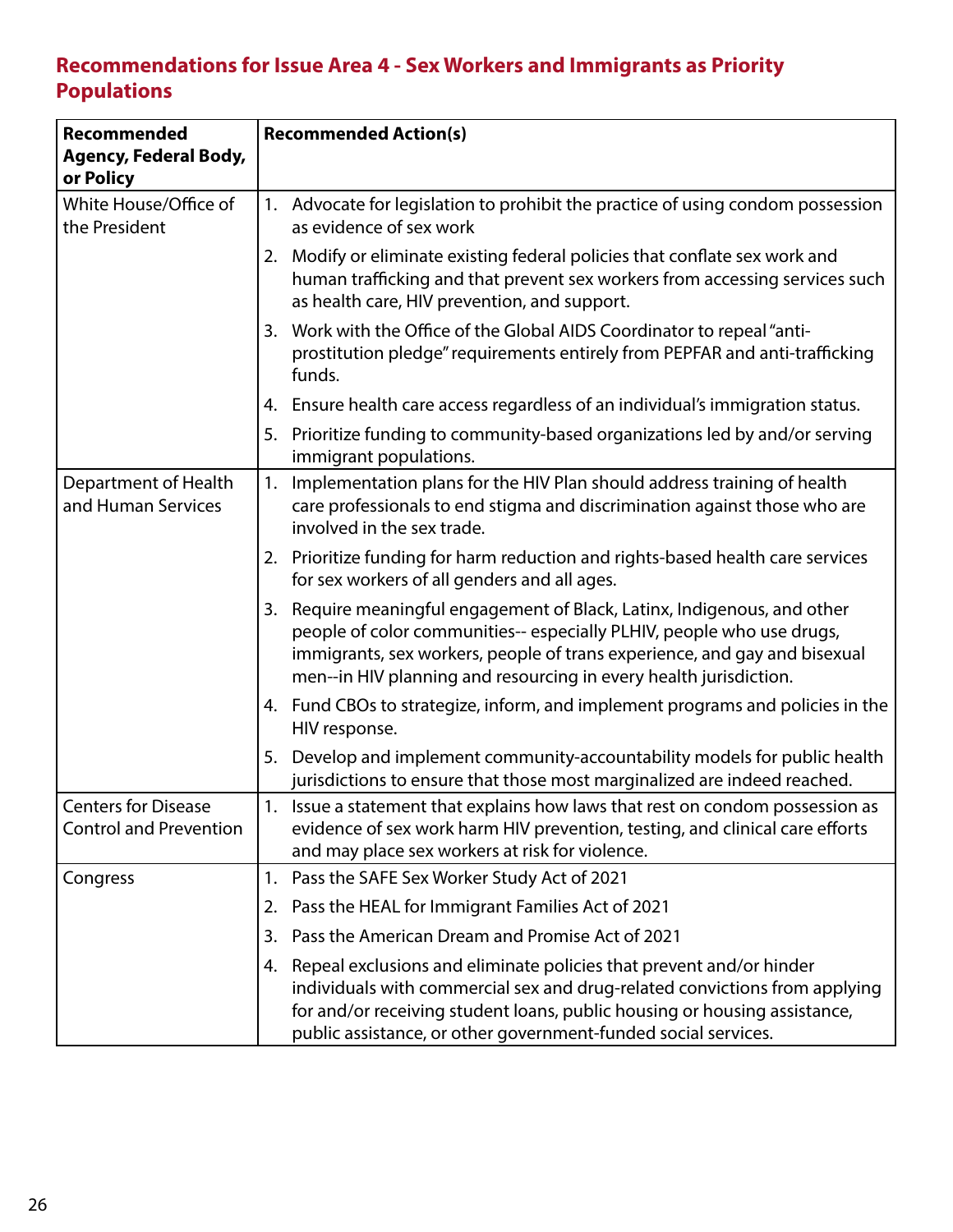| <b>HIV National Strategic</b> |    | 1. Add sex workers as a priority population.                                                                                                                                                                                                                                     |
|-------------------------------|----|----------------------------------------------------------------------------------------------------------------------------------------------------------------------------------------------------------------------------------------------------------------------------------|
| Plan                          | 2. | Add immigrants, of any legal status, as a priority population.                                                                                                                                                                                                                   |
|                               | 3. | Explicitly recommend resourcing for community-led organizations and<br>programs for people of color, especially in the following communities:<br>people living with HIV, people who use drugs, immigrants, sex workers,<br>people of trans experience, and gay and bisexual men. |
|                               |    | 4. Discourage "general public" approaches in the HIV response. This "general<br>public" affirms a white, cisgender, able-bodied, middle class norm that<br>excludes everyone else.                                                                                               |
|                               | 5. | Explicitly name and call for addressing the criminalization of sex work and<br>stigma and discrimination against sex workers as a barrier to HIV prevention,<br>care, and anti-stigma efforts.                                                                                   |
|                               |    | 6. Prioritize funding and partnership opportunities with community-based<br>organizations led by and for sex workers.                                                                                                                                                            |
|                               |    | 7. Prioritize funding for in-person interpreters and other translation services for<br>people with limited English proficiency.                                                                                                                                                  |
|                               |    | 8. Prioritize funding immigrant-led and immigrant-serving community-based<br>HIV organizations for communication and health literacy programs.                                                                                                                                   |
|                               |    | 9. Require AIDS service organizations (ASOs) to staff certified medical<br>interpreters and/or train staff on proper interpreter utilization.                                                                                                                                    |
|                               |    | 10. Ensure that translation includes understanding cultural contexts and<br>frameworks for health, disease, and treatment options.                                                                                                                                               |
| End the HIV Epidemic<br>Plan  | 1. | Require EHE-funded jurisdictions to demonstrate a commitment to<br>decriminalizing commercial sex work, including addressing loitering laws<br>and condoms as evidence laws.                                                                                                     |
|                               | 2. | Require EHE-funded jurisdictions to include resources for community<br>mobilization of sex workers to respond to violence and discrimination.                                                                                                                                    |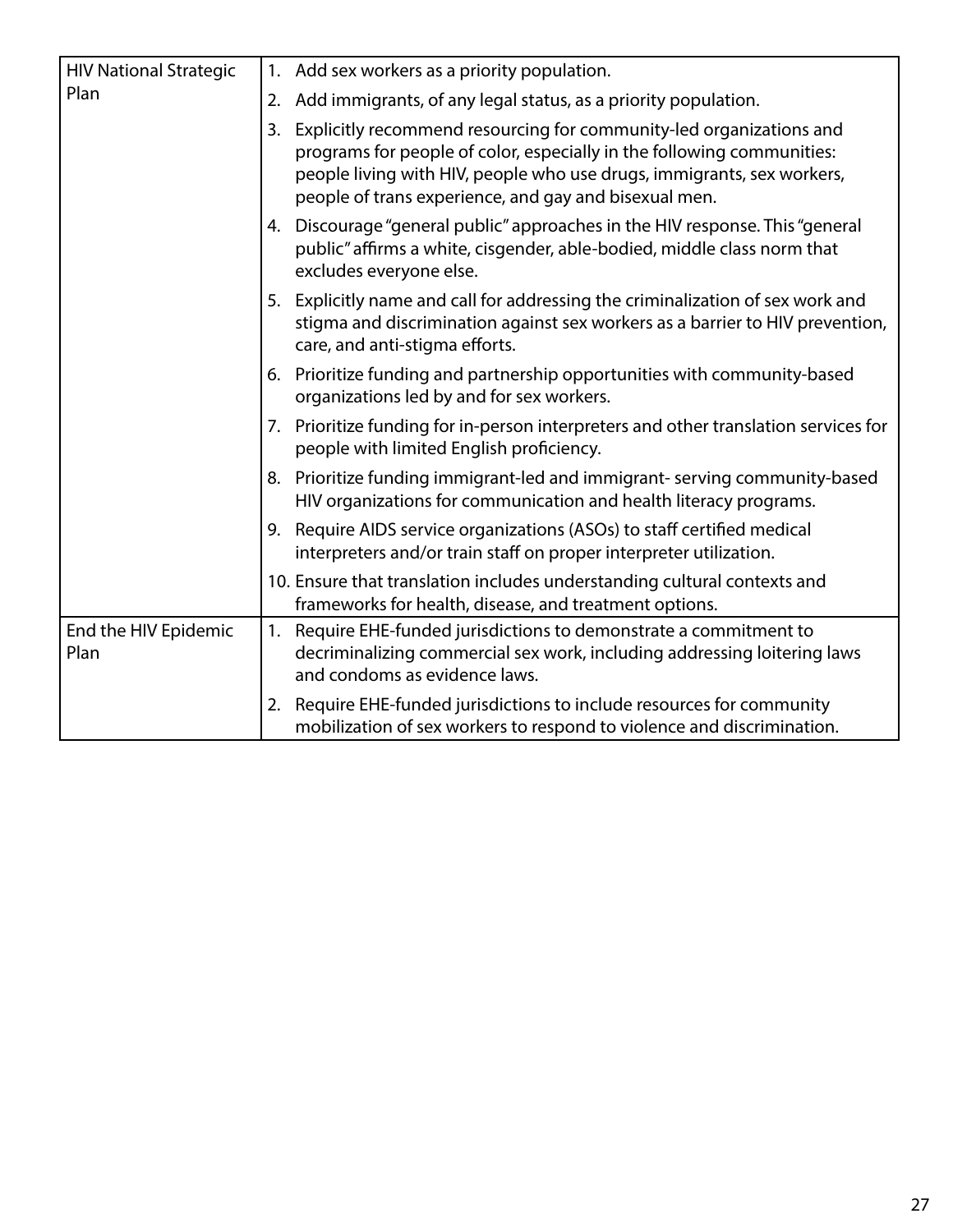#### **Issue Area 5. Affirmatively Commit to Improving Quality of Life for People Living with HIV.**

#### *Improving Quality of Life for People Living with HIV: Defining the Issue*

Although there are more than a million PLHIV in the United States, quality of life for PLHIV has long been an afterthought in the federal HIV response. While the HIV Plan makes "improv[ing] the health-related quality of life" for people aging with HIV a "key commitment"<sup>142</sup> and also seeks to both develop and scale interventions to improve quality of life for people living with HIV,<sup>143</sup> it does not do so in a broad and inclusive way. Both descriptions of quality of life included in the HIV Plan focus on viral loads, viral suppression, and other health-related outcomes.144 While these biomedical markers are components of the quality of life for PLHIV, they are not an acceptable proxy for a well-rounded understanding of well-being or quality of life.

Instead, the HIV Plan and other federal responses to HIV must value and create concrete metrics for emotional, mental, psychological, spiritual, and physical wellness - irrespective of viral suppression. Quality of life for PLHIV must be measured by a key set of metrics in any plans to address the HIV epidemic, and the federal HIV response must acknowledge that commitments to quality of life for people living with HIV must continue as long as people living with HIV are here. The human right to quality of life for people living with HIV, and the federal government's responsibility to assure that, does not end even when we get to zero new HIV acquisitions. Thus, quality of life for people living with HIV deserves its own pillars in the HIV Plan and the EHE, along with commensurate strategies, metrics, and indicators to measure success.

Quality of life is interrelated with social and structural drivers of the HIV epidemic and of worse health outcomes for some PLHIV. It is interlinked with and inseparable from upholding human rights for people living with HIV, as described above. For decades, far too little attention has been paid in the federal government's HIV response to the social and structural drivers of

inequity. While the HIV Plan includes some of these important social and structural factors, such as systemic racism, safe and affordable housing, access to culturally competent, trauma-informed health care, and gender disparities, it could be strengthened by concrete commitments to strategies and solutions. The EHE is completely missing an explicit analysis of and commitment to social and structural drivers of inequity. Until these factors are addressed explicitly and with firm commitments, any plan to address the national HIV epidemic will be unsuccessful and will not adequately address the needs of PLHIV.

There is a lack of consensus in the academic and medical community on the specific dimensions of quality of life, but it is generally understood as being multifaceted and concerning a person's own perception of their well-being and level of functioning in important areas of their life.<sup>145</sup> There are various scales that have been utilized in measuring the quality of life of people living with HIV.<sup>146</sup> One omnipresent problem is that most of these metrics focus on biomedical markers, and inadequate research has been done on what quality of life means for people living with HIV beyond these markers.

Additional research is required to determine what scale and metrics are the best measure(s) of the quality of life for people living with HIV, with an understanding that this metric may be different for individuals who are Black, Indigenous, and other people of color; cisgender; transgender; sex workers; immigrants; and of different geographies, due to racism, poverty, homophobia, transphobia, and lack of language justice.<sup>147</sup>

#### *Opportunities to Strengthen the Federal Domestic HIV Response for Quality of Life for People Living with HIV*

Priorities that continue to arise in conversations with our PLHIV networks concerning quality of life include employment; economic justice; health care costs and quality; the availability of non-stigmatizing and high-quality sexual and reproductive health care for PLHIV; access to trauma-informed care and services; and ending enacted, internalized, interpersonal, community, and institutional stigma.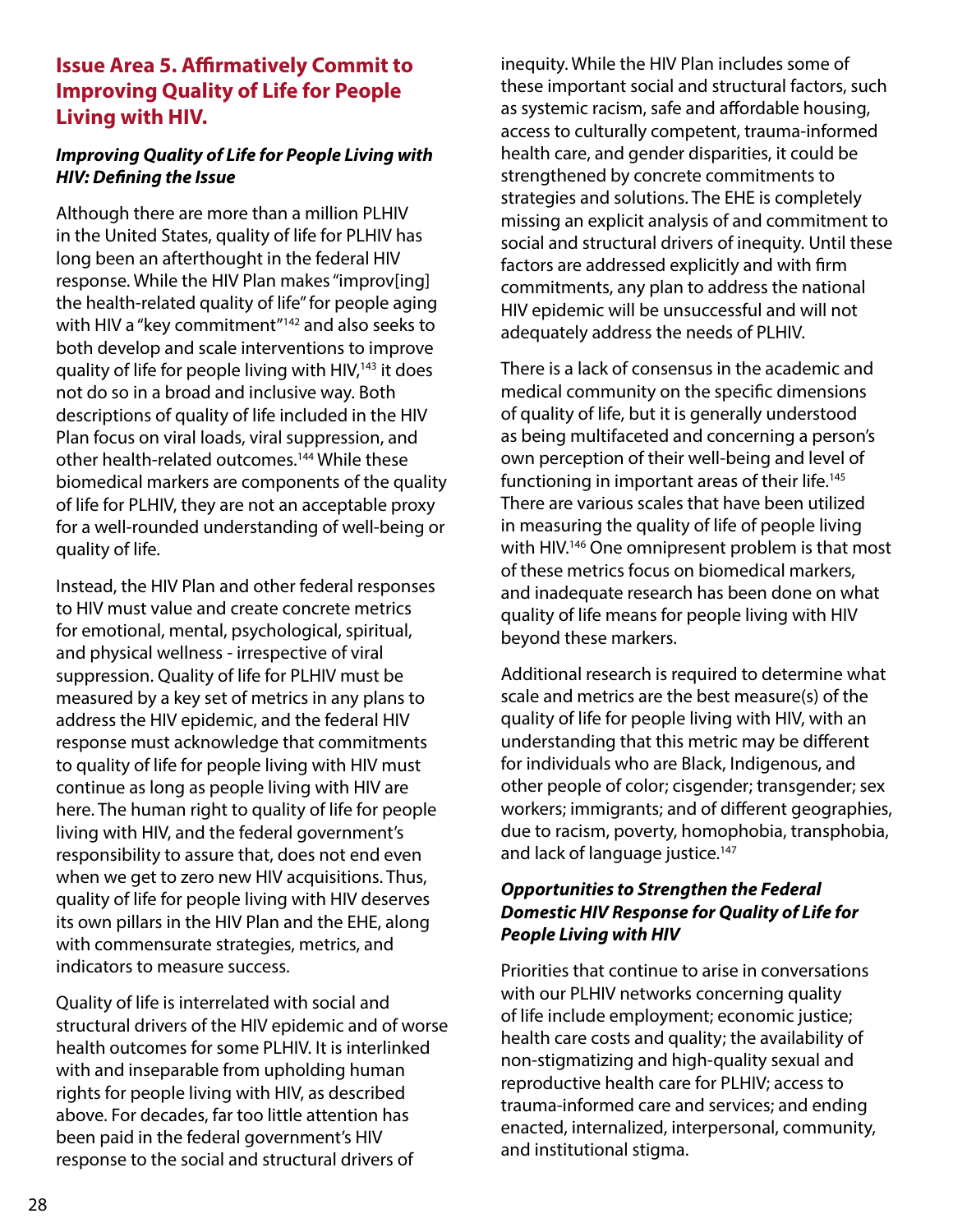### **Recommendations for Issue Area 5 - Quality of Life for People Living with HIV**

| <b>Recommended Agency,</b><br><b>Federal Body, or Policy</b> | <b>Recommended Action(s)</b>                                                                                                                                                                      |  |  |
|--------------------------------------------------------------|---------------------------------------------------------------------------------------------------------------------------------------------------------------------------------------------------|--|--|
| Department of Health and<br><b>Human Services</b>            | 1. Promulgate regulations requiring private insurers to uphold the HIV Plan's<br>minimum standard of care for all PLHIV.                                                                          |  |  |
|                                                              | Lead the creation of report cards <sup>148</sup> on the state of quality of life for PLHIV<br>2.<br>in the country and the quality of care provided by federally funded<br>programs and services. |  |  |
| National Institutes of<br><b>Health</b>                      | 1. Fund research into developing a standard quality of life assessment for<br>people living with HIV focused on quality of life outside of biomedical<br>indicators.                              |  |  |
| Centers for Medicare and<br><b>Medicaid Services</b>         | Adopt the minimum standard of care developed in the HIV Plan and<br>1.<br>incorporate it into care provided by CMS.                                                                               |  |  |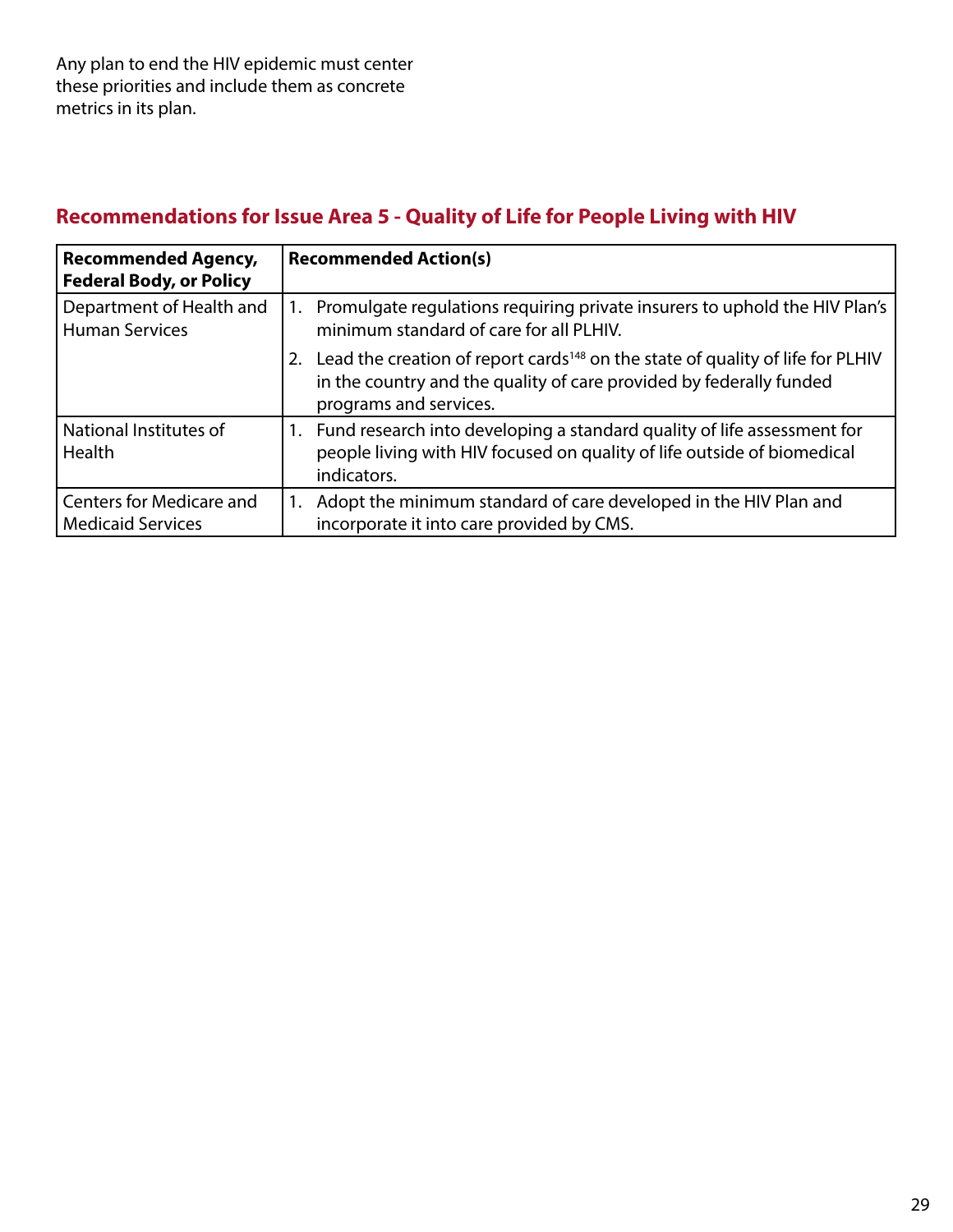| <b>HIV National Strategic Plan</b> |    | 1. Set a minimum standard for quality of life for PLHIV which includes:                                                                                                                                                                                                                                                                       |
|------------------------------------|----|-----------------------------------------------------------------------------------------------------------------------------------------------------------------------------------------------------------------------------------------------------------------------------------------------------------------------------------------------|
|                                    |    | a. Opportunities for employment and education for all people living<br>with HIV. <sup>149</sup>                                                                                                                                                                                                                                               |
|                                    |    | b. Increasing the ease of transferring benefits across jurisdictions.                                                                                                                                                                                                                                                                         |
|                                    |    | c. Access to long-term sustainable housing for people living with HIV. <sup>150</sup><br>This should include senior housing for aging PLHIV and housing for<br>PLHIV with dependents.                                                                                                                                                         |
|                                    |    | d. Services for people living with HIV should incorporate access to<br>nutrition service programs, including SNAP. <sup>151</sup>                                                                                                                                                                                                             |
|                                    |    | 2. PLHIV who receive health care from any payer source should have a<br>minimum standard of care <sup>152</sup> which:                                                                                                                                                                                                                        |
|                                    |    | a. Is culturally relevant and affirms and funds the sexual and<br>reproductive health care needs of people with HIV at all life stages and<br>of all gender identities, including transgender women. <sup>153</sup> This should<br>include reporting mechanisms which are easily understood by and<br>communicated to people living with HIV; |
|                                    |    | b. Provides mental health services and the choice of mental health<br>provider to people living with HIV;                                                                                                                                                                                                                                     |
|                                    |    | c. Provides affordable health care coverage, where total health care<br>costs (inclusive of premiums, medications, copays, etc.) do not exceed<br>9.83 percent <sup>154</sup> of the income of a person living with HIV; and                                                                                                                  |
|                                    |    | d. Practices trauma-informed care, including screening and intervention<br>for lifetime abuse and intimate partner violence, in HIV clinical and<br>community-based settings.                                                                                                                                                                 |
|                                    |    | 3. Express support from the federal government for the repeal of HIV<br>criminalization, which acknowledges the role it played in advancing these<br>laws; education to state legislatures on their harms; and conditioning<br>funding on their modernization or repeal.                                                                      |
|                                    | 4. | The incorporation and study of accurate stigma metrics. <sup>155</sup>                                                                                                                                                                                                                                                                        |
|                                    | 5. | Require that all materials on HIV-related services be translated into the<br>primary languages spoken in the jurisdiction and incorporate translation<br>services into clinical and supportive service settings for people living with<br>HIV.                                                                                                |
|                                    | 6. | Incorporate quality of life surveys into federally funded clinical and<br>supportive service settings, with the aim of using the data to connect<br>people to additional support, including psychological, spiritual, and<br>emotional support systems.                                                                                       |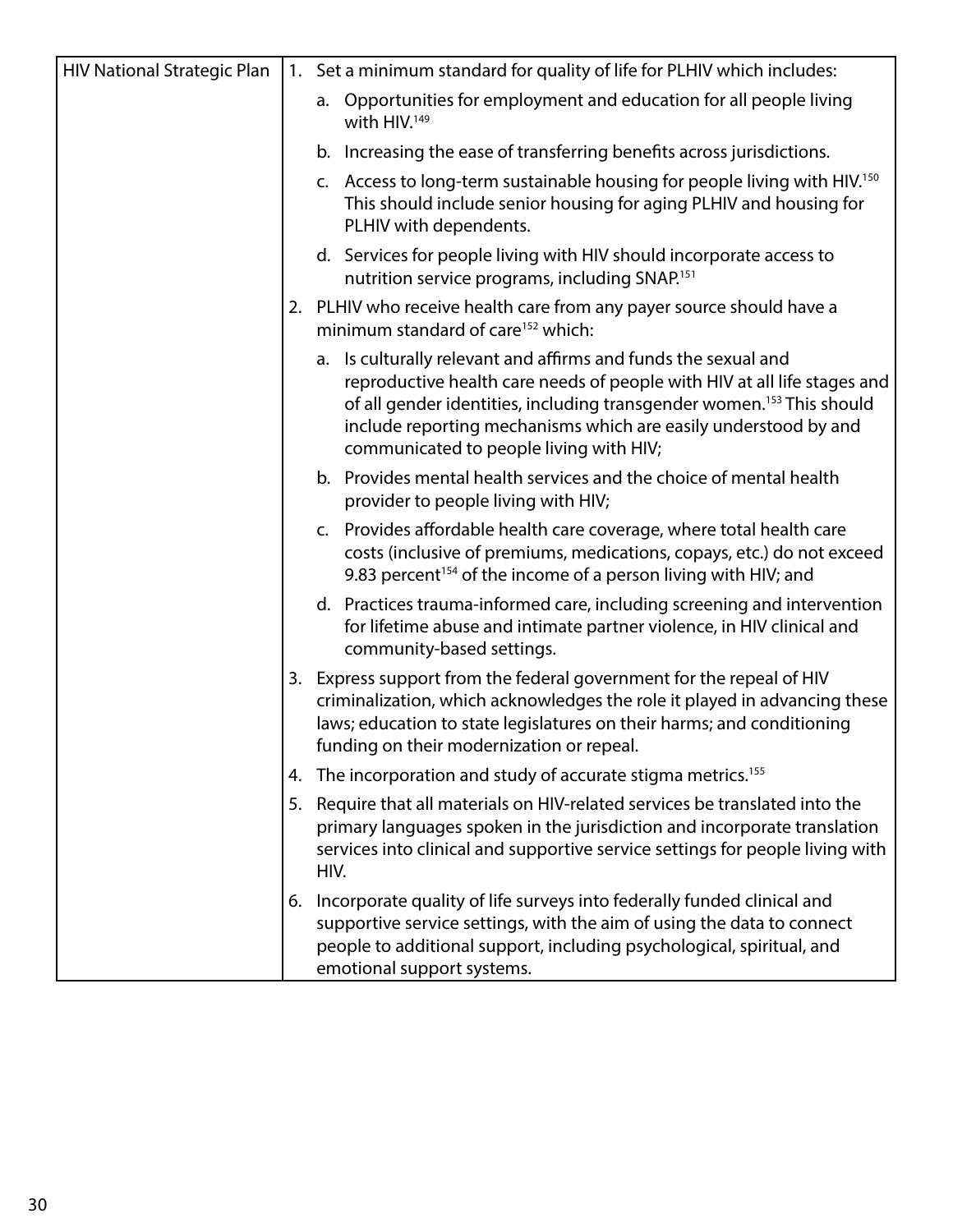#### **5A. Establishing a Strong Safety Net for People Living with HIV**

#### *Economic Justice and Employment for People Living with HIV*

Economic justice does not have a set definition but can be understood as principles and practice that allow for PLHIV to live without negative employment or economic consequences related to their health status, disability, sex, gender or gender expression, sexual orientation, family responsibilities, and/or race or ethnicity.

Maintaining access to health care and economic stability can entrap PLHIV in poverty. Policies for ongoing eligibility for Supplemental Security Income (SSI)/Social Security Disability Income (SSDI), Medicaid/Medicare, AIDS Drug Assistance Programs (ADAPs), Housing Opportunities for Persons with AIDS (HOPWA), and other programs designed to improve health and well-being, are complex and serve as disincentives to employment for people living with HIV or other chronic health conditions and disabilities.156 The lack of assistance to understand and navigate these policies can also serve as a disincentive or barrier to employment for enrolled PLHIV concerned about protecting their health and wellbeing and that of their families.

In addition, the lack of portability of benefits can prevent PLHIV from relocating to environments where they might thrive. PLHIV who are economically reliant on or choose employment receive little to no access to employment-related information, services, or resources to enable wellinformed decisions about work or facilitate selfdetermined plans for employment and economic health and well-being.

Economic justice for PLHIV must also include a commitment to recruiting and training community members to join the expanded HIV workforce. PLHIV are the subject matter experts on programs that support PLHIV and are expert navigators. We encourage a creative approach to valuing lived experience as qualification for these positions beyond formal education requirements. When adding PLHIV to the HIV workforce, they must be at all levels of leadership, not simply

relegated to the frontline staff, peer support staff, or testing and outreach.

Access for all PLHIV to non-discriminatory, nonstigmatizing employment-related information, services, and resources has not been developed in most of the country, nor prioritized by public health or workforce development systems, despite more limited access to disability benefits, and high rates of poverty, unemployment, and underemployment for PLHIV. The public health system response to HIV has deferred attention to employment needs of PLHIV to the workforce development system, which does not prioritize health and well-being strategies or outcomes, nor implement policies or training, to ensure effective, responsive service delivery based on understanding distinct needs and issues of priority populations disproportionately impacted by HIV.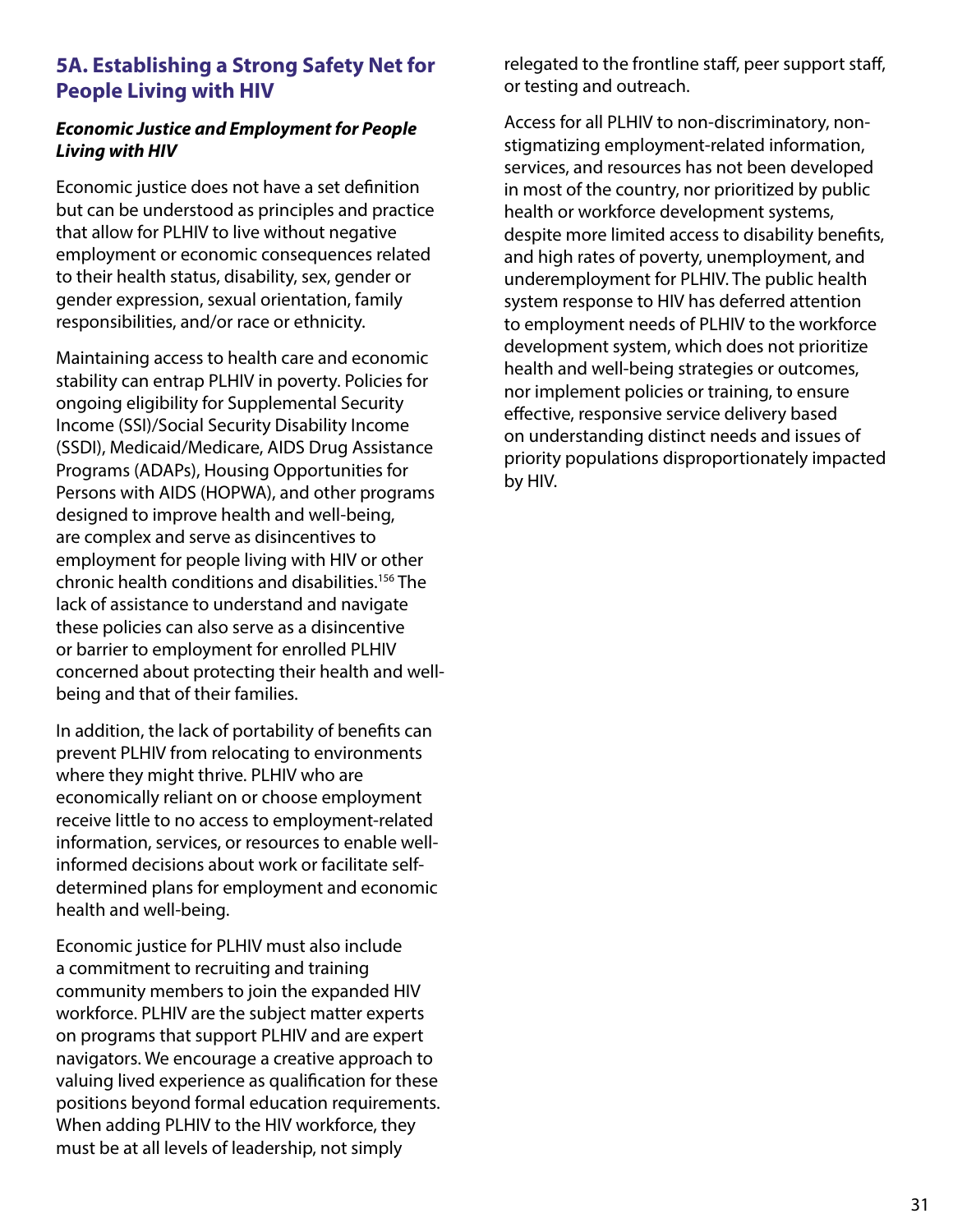## **Recommendations for Issue Area 5A - Economic Justice and Employment**

| <b>Recommended Agency,</b><br><b>Federal Body, or Policy</b>          | <b>Recommended Action(s)</b>                                                                                                                                                                                                                                                                                                                                                                                                                                                                                                                                                                                                                                                                                        |  |  |
|-----------------------------------------------------------------------|---------------------------------------------------------------------------------------------------------------------------------------------------------------------------------------------------------------------------------------------------------------------------------------------------------------------------------------------------------------------------------------------------------------------------------------------------------------------------------------------------------------------------------------------------------------------------------------------------------------------------------------------------------------------------------------------------------------------|--|--|
| White House/Office of the<br>President of the United<br><b>States</b> | 1. ONAP to be responsible for convening a federal and community<br>workgroup including representation of the Employment and Training<br>Administration (ETA) of the Department of Labor, the Department of<br>Education, the Department of Housing and Urban Development, the<br>Department of Justice, the Social Security Administration, the Centers<br>for Medicaid and Medicare Services (CMS), HHS Health Resources and<br>Services Administration HIV/AIDS Bureau (HRSA/HAB), PLHIV networks,<br>and other community leaders to outline strategies to eliminate economic<br>and employment inequities for PLHIV and facilitate self-determined<br>transitions to work without risk to health and well-being. |  |  |
| <b>HIV National Strategic Plan</b>                                    | Establish access to benefits counseling/advisement for PLHIV enrolled in<br>1.<br>or eligible for SSI/SSDI, Medicaid/Medicare, ADAPs, HOPWA, and other<br>programs designed to improve health and well-being, for well-informed<br>and well-supported employment-related decision-making and transitions<br>of PLHIV allowing maximal protection of health care, financial, and<br>housing supports.                                                                                                                                                                                                                                                                                                                |  |  |
|                                                                       | 2. Assign responsibility to the Social Security Administration (SSA), CMS,<br>HRSA/HAB, and HUD Office of HIV/AIDS Housing (HUD/OHH) for<br>collaborating with community leaders to evaluate program policies for<br>impacts on considering and navigating employment transitions for PLHIV<br>and for identification of updates needed to policies designed to reduce<br>barriers and disincentives to working and optimize health and well-being.                                                                                                                                                                                                                                                                 |  |  |
|                                                                       | 3. Design portability of benefits between jurisdictions so PLHIV can more as<br>needed or desired.                                                                                                                                                                                                                                                                                                                                                                                                                                                                                                                                                                                                                  |  |  |
|                                                                       | 4. Require a formal HIV workforce recruitment and training program to hire<br>PLHIV and commit to a targeted number or percentage of PLHIV in the<br>HIV workforce.                                                                                                                                                                                                                                                                                                                                                                                                                                                                                                                                                 |  |  |
|                                                                       | 5. Revise policy of the HRSA/HAB to allow direct service responses to<br>employment needs of PLHIV within the Ryan White HIV/AIDS Program<br>(RWHAP), recategorizing employment services as allowable for funding<br>among RWHAP supportive services addressing core needs of PLHIV.                                                                                                                                                                                                                                                                                                                                                                                                                                |  |  |
|                                                                       | Ensure implementation of a RWHAP-centered community-led PLHIV<br>6.<br>employment initiative, with designated funding from the ETA, and ETA's<br>collaboration in its implementation with HRSA/HAB.                                                                                                                                                                                                                                                                                                                                                                                                                                                                                                                 |  |  |
|                                                                       | 7. Establish ongoing training in the AIDS Education and Training Centers<br>(AETCs) of HRSA/HAB for HIV service providers on employment service<br>delivery, linking and partnering with the workforce development and<br>vocational rehabilitation systems, and interactions between work<br>earnings and health care/treatment coverage, financial, and housing<br>benefits.                                                                                                                                                                                                                                                                                                                                      |  |  |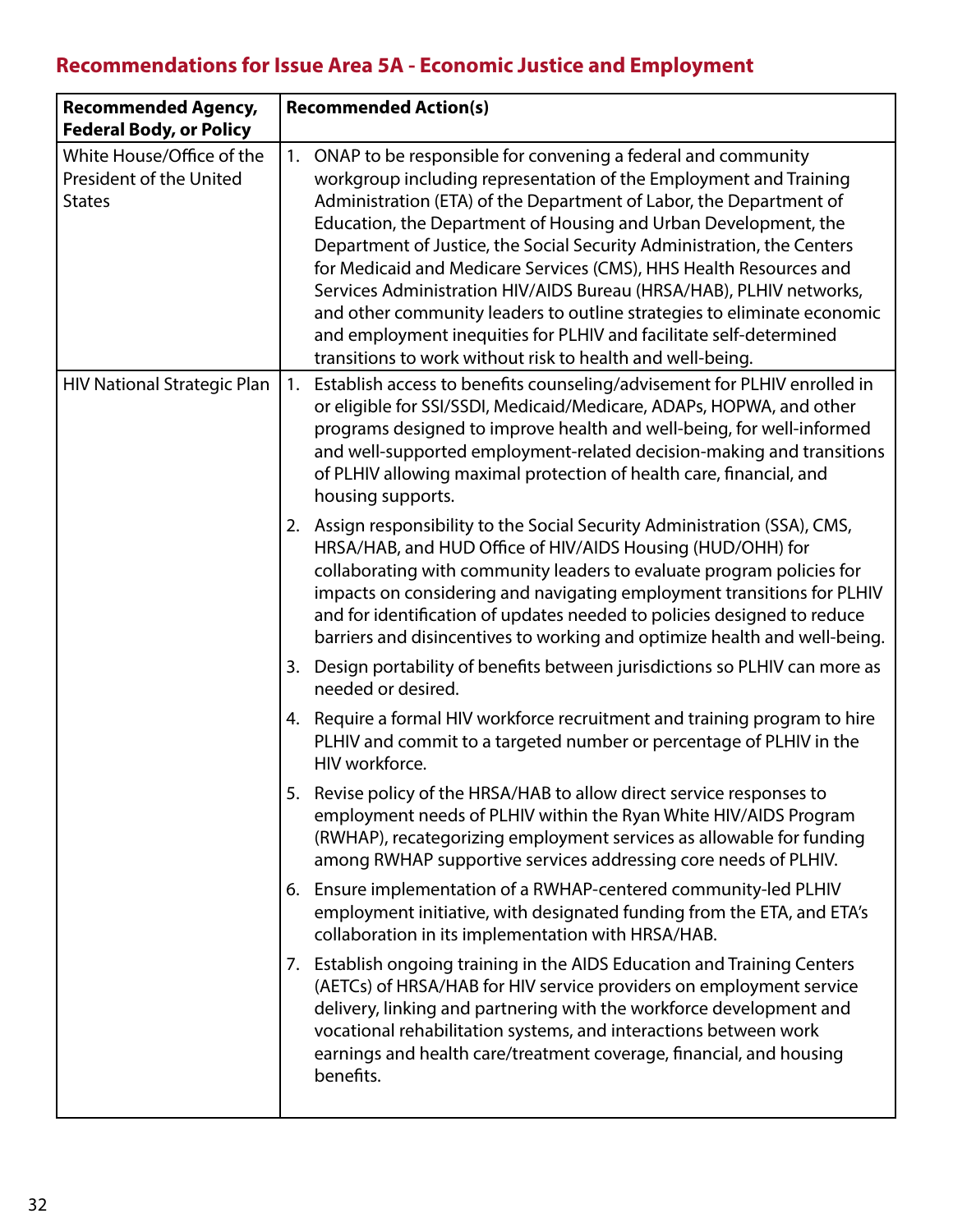| Congress |    | 1. Require SSA to update long-unchanged work incentive policies and<br>calculations to increase the ability of PLHIV and other people with<br>disabilities and chronic health conditions to attempt working with<br>increased health coverage, financial, and housing security.                                                                              |
|----------|----|--------------------------------------------------------------------------------------------------------------------------------------------------------------------------------------------------------------------------------------------------------------------------------------------------------------------------------------------------------------|
|          |    | 2. Require SSA to fund the establishment of accessible online information<br>resources accurately reflecting policies applicable in each U.S. state and<br>territory.                                                                                                                                                                                        |
|          |    | 3. Allocate additional funds for SSA's Work Incentives Planning and<br>Assistance (WIPA) program to more realistically scale up staffing<br>proportionate to needs of PLHIV and other disabled SSI/SSDI beneficiaries<br>for individualized in-person and remote benefits counseling/advisement,<br>from considering work through transitions to employment. |
|          | 4. | Include designated funds to address employment needs of PLHIV through<br>public health and workforce development collaboration in the upcoming<br>reauthorization of the Workforce Innovation and Opportunity Act (WIOA).                                                                                                                                    |

#### *Housing as a Human Right and Necessary Precursor to Care and Treatment for People Living with HIV*

It has long been understood by PLHIV, researchers, activists, and policy makers that housing is a form of health care for people living with HIV.<sup>157</sup> Despite this knowledge, housing instability remains a primary concern for PLHIV,<sup>158</sup> as many federal housing programs are underfunded and underresourced.

PLHIV are at a much higher risk of being unstably housed or homeless than the general population. In 2016, the U.S. Department of Housing and Urban Development (HUD) Office of HIV/ AIDS Housing published data showing that an estimated 145,366 PLHIV in the United States, or about 12 percent of all PLHIV, have a current unmet housing need.159 This data showed that 44 percent needed ongoing assistance to pay rent, 36 percent sought supportive housing placement, and 20 percent had short-term emergency assistance needs to secure or maintain housing.<sup>160</sup>

A lack of stable housing is not only an issue of a lack of shelter for PLHIV. Numerous studies have shown that it has a deleterious effect on the health outcomes for PLHIV, including mental health outcomes.<sup>161</sup> A lack of stable housing also affects a person's ability to obtain and maintain employment.<sup>162</sup>

These effects are not experienced equally by all PLHIV. Instead, there are stark differences in housing instability, and its effects, based upon an individual's race, age, and gender. People of transgender experience are more likely to be unstably housed than cisgender men and women.163 Black, Indigenous, and other people of color are also more likely to be homeless in America when compared to the national average and white American.<sup>164</sup> In order to effectively implement any federal response to addressing the HIV epidemic and the health and equality of life for PLHIV, housing insecurity will need to be addressed.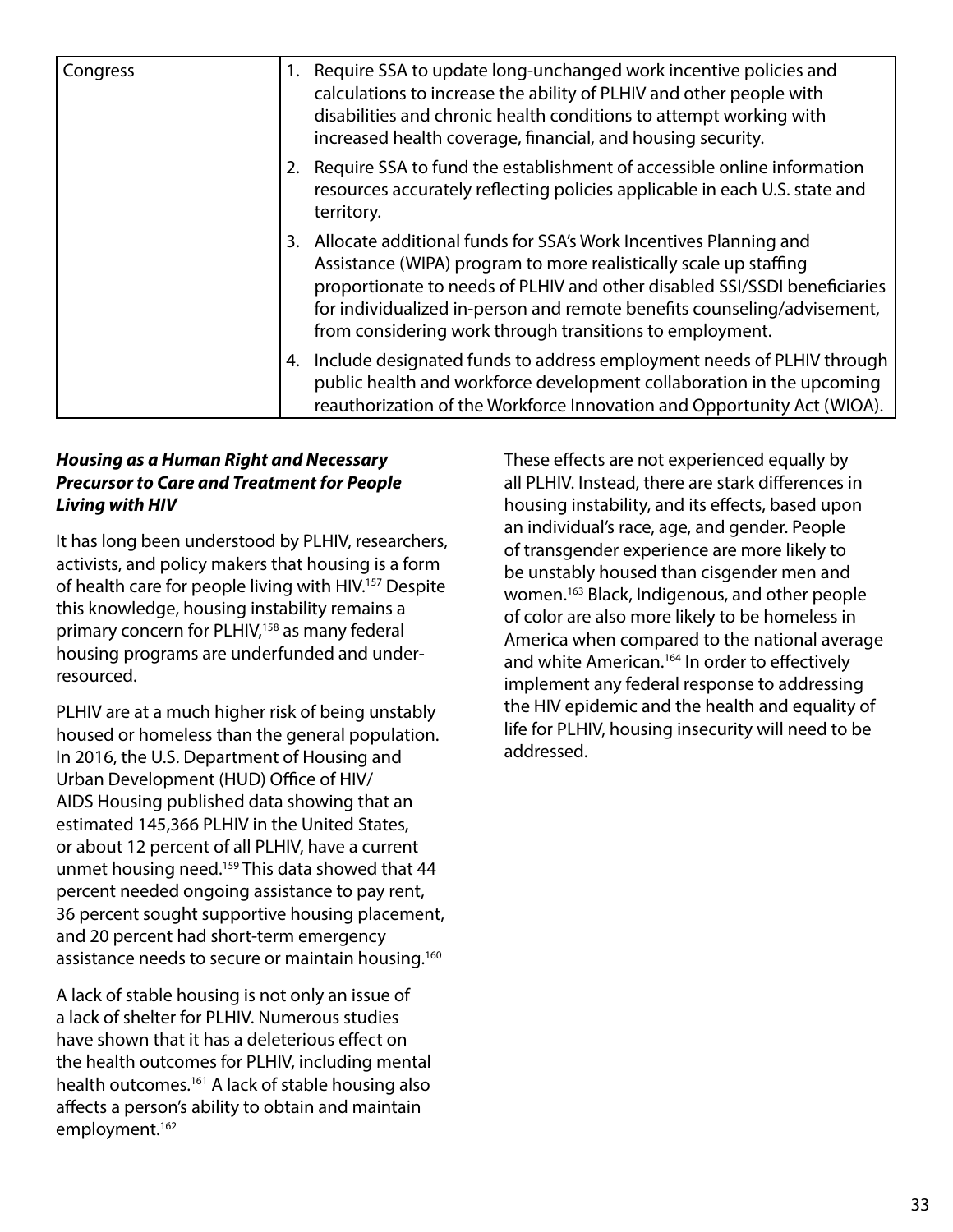#### **Recommendations for Issue Area 5A - Housing**

| <b>Recommended Agency,</b><br><b>Federal Body, or Policy</b> | <b>Recommended Action(s)</b>                                                                                                                                                                                          |
|--------------------------------------------------------------|-----------------------------------------------------------------------------------------------------------------------------------------------------------------------------------------------------------------------|
| White House/Office of the<br>President of the United         | Call for HOPWA to be funded at \$600 million in the President's Budget<br>$1_{\cdot}$<br>Request.                                                                                                                     |
| <b>States</b>                                                | Call for Increased funding for federal housing programs relied on by<br>2.<br>people living with HIV such as Housing Choice Vouchers, rental assistance,<br>and subsidized housing in the President's budget request. |
| Department of Justice                                        | Enforce the Fair Housing Act to address discrimination against women;<br>1.<br>immigrants; LGBTQ individuals; Black Indigenous, and other people of<br>color; and people with criminal convictions.                   |
| <b>HIV National Strategic Plan</b>                           | Include concrete housing metrics in the implementation plan, such as: 90<br>1.<br>percent of PLHIV are in long-term stable housing.                                                                                   |
|                                                              | 2. Include concrete commitments that people aging with HIV have access to<br>senior housing.                                                                                                                          |
| Ending the HIV Epidemic<br>Plan                              | Consider housing availability and create metrics and programs to increase<br>1.<br>housing access among people living with HIV in developing jurisdictional<br>plans.                                                 |
|                                                              | Address the quality of life metrics created by the HIV Plan in creating<br>2.<br>jurisdictional plans.                                                                                                                |

#### *Food and Nutrition Security for People Living with HIV*

Many PLHIV rely on federally funded programs to access essentials like food and nutrition services, often through the Supplemental Nutrition Assistance Program (SNAP). This can be demonstrated by membership data collected by Positive Women's Network - USA, which consistently indicates that between 40-50 percent of the women and people of trans experience living with HIV who are members of the organization depend on SNAP to feed themselves and their families.<sup>165</sup>

These food assistance programs are critical for PLHIV to receive good nutrition, which in turn supports overall health, helps with immune system function, and can help maintain a healthy weight, which helps with the absorption of HIV medicines. Reducing the stress associated with food insecurity also improves the overall quality of life for PLHIV. Further, a recent study showed that the rate of HIV diagnoses is associated with a state income limit for SNAP eligibility, meaning the higher the income limits a state imposes is related

to higher numbers of HIV acquisitions.<sup>166</sup>

Currently, many SNAP eligibility requirements are harsh, and the benefits are insufficient. In 2018, SNAP benefits averaged only \$1.40 per person, per meal.167 Even the maximum benefit, which is the equivalent of \$1.86 per meal, does not cover the cost of a meal in 99 percent of continental counties and Washington, DC.168 Benefits at this level cannot support an individual's or family's nutritional needs. While the benefits are intended to be supplemental, many participants contend that the benefits levels are too low to assist them with purchasing food for the month.

SNAP is a program with very low rates of fraud, but its administrative burdens often make it so those who need the benefits cannot access them. While some of the harsh requirements have been relaxed during the pendency of the COVID-19 pandemic, more long term changes are required for the benefits of the program to be realized by everyone who needs them. These burdens include lengthy applications, high documentation requirements, in-person interviews, and the need to recertify or reapply to maintain benefits.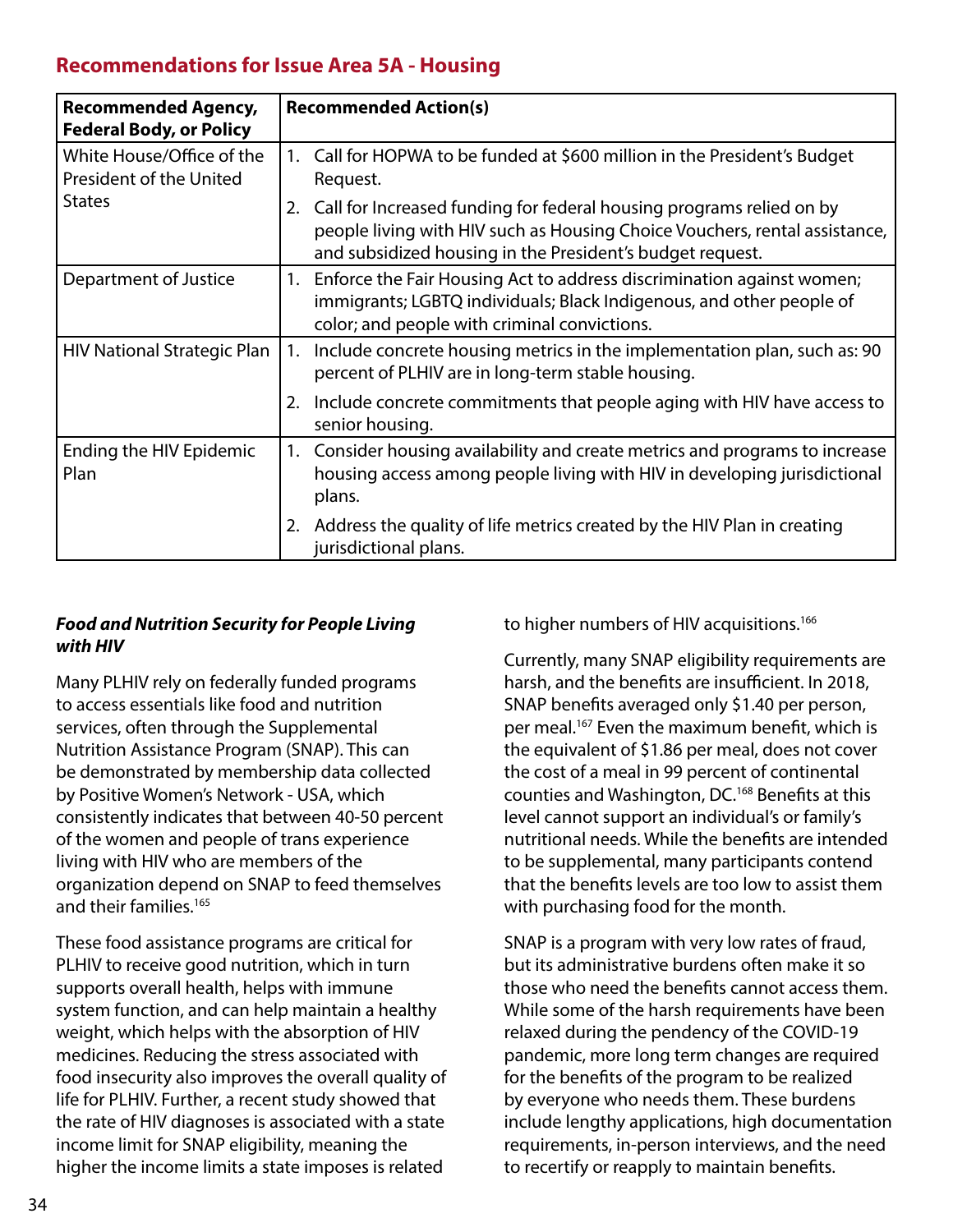These requirements prevent some individuals who are eligible for SNAP from receiving them, though they could use the benefits to lift themselves and their families out of poverty. An example of this can be seen in a recent Michigan study, which found that half of SNAP recipients who lost their

benefits during their first year of enrollment were still eligible for SNAP when they left the program.169 These burdens and the inadequate benefits hinder a program which could be an important mechanism to improving the quality of life for PLHIV.

#### **Recommendations for Issue Area 5A - Food and Nutrition Security**

| <b>Recommended Agency,</b><br><b>Federal Body, or Policy</b> | <b>Recommended Action(s)</b>                                                                                                                                                                                                                                                                                                                                                                                                    |  |
|--------------------------------------------------------------|---------------------------------------------------------------------------------------------------------------------------------------------------------------------------------------------------------------------------------------------------------------------------------------------------------------------------------------------------------------------------------------------------------------------------------|--|
| Department of Agriculture                                    | Account for local and regional costs of living in determining SNAP benefit<br>1.<br>levels.                                                                                                                                                                                                                                                                                                                                     |  |
|                                                              | 2. Continue the SNAP extensions of the 3-month work requirement period<br>implemented during the COVID-19 pandemic.                                                                                                                                                                                                                                                                                                             |  |
|                                                              | Incentivize states to remove additional administrative SNAP burdens and<br>3.<br>work requirements.                                                                                                                                                                                                                                                                                                                             |  |
|                                                              | Simplify the administrative burdens of SNAP by continuing the<br>4.<br>elimination of in person visits, permitting online recertification, increasing<br>waivers, telephonic benefits applications, and extending recertification<br>periods. This could also be achieved by providing funding to states to<br>receive the technology required for implementing telephonic benefit<br>applications and online recertifications. |  |
| Congress                                                     | Repeal the ban on SNAP and TANF for individuals with felony drug<br>1.<br>convictions contained in 21 U.S. Code § 862a.                                                                                                                                                                                                                                                                                                         |  |
|                                                              | Increase SNAP's maximum allotment by 15 percent and raise the<br>2.<br>minimum benefit to \$30 per month from its current level of \$16 per<br>month.                                                                                                                                                                                                                                                                           |  |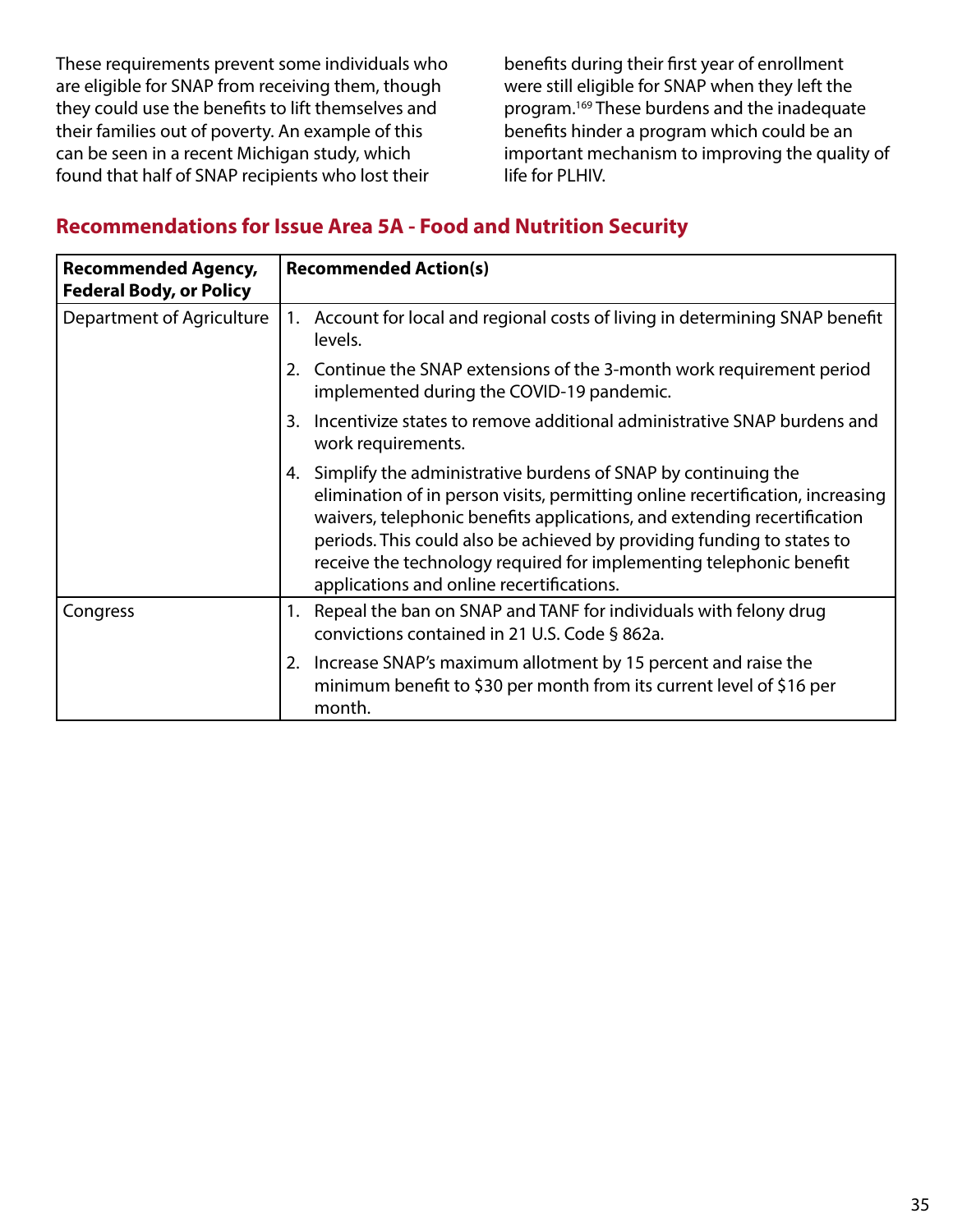#### **5B. Improving Health Care Access and Quality of Health Care for People Living with HIV**

#### *Health Care Access for People Living with HIV*

About 50 percent of PLHIV in the U.S. are not receiving regular HIV-related care.<sup>170</sup> It is therefore unlikely that these individuals, and potentially more, are receiving other kinds of care they need, including mental health care, sexual and reproductive health care, and specialty care. A multitude of factors lead to this, but often, the prohibitive costs of health care, stigmatizing experiences in health care settings, and discrimination are to blame.

Twelve states have still not expanded Medicaid,<sup>171</sup> even given the incentives under the ACA and the recent COVID-19 relief packages. In states where Medicaid has been expanded, only 5 percent of people remain uninsured, compared to the 19 percent in states where Medicaid has not been expanded.172 A majority of the states that have not adopted Medicaid expansion are in the South, where approximately 45 percent of all PLHIV in the United States reside.173

Even the Ryan White HIV/AIDS Program fails to adequately provide the wrap-around services that clients need to be successful and live full, healthy lives. Further, out-of-pocket costs for prescription medications<sup>174</sup> and copays for care visits can still be prohibitively expensive for PLHIV. Even with the benefits gained from the ACA, problematic health insurance practices, like copay accumulators,<sup>175</sup> are on the rise, which could also increase cost for PLHIV.

The federal response to HIV does not address the need for quality and non-stigmatizing sexual and reproductive health care for people already living with HIV.176 People of all genders living with HIV require sexual and reproductive health care; unfortunately, this is one of the areas where people living with HIV suffer from the greatest stigma, lack of understanding, and discrimination from health care providers. High quality, nonstigmatizing sexual and reproductive health care for all PLHIV is crucial to ensure well-being. For transgender people living with HIV, finding

gender-affirming care in a non-discriminatory setting is essential to health and well-being.<sup>177</sup> This is especially true as many states are currently undermining the rights of transgender individuals. Further, postnatal people who are living with HIV can face stigma and even criminalization for their choice to breastfeed. Access to abortion care, birth control, and other family planning tools are also severely restricted in many states. Culturally relevant, non-stigmatizing, and comprehensive sexual and reproductive health care is essential to the quality of life of PLHIV.

While the HIV Plan mentions trauma-informed care and service delivery models, no explicit commitments are mentioned, and it is not included in other areas of the federal response to HIV. It is well documented that people living with HIV live with trauma and its downstream effects at rates well above the general population. A lack of explicit commitments to providing care and services that are trauma-informed will lead to stigmatizing and harmful experiences for the PLHIV who access these care programs.

It is important to note that issues related to HIV related health care are not equally distributed among PLHIV. The brunt of these problems is borne by Black, Indigenous, and other people of color, LGBTQ individuals, immigrants, cisgender women, and transgender women living with HIV, who face co-occurring oppressions like racism, sexism, and economic oppression.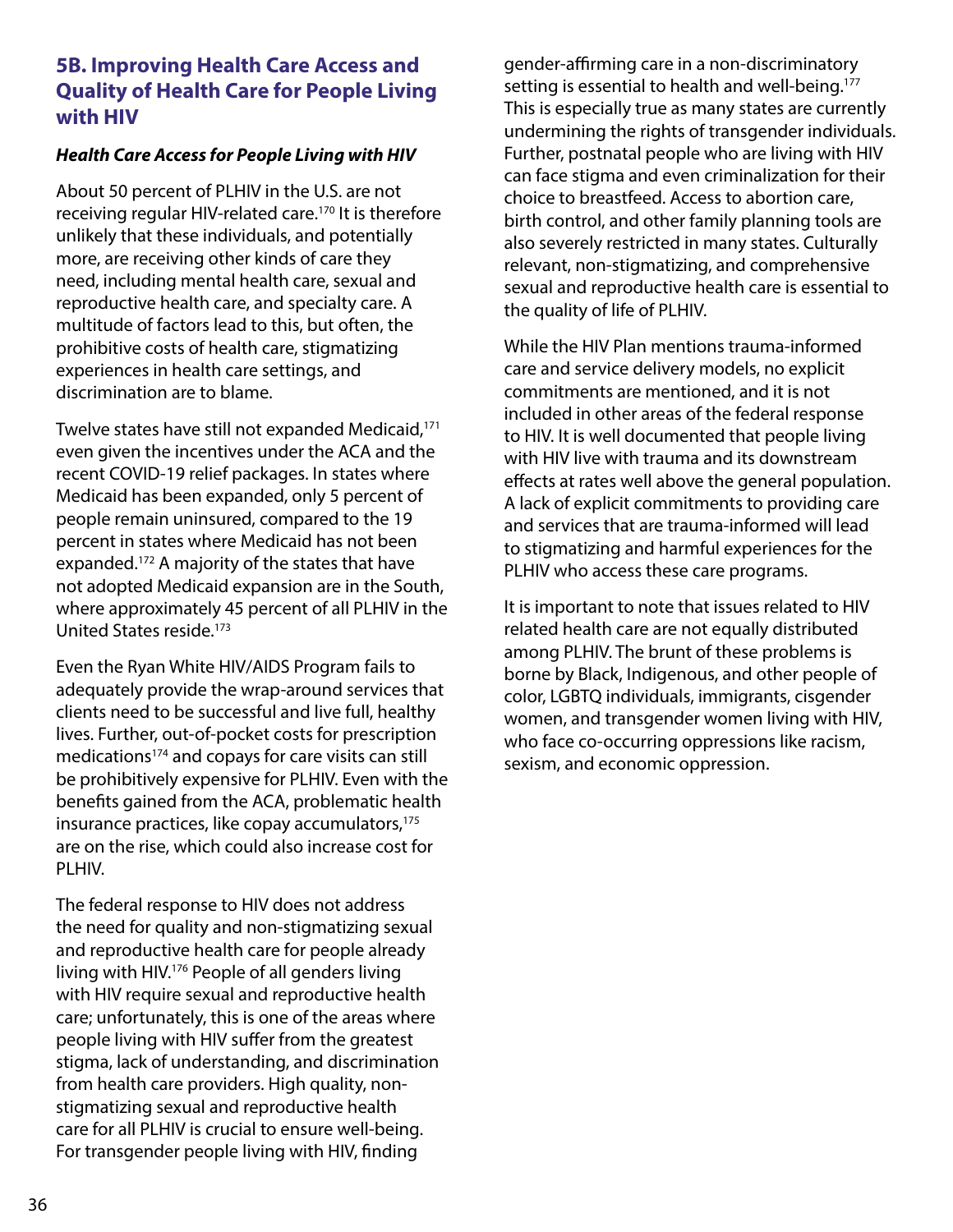# **Recommendations for Issue Area 5B - Improving Health Care Access**

| <b>Recommended Agency,</b><br><b>Federal Body, or Policy</b> | <b>Recommended Action(s)</b>                                                                                                                                                                                                                                                                                                                                                                                                                                                                                                                                                                                                                                                                                                                                                                                                                                                                                                                                                                                                                                                                                                                                                                                                                 |  |  |
|--------------------------------------------------------------|----------------------------------------------------------------------------------------------------------------------------------------------------------------------------------------------------------------------------------------------------------------------------------------------------------------------------------------------------------------------------------------------------------------------------------------------------------------------------------------------------------------------------------------------------------------------------------------------------------------------------------------------------------------------------------------------------------------------------------------------------------------------------------------------------------------------------------------------------------------------------------------------------------------------------------------------------------------------------------------------------------------------------------------------------------------------------------------------------------------------------------------------------------------------------------------------------------------------------------------------|--|--|
| <b>HIV National Strategic Plan</b>                           | 1. Revise the definition of quality of care to include a quality of life metric<br>and a standard of care that is easily understood by PLHIV.                                                                                                                                                                                                                                                                                                                                                                                                                                                                                                                                                                                                                                                                                                                                                                                                                                                                                                                                                                                                                                                                                                |  |  |
|                                                              | 2. Make explicit commitments to integrate trauma-informed service<br>delivery for people living with HIV in all federal plans to end the HIV<br>epidemic, such as mandatory trainings on trauma-informed approaches<br>for clinicians, providers and administrators; data collection on rates of<br>intimate partner violence, post-traumatic stress disorder symptoms,<br>substance use, depression, stigma, social isolation; implementation and<br>evaluation of trauma-informed primary care models in clinics serving<br>people living with HIV; integration of evidence-based responses to PTSD<br>into existing funded clinical services, including therapy, psychiatry,<br>medication adherence, and substance abuse treatment; and fostering<br>collaborations between organizations addressing violence and trauma<br>and those providing care and services to people living with HIV.                                                                                                                                                                                                                                                                                                                                             |  |  |
|                                                              | 3. Develop a minimum standard of care for people with HIV who receive<br>health care from any payer source. Such a standard should be adopted<br>by CMS as well as by the Ryan White Program and any other payers. The<br>following components should be included:<br>a. Culturally relevant care that affirms the sexual and reproductive<br>health care needs of people with HIV at all life stages and of all gender<br>identities, including transgender women.<br>b. High-quality clinical care - including affordable, accessible medication<br>and insurance payment in areas where Medicaid has not been<br>expanded under the ACA.<br>c. Trauma-informed care practices, including screening and intervention<br>for lifetime abuse and intimate partner violence, in HIV clinical and<br>community-based settings.<br>d. Services that facilitate PLHIV access to care as needed, including:<br>childcare, transportation, substance use and mental health services,<br>and housing.<br>e. Define and implement a standard of gender-responsive care for<br>people with HIV that includes the above sets of services. Prioritize<br>funding for models that meet this standard within programs, such as<br>the Ryan White Program. |  |  |
|                                                              | 4. Acknowledge racial injustice as a driver of the epidemic and include these<br>factors in the response.                                                                                                                                                                                                                                                                                                                                                                                                                                                                                                                                                                                                                                                                                                                                                                                                                                                                                                                                                                                                                                                                                                                                    |  |  |
|                                                              | 5. Expand the response beyond biomedical solutions and consider the role<br>of culture, structural drivers of health, and solving for root cause analysis.                                                                                                                                                                                                                                                                                                                                                                                                                                                                                                                                                                                                                                                                                                                                                                                                                                                                                                                                                                                                                                                                                   |  |  |
| White House/Office of the<br>President of the United         | Support increased funding for the Ryan White HIV/AIDS Program to<br>1.<br>\$2.768 billion in FY 2022.178                                                                                                                                                                                                                                                                                                                                                                                                                                                                                                                                                                                                                                                                                                                                                                                                                                                                                                                                                                                                                                                                                                                                     |  |  |
| <b>States</b>                                                | 2. Support universal health care plans, including Medicare for All.                                                                                                                                                                                                                                                                                                                                                                                                                                                                                                                                                                                                                                                                                                                                                                                                                                                                                                                                                                                                                                                                                                                                                                          |  |  |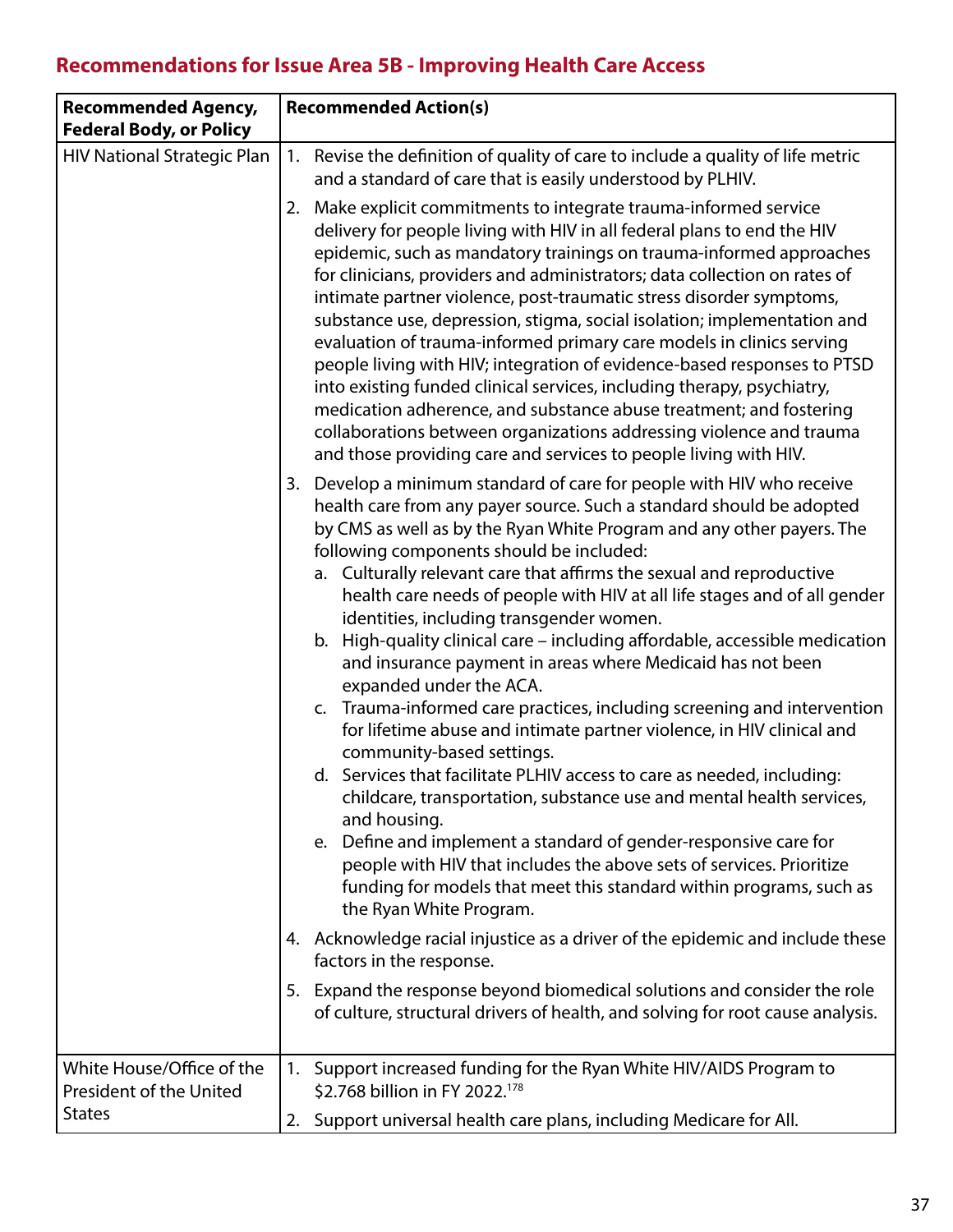| Department of Health and<br><b>Human Services</b> | 1. | Remove barriers to accessing 75/25 waivers through the Ryan White HIV/<br>AIDS Program.                                                                             |
|---------------------------------------------------|----|---------------------------------------------------------------------------------------------------------------------------------------------------------------------|
|                                                   |    | Rescind 85 FR 29164, which expressly permits insurers to adopt copay<br>accumulator adjustment policies (CAAPs), and implement a rule<br>disallowing this practice. |
| Congress                                          |    | 3. Pass the HIV Epidemic Loan-Repayment Program (HELP) Act of 2021                                                                                                  |
|                                                   |    | 4. Pass the Medicare For All Act of 2021                                                                                                                            |
|                                                   | 5. | Pass the Equality Act of 2021                                                                                                                                       |

#### **5C. Inclusion of Sexual and Reproductive Health and Rights for People Living with HIV**

People of all genders living with HIV require sexual and reproductive health care; unfortunately, this is one of the sites where people living with HIV suffer from the greatest stigma, lack of understanding, and discrimination from health care providers. High quality, non-stigmatizing sexual and reproductive health care for all people living with HIV is crucial to ensure well-being and overall health. Yet, there is little mention in the HIV Plan ensuring quality and nonstigmatizing sexual and reproductive health care for people living with HIV, limited to how it pertains to raising awareness of HIV and improving integrated services.<sup>179</sup> The inclusion of the sexual and reproductive health and rights of people living with HIV is essential to ending the epidemic.

#### *Ensuring High-Quality, Non-Stigmatizing, Trans-Inclusive, and Culturally Relevant Sexual and Reproductive Health Care for People Living with HIV*

The first goal of the HIV Plan is "to prevent new HIV infections" by, in part, increasing awareness of HIV, increasing knowledge of HIV status, and increasing capacity of health care delivery systems to prevent and diagnose HIV.180 To meet this goal, the HIV Plan notes the need to better utilize non-primary care providers, such as STD specialty clinics, Title X family planning sites, and OB-GYN visits.181 We echo the need to utilize opportunities and

to increase competency of the public health workforce in providing care for people living with HIV, especially to people who may not have regular access to a primary care provider for whom these encounters may be one of their rare entry points into the health care system.

But more than just utilizing these providers as ways to diagnose and prevent HIV, the HIV Plan should prioritize the overall sexual and reproductive health needs of people living with HIV, regardless of viral suppression. Sexual health, sexual pleasure, and reproductive health care and rights are cornerstone human rights<sup>182</sup> which must be a priority in the HIV response. It is not enough to increase testing and awareness in sexual and reproductive health care settings. The HIV Plan must consider the distinct sexual and reproductive health needs of people living with HIV. Also, cisgender women living with HIV who are receiving HIV-related medical care frequently are not offered sexual and reproductive health services or are referred elsewhere, even though women living with HIV are at elevated risk for gynecological complications.<sup>183</sup>

For transgender people living with HIV, it is especially important that gender-affirming care is provided and that providers and clinicians are well-versed on their options and rights. Transgender people face high rates of discrimination, stigma, and lack of trans-competent care in health care settings. According to the National Transgender Discrimination Survey, of surveyed participants, one in three transgender people delayed or avoided preventive health care out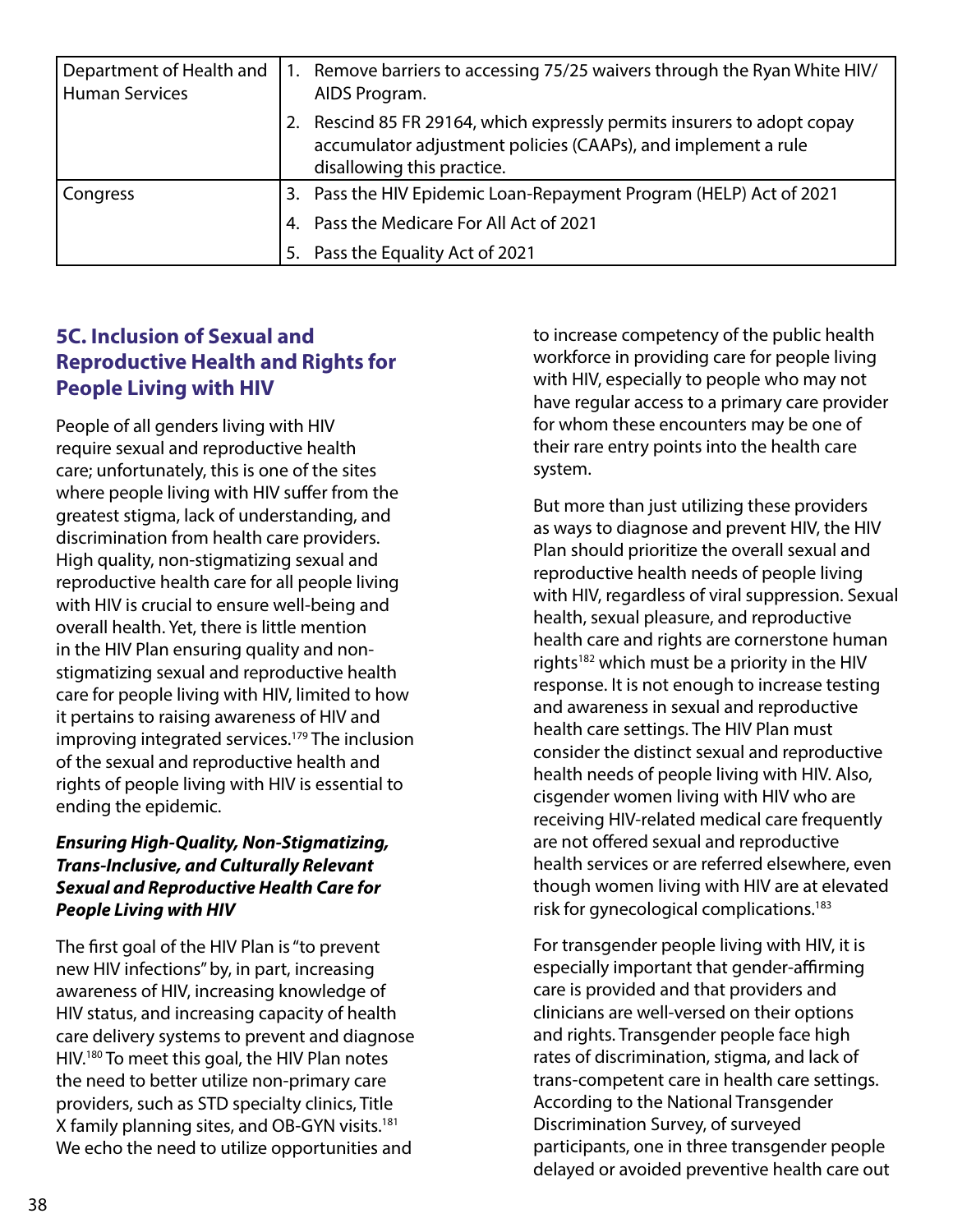of fear of discrimination or disrespect.<sup>184</sup> Moreover, in the reproductive health care context, in a study of obstetrician-gynecologists, 80 percent had no trans-specific health care training in residency and only 33 percent reported feeling comfortable in providing care to transmasculine patients.185

#### *Addressing Breast/Chest-feeding for People Living with HIV*

The HIV Plan does not address breast/chestfeeding anywhere, although it does discuss HIV care as it relates to pregnant women<sup>186</sup> on two occasions.187 These discussions focus on testing pregnant people for HIV, on which the health care system already receives a high rating,<sup>188</sup> and biomedical research into tools to prevent both HIV and pregnancy in women. The HIV Plan ignores and fails to advance whole swaths of the experience that must be navigated by people living with HIV who would like to become pregnant and parent.

Choices on how parents feed their infants are complex and multifaceted. People who parent should be given the full range of options, and a complete understanding of the risks and benefits of each, prior to making these decisions. In other countries, PLHIV are not discouraged from breast/ chest-feeding; rather, they are educated on their options to do so safely. Yet, the CDC discourages PLHIV from breast/chest-feeding and has not provided guidance to medical professionals on ways to assist patients who would like to breast/ chest-feed their children.189 We know PLHIV can have healthy, HIV-negative babies, and are capable of making informed decisions about breast/chest-feeding.190 However, they must be given support and information from their care team. Further, they should not fear criminalization or interventions from medical professionals or child protection systems in response to how they choose to feed their children.

These inadequacies in our systems of navigating pregnancy and breast/chest-feeding disproportionately affect Black and Latinx women, transgender, and gender non-conforming people, who acquire HIV at higher rates than the rest of the country and contend with the intersecting oppressions of racism, stigma, and sexism in

encounters with the health care system. They face higher maternal mortality rates, and once they have children, BlPOC individuals are also more likely to be limited in options of how to feed their children and steered away from breast/chestfeeding. The HIV Plan must recognize the impact that racial health disparities, including structural racism, and poverty has on options PLHIV have children and to breast/chest-feed their children.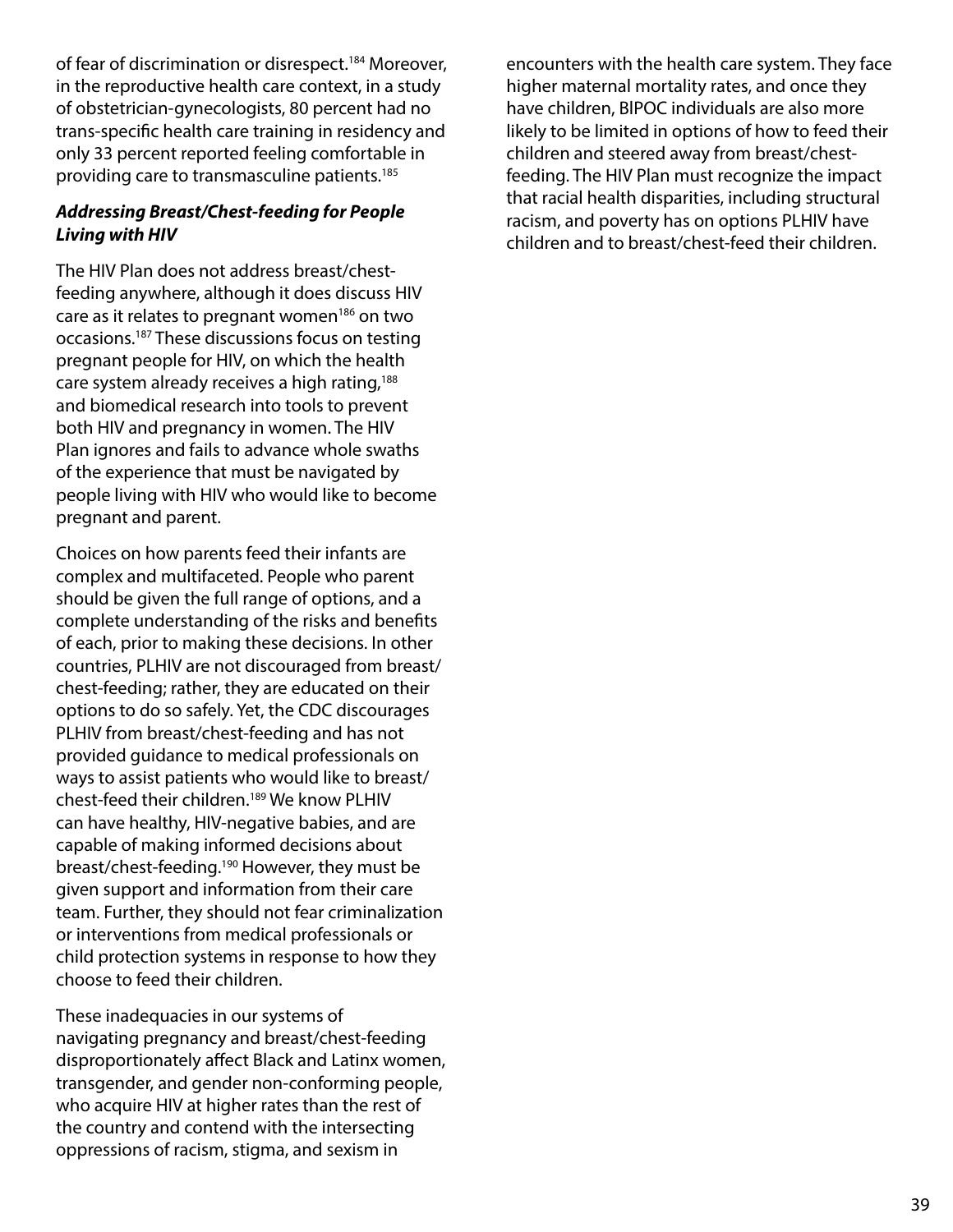# **Recommendations for Issue Area 5C - Sexual and Reproductive Health and Rights**

| <b>Recommended Agency,</b><br><b>Federal Body, or Policy</b> | <b>Recommended Action(s)</b> |                                                                                                                                                                                                                                                                                                                                                                              |  |
|--------------------------------------------------------------|------------------------------|------------------------------------------------------------------------------------------------------------------------------------------------------------------------------------------------------------------------------------------------------------------------------------------------------------------------------------------------------------------------------|--|
| Department of Health and<br><b>Human Services</b>            | 1.                           | Finalize and implement the proposed rule, "Ensuring Access to Equitable,<br>Affordable, Client- Centered, Quality Family Planning Services," RIN 0937-<br>AA11, which would strengthen the Title X family planning grant program<br>and reverse the domestic gag rule.                                                                                                       |  |
|                                                              |                              | 2. Fully integrate comprehensive sexual and reproductive health care<br>throughout the Ryan White Program.                                                                                                                                                                                                                                                                   |  |
|                                                              |                              | 3. Work with networks of people living with HIV to develop HIV-related<br>guidelines on breast/chest-feeding to ensure they are up to date, reflect<br>best practices and complexities of child feeding, and are consistent across<br>disciplines; develop comprehensive postpartum guidelines for people<br>living with HIV. <sup>191</sup>                                 |  |
| National Institutes of<br>Health                             | 1.                           | Develop and promote a research agenda on breast/chest-feeding that<br>leverages existing findings, seeks novel applications of relevant data, and<br>addresses knowledge gaps.                                                                                                                                                                                               |  |
|                                                              |                              | 2. Partner with other agencies to disseminate research findings in an<br>accessible way to providers and people living with HIV.                                                                                                                                                                                                                                             |  |
| <b>HIV National Strategic Plan</b>                           | 1.                           | Include goals and metrics that focus on improving the sexual and<br>reproductive health of PLHIV, including metrics for increased rates of<br>recommended second Pap smear screening for newly diagnosed women,<br>counseling on fertility desires and intentions, and increased rates of<br>screening for intimate partner violence among women living with HIV in<br>care. |  |
|                                                              |                              | 2. Support informed consent standards that accurately and fully inform<br>people of the implications of transition-related care, regardless of age,<br>gender, or gender expression.                                                                                                                                                                                         |  |
|                                                              | 3.                           | Discuss and fund research into safe practices for people living with HIV to<br>breast/chest-feed children.                                                                                                                                                                                                                                                                   |  |
| Ending the HIV Epidemic<br>Plan                              | 1.                           | Require jurisdictions to create and provide sexual and reproductive health<br>care guidance for providers to deliver to people living with HIV which<br>includes information on how to access transition-related care, pregnancy<br>care, breast/chest-feeding care, and contraceptive care.                                                                                 |  |
|                                                              |                              | 2. Require jurisdictions to fund programs for providing comprehensive,<br>culturally competent sexual and reproductive health care to people<br>living with HIV, such as training programs for providers and ways for<br>people living with HIV to access funds to pay for transition-related care,<br>pregnancy care, breast/chest-feeding care, and contraceptive care.    |  |
|                                                              | 3.                           | Require jurisdictions to take a firm stance against the criminalization of<br>breast/chest-feeding for people living with HIV and to take affirmative<br>steps to educate child welfare agencies within the jurisdiction on the<br>science around people living with HIV breast/chest-feeding.                                                                               |  |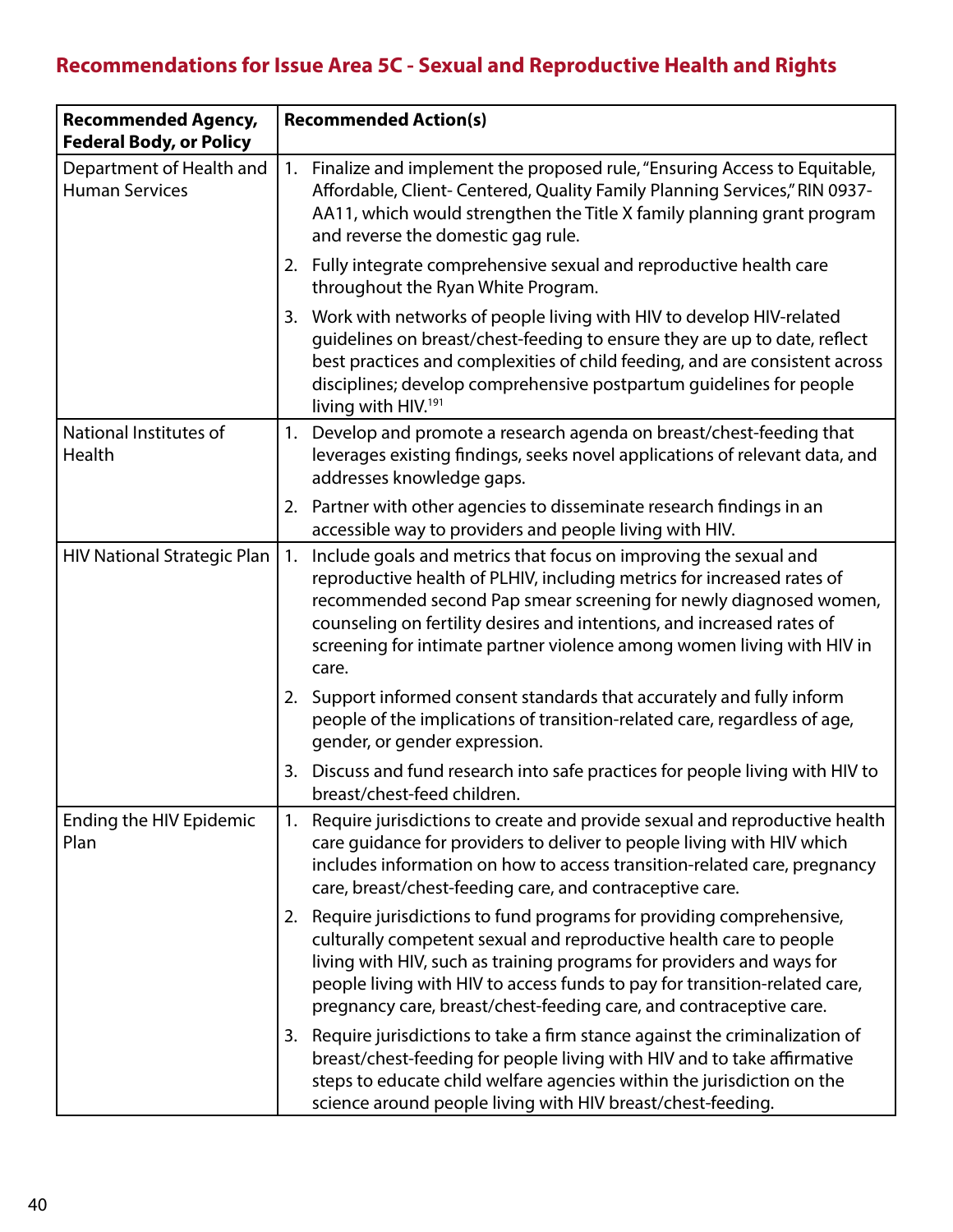| Congress | 1. Pass the Real Education and Access for Healthy Youth Act of 2021                     |
|----------|-----------------------------------------------------------------------------------------|
|          | 2. Pass the Women's Health Protection Act of 2021                                       |
|          | 3. Pass the Equal Access to Abortion Coverage in Health Insurance (EACH)<br>Act of 2021 |
|          | 4. Pass the Abortion Is Health Care Everywhere Act of 2021                              |

#### *Endnotes*

1 *See, e.g.,* U.S. People Living with HIV Caucus [hereinafter HIV Caucus], *Opportunities and Mechanisms for Involving People Living with HIV/AIDS in the Nat'l HIV/AIDS Strategy's Implementation* (July 2011), [https://drive.google.com/file/d/1ryFJk-akJQgFBiMx](https://drive.google.com/file/d/1ryFJk-akJQgFBiMxhkc-6widiME-2mf-/view)[hkc-6widiME-2mf-/view](https://drive.google.com/file/d/1ryFJk-akJQgFBiMxhkc-6widiME-2mf-/view); HIV Caucus, *Moving Towards Positive Health, Dignity and Prevention* (July 2011), [https://drive.google.com/](https://drive.google.com/file/d/1xv5K3eVKtcOc-UVoCz-tVBkvYCisSfkM/view) [file/d/1xv5K3eVKtcOc-UVoCz-tVBkvYCisSfkM/view](https://drive.google.com/file/d/1xv5K3eVKtcOc-UVoCz-tVBkvYCisSfkM/view).

2 *See generally,* Country and Regional Operational Plans, U.S. Dep't of State, [https://www.state.gov/country-operation](https://www.state.gov/country-operational-plans)[al-plans](https://www.state.gov/country-operational-plans) (last visited June 24, 2021).

3 Elizabeth Guo et al., *Eliminating Coverage Discrimination Through the Essential Health Benefit's Anti-Discrimination Provisions,* 107 Am. J. Pub. Health 2 (2017), <https://www.ncbi.nlm.nih.gov/pmc/articles/PMC5227931/>.

4 Jennifer Kates & Lindsey Dawson, *Insurance Coverage Changes for People Under the ACA,* Kaiser Family Foundation (2017), <https://www.kff.org/health-reform/issue-brief/insurance-coverage-changes-for-people-with-hiv-under-the-aca/.>

5 Michael J. Mugavero et al., *Health care system and policy factors influencing engagement in HIV medical care: piecing together the fragments of a fractured health care delivery system,* 52 Clinical Infectious Disease, suppl. 2, S238, S238-39 (2011), [https://www.](https://www.ncbi.nlm.nih.gov/pmc/articles/PMC3106258/) [ncbi.nlm.nih.gov/pmc/articles/PMC3106258/.](https://www.ncbi.nlm.nih.gov/pmc/articles/PMC3106258/)

6 Off. of Nat. AIDS Pol'y, Exec. Off. of the President, National HIV/AIDS Strategy (2010) [hereinafter *National Strategy*], [hivgov](http://hivgov-prod-v3.s3.amazonaws.com)[prod-v3.s3.amazonaws.com.](http://hivgov-prod-v3.s3.amazonaws.com)

7 *Id.* at 9.

8 U.S Dep't of Health and Human Services, 12 Cities Strategy, <https://www.hiv.gov/sites/default/files/NHAS-HHS-12.pdf> (last visited June 24, 2021).

9 Off. of Nat. AIDS Pol'y, Exec. Off. of the President, National HIV/AIDS Strategy Updated to 2020 (2015) [hereinafter *Updated National Strategy*], [https://obamawhitehouse.archives.gov/sites/default/files/docs/national\\_hiv\\_aids\\_strategy\\_update\\_2020.pdf](https://obamawhitehouse.archives.gov/sites/default/files/docs/national_hiv_aids_strategy_update_2020.pdf).

10 *Id.* at 8-11.

11 Off. of Infectious Disease and HIV/AIDS Pol'y, *What Is Ending the HIV Epidemic in the U.S.?*, [HIV.gov](http://HIV.gov) (June 2, 2021), [https://](https://www.hiv.gov/federal-response/ending-the-hiv-epidemic/overview) [www.hiv.gov/federal-response/ending-the-hiv-epidemic/overview.](https://www.hiv.gov/federal-response/ending-the-hiv-epidemic/overview)

12 Off. of Infectious Disease and HIV/AIDS Pol'y, *Key Strategies in the Plan,* [HIV.gov](http://HIV.gov) (May 8, 2020), [https://www.hiv.gov/feder](https://www.hiv.gov/federal-response/ending-the-hiv-epidemic/key-strategies)[al-response/ending-the-hiv-epidemic/key-strategies](https://www.hiv.gov/federal-response/ending-the-hiv-epidemic/key-strategies).

13 Positive Women's Network-USA, *Ending the Epidemic Requires Consent and Community Leadership,* [https://www.pwn-usa.](https://www.pwn-usa.org/trainings-resources/policy-advocacy/ete-factsheet-2019/) [org/trainings-resources/policy-advocacy/ete-factsheet-2019/](https://www.pwn-usa.org/trainings-resources/policy-advocacy/ete-factsheet-2019/) (last visited June 28, 2021).

14 Consolidated Appropriations Act of 2020, Pub. L. No. 116-94; Consolidated Appropriations Act of 2021, Pub. L. No. 116- 260.

15 U.S. Dep't of Health and Human Services, *HIV National Strategic Plan: A Roadmap to End The Epidemic for the United States 2021-2025* (2021) [hereinafter *HIV Plan*], [https://hivgov-prod-v3.s3.amazonaws.com/s3fs-public/HIV-National-Strate](https://hivgov-prod-v3.s3.amazonaws.com/s3fs-public/HIV-National-Strategic-Plan-2021-2025.pdf)[gic-Plan-2021-2025.pdf.](https://hivgov-prod-v3.s3.amazonaws.com/s3fs-public/HIV-National-Strategic-Plan-2021-2025.pdf)

16 The comments expressed serious concern with the draft HIV Plan's inclusion of the use of HIV genomic sequencing data, cluster detection, and data derived from molecular HIV surveillance. The comments further offered specific ways in which the draft HIV Plan could be strengthened, for example, by adding explicit commitments to employment and economic justice for PLHIV, sexual and reproductive health care for people of all genders living with HIV, and explicitly addressing the prevention, health care, and human rights needs of immigrants, of people of trans experience, and of sex workers. HIV Caucus Comments on National HIV Strategy, U.S. People Living with HIV Caucus (Dec. 13, 2020), [https://www.hivcaucus.org/blog/hiv-caucus-comments-on-nation-](https://www.hivcaucus.org/blog/hiv-caucus-comments-on-national-hiv-strategy)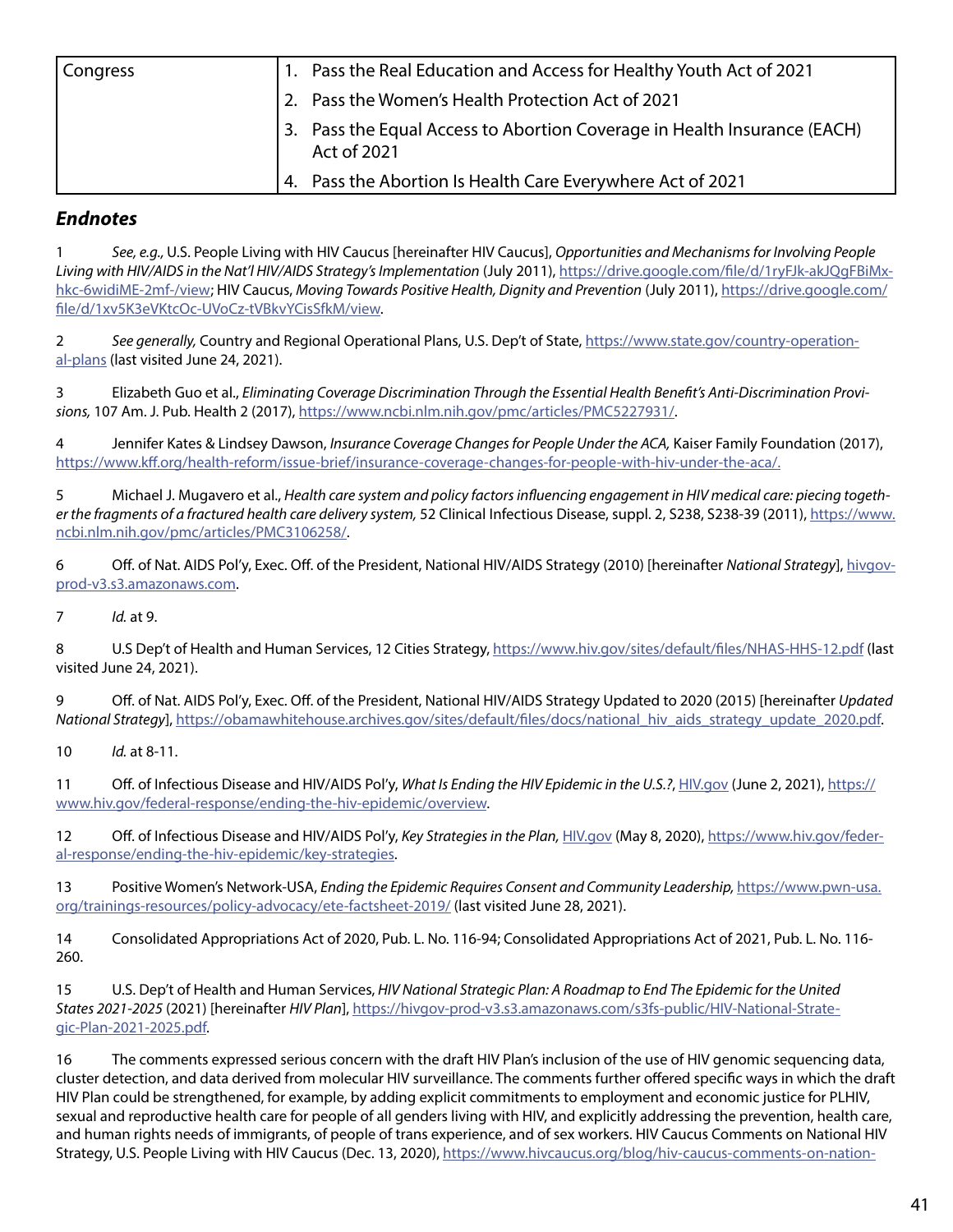[al-hiv-strategy](https://www.hivcaucus.org/blog/hiv-caucus-comments-on-national-hiv-strategy); PWN's Comment on the Draft HIV National Strategic Plan 2021-2025, Positive Women's Network (Dec. 17, 2020), <https://www.pwn-usa.org/pwns-comment-on-the-draft-hiv-national-strategic-plan-2021-2025/>.

17 U.S. Dep't of Health and Hum. Serv., Notice of Funding Opportunity, CDC-RFA-PS20-2010, 1, 3 (Jan. 23, 2020), [https://](https://www.cdc.gov/hiv/pdf/funding/announcements/ps20-2010/CDC-RFA-PS20-2010.pdf) [www.cdc.gov/hiv/pdf/funding/announcements/ps20-2010/CDC-RFA-PS20-2010.pdf.](https://www.cdc.gov/hiv/pdf/funding/announcements/ps20-2010/CDC-RFA-PS20-2010.pdf)

18 The Denver Principles, UNAIDS (1983) [https://data.unaids.org/pub/externaldocument/2007/gipa1983denverprinciples\\_](https://data.unaids.org/pub/externaldocument/2007/gipa1983denverprinciples_en.pdf) [en.pdf](https://data.unaids.org/pub/externaldocument/2007/gipa1983denverprinciples_en.pdf)

19 *The Greater Involvement of People Living with HIV (GIPA)*, UNAIDS (2007) [https://data.unaids.org/pub/briefingnote/2007/](https://data.unaids.org/pub/briefingnote/2007/jc1299_policy_brief_gipa.pdf) [jc1299\\_policy\\_brief\\_gipa.pdf](https://data.unaids.org/pub/briefingnote/2007/jc1299_policy_brief_gipa.pdf)

20 Health Res. and Servs. Admin., *Ryan White HIV/AIDS Program Legislation* (February 2021[\) https://hab.hrsa.gov/about-ryan]( https://hab.hrsa.gov/about-ryan-white-hivaids-program/ryan-white-hivaids-program-legislation)[white-hivaids-program/ryan-white-hivaids-program-legislation]( https://hab.hrsa.gov/about-ryan-white-hivaids-program/ryan-white-hivaids-program-legislation).

21 HIV Health Care Services Program, ch. 6A, subch.XXIV (codified at 42 U.S.C. § 300ff-12(b)(5)(C)).

22 The Global Fund, *Country Coordinating Mechanism Policy Including Principles and Requirements,* (2018), [https://www.the](https://www.theglobalfund.org/media/7421/ccm_countrycoordinatingmechanism_policy_en.pdf)[globalfund.org/media/7421/ccm\\_countrycoordinatingmechanism\\_policy\\_en.pdf.](https://www.theglobalfund.org/media/7421/ccm_countrycoordinatingmechanism_policy_en.pdf)

23 Notice of Funding Opportunity, CDC-RFA-PS20-2010, at 10; 13 (Jan. 23, 2020), [https://www.cdc.gov/hiv/pdf/funding/an](https://www.cdc.gov/hiv/pdf/funding/announcements/ps20-2010/CDC-RFA-PS20-2010.pdf)[nouncements/ps20-2010/CDC-RFA-PS20-2010.pdf](https://www.cdc.gov/hiv/pdf/funding/announcements/ps20-2010/CDC-RFA-PS20-2010.pdf).

24 *See* Dep't of Health and Hum. Serv., *Charter of the CDC/HRSA Advisory Committee on HIV, Viral Hepatitis and STD Prevention and Treatment* 1, 3 (2020), [https://www.cdc.gov/faca/committees/pdfs/chachspt/chachspt-charter-508.pdf;](https://www.cdc.gov/faca/committees/pdfs/chachspt/chachspt-charter-508.pdf) Dep't of Health and Hum. Serv., *Charter - Office of AIDS Research Advisory Council* 1, 3 (2018), [https://www.oar.nih.gov/sites/default/files/OARAC\\_Char](https://www.oar.nih.gov/sites/default/files/OARAC_Charter_2018_508.pdf)[ter\\_2018\\_508.pdf](https://www.oar.nih.gov/sites/default/files/OARAC_Charter_2018_508.pdf); but *see*, Dep't of Health and Hum. Serv., *Charter - Presidential Advisory Committee on HIV/AIDS* 1, 4, (2020) [https://](https://hivgov-prod-v3.s3.amazonaws.com/s3fs-public/pacha-charter-2020.pdf) [hivgov-prod-v3.s3.amazonaws.com/s3fs-public/pacha-charter-2020.pdf.](https://hivgov-prod-v3.s3.amazonaws.com/s3fs-public/pacha-charter-2020.pdf)

25 *See* White House, President Obama, *National HIV/AIDS Strategy* (2009) [https://obamawhitehouse.archives.gov/administra](https://obamawhitehouse.archives.gov/administration/eop/onap/nhas/activities)[tion/eop/onap/nhas/activities.](https://obamawhitehouse.archives.gov/administration/eop/onap/nhas/activities)

26 Dan Tracer, Report: *Trump Closes Down White House Office of AIDS Policy,* Queerty (Jan. 20, 2017) [https://www.queerty.](https://www.queerty.com/report-trump-closes-white-house-office-aids-policy-20170120) [com/report-trump-closes-white-house-office-aids-policy-20170120](https://www.queerty.com/report-trump-closes-white-house-office-aids-policy-20170120).

27 *See* Dep't of Health and Hum. Serv., *White House Appoints Harold Phillips to lead Office of HIV National AIDS Policy,* (June 9, 2021) [https://www.hiv.gov/blog/white-house-appoints-harold-phillips-lead-office-national-aids-policy.](https://www.hiv.gov/blog/white-house-appoints-harold-phillips-lead-office-national-aids-policy)

28 Lisa Bowleg et al. *"It's an Uphill Battle Everyday": Intersectionality, Low-Income Black Heterosexual Men, and Implications for HIV Prevention Research and Interventions,* 14 Psychology of Men & Masculinity 1, 25-34 (2013), [https://www.ncbi.nlm.nih.gov/pmc/](https://www.ncbi.nlm.nih.gov/pmc/articles/PMC3591486/) [articles/PMC3591486/.](https://www.ncbi.nlm.nih.gov/pmc/articles/PMC3591486/)

29 Frank H. Galvan et al., *HIV Stigma and Social Support among African Americans,* 22 AIDS Patient Care and STDs 5, 423–436 (2008), [https://www.ncbi.nlm.nih.gov/pmc/articles/PMC2831751/.](https://www.ncbi.nlm.nih.gov/pmc/articles/PMC2831751/)

30 Joseph S. Lightner et al., *Associations of internalized and anticipated HIV stigma with returning to work for persons living with HIV,* 16 PLOS ONE 6 (2021), <https://journals.plos.org/plosone/article?id=10.1371/journal.pone.0252783>.

31 William L.Holzemer et al., *Exploring HIV Stigma and Quality of Life for Persons Living With HIV Infection,* 11 J. of the Ass'n of Nurses in AIDS Care, no. 3, May-June 2009, 161-168, <https://www.sciencedirect.com/science/article/abs/pii/S1055329009000338>.

32 *What Is Ending the HIV Epidemic in the U.S.?,* [HIV.gov](http://HIV.gov) (June 2, 2021), [https://www.hiv.gov/federal-response/end](https://www.hiv.gov/federal-response/ending-the-hiv-epidemic/overview)[ing-the-hiv-epidemic/overview.](https://www.hiv.gov/federal-response/ending-the-hiv-epidemic/overview)

33 The People Living with HIV Stigma Index, <https://www.stigmaindex.org/>(last visited June 28, 2021).

34 *What is the People Living with HIV Stigma Index?,* The People Living with HIV Stigma Index, [https://www.stigmaindex.org/](https://www.stigmaindex.org/about-the-stigma-index/what-is-the-people-living-with-hiv-stigma-index/) [about-the-stigma-index/what-is-the-people-living-with-hiv-stigma-index/](https://www.stigmaindex.org/about-the-stigma-index/what-is-the-people-living-with-hiv-stigma-index/) (last visited June 28, 2021).

35 *USA Louisiana,* The People Living with HIV Stigma Index, <https://www.stigmaindex.org/country-report/usa-louisiana/> (last visited June 28, 2021); *USA Michigan,* The People Living with HIV Stigma Index, [https://www.stigmaindex.org/country-report/](https://www.stigmaindex.org/country-report/usa-michigan/) [usa-michigan/](https://www.stigmaindex.org/country-report/usa-michigan/) (last visited June 28, 2021); *USA New Jersey,* The People Living with HIV Stigma Index, [https://www.stigmaindex.org/](https://www.stigmaindex.org/country-report/usa-new-jersey/) [country-report/usa-new-jersey/](https://www.stigmaindex.org/country-report/usa-new-jersey/) (last visited June 28, 2021); *c.f.,* Andrew R. Spieldenner et al., *From Consumer to Community-Based Researcher: Lessons from the PLHIV Stigma Index, in* Narrating Patienthood: Engaging Diverse Voices on Health, Communication, and the Patient Experience 151 (2019) (describing the data collection process).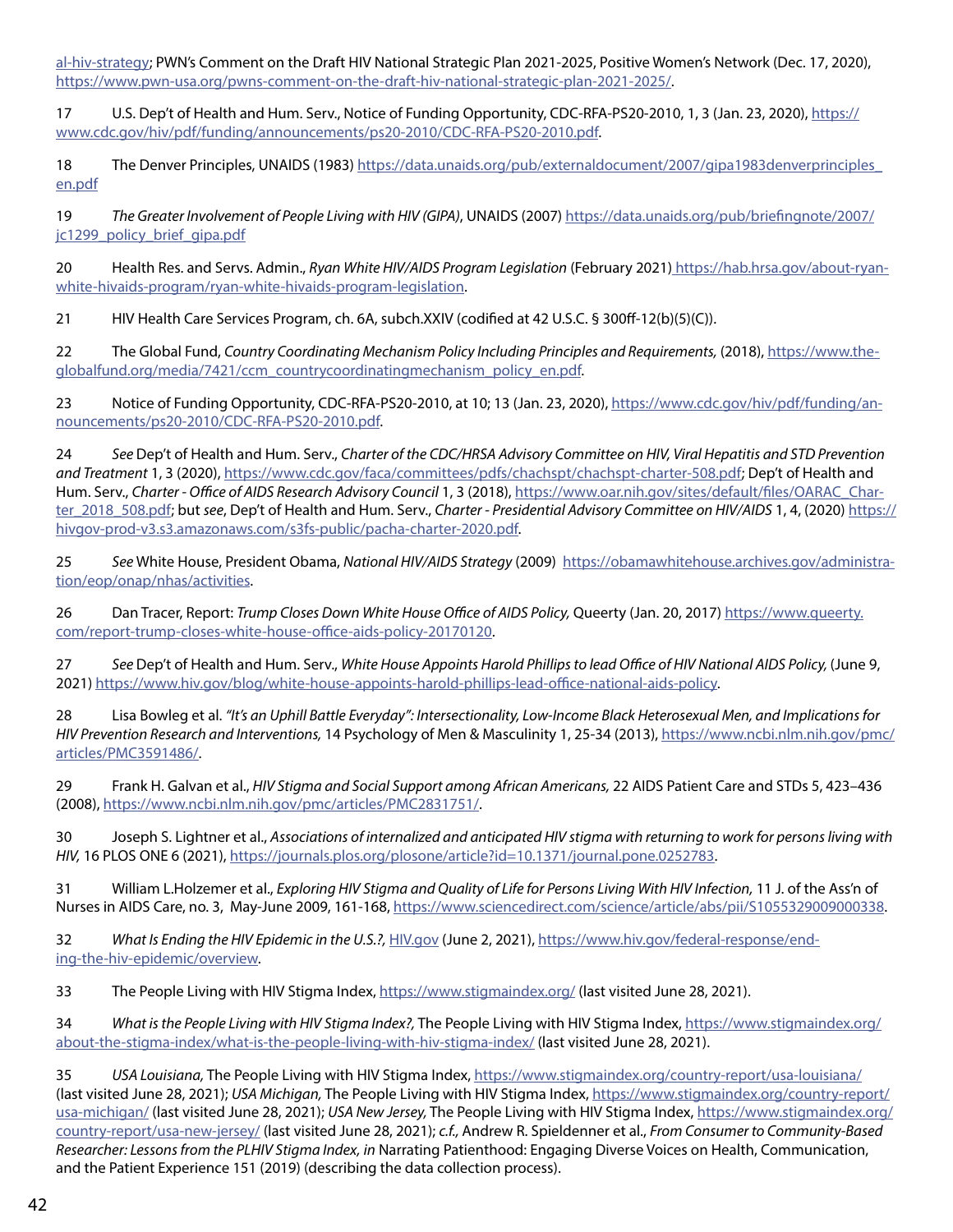- 36 HIV Plan, *supra* note 15, at 8.
- 37 *Id.* at 32.
- 38 *Id.* at 36; 47.
- 39 *Id.* at 38; 47.
- 40 *Id.* at 49.
- 41 *Id.* at 51.
- 42 HIV Plan, *supra* note 15, at 4.

43 *See* Center for HIV Law and Policy, *HIV Criminalization in the United States* (July 2020), [https://www.hivlawandpolicy.org/](https://www.hivlawandpolicy.org/sites/default/files/HIV%20Criminalization%20in%20the%20US%20%282020%29.pdf) [sites/default/files/HIV%20Criminalization%20in%20the%20US%20%282020%29.pdf](https://www.hivlawandpolicy.org/sites/default/files/HIV%20Criminalization%20in%20the%20US%20%282020%29.pdf).

44 *E.g.,* S.C. Code Ann. § 44-29-145 (2016); Ga. Code Ann. § 16-5-60(c) (2016).

45 *See e.g., Lopez v. State,* 288 S.W.3d 148, 154 (Tex. App. 2009) (remanding the case for a new trial due to the trial court's erroneous admission of extraneous acts. However, the aggravating factor in the HIV positive defendant's conviction on two counts of aggravated sexual assault was the deadly weapon of his bodily fluids).

46 *See e.g., Hall v. Commonwealth,* 1997 Va. App. Lexis 782, (Va. Ct. App. 1997) (unpublished) (finding a defendant's biting of a store employee and breaking his skin following a shoplifting incident supported the inference that the defendant "intended to infect [him] with AIDS, a deadly disease" which satisfied the requisite statutory element of malicious intent).

47 Trevor Hoppe, *Punishing disease: HIV and the criminalization of sickness,* U.C. Press (2017).

48 Elizabeth Weill-Greenberg, *The Push to End 'Punishment Fever' Against People with HIV,* The Appeal (April, 11, 2019), [https://](https://theappeal.org/the-push-to-end-punishment-fever-against-people-with-hiv/) [theappeal.org/the-push-to-end-punishment-fever-against-people-with-hiv/.](https://theappeal.org/the-push-to-end-punishment-fever-against-people-with-hiv/)

49 Trevor Hoppe, *Punishing disease: HIV and the criminalization of sickness,* U.C. Press (2017).

50 HIV Plan, *supra* note 15, at 46; *HIV Criminalization and Ending the HIV Epidemic,* Cts. for Disease Prevention and Control (June 24, 2021), <https://www.cdc.gov/hiv/policies/law/criminalization-ehe.html>.

51 HIV Criminalization and Ending the HIV Epidemic, Cts. for Disease Prevention and Control (June 24, 2021) (recommending but not requiring reform to HIV criminalization laws), <https://www.cdc.gov/hiv/policies/law/criminalization-ehe.html>.

52 *Compare* Fla. Dep't of Health, Florida's Unified Ending the HIV Epidemic Draft Plan, (2019) (containing no mention of HIV criminalization reform), [http://www.floridahealth.gov/diseases-and-conditions/aids/ehe/\\_documents/draft-fl-unified-ehe-plan.](http://www.floridahealth.gov/diseases-and-conditions/aids/ehe/_documents/draft-fl-unified-ehe-plan.pdf) [pdf,](http://www.floridahealth.gov/diseases-and-conditions/aids/ehe/_documents/draft-fl-unified-ehe-plan.pdf) with Ga. Dep't of Hum. Res., Ending the HIV Epidemic in Georgia, 53 (2020) (containing goals to reform HIV criminalization laws), [https://static1.squarespace.com/static/5e50179ca696a950a547f95d/t/5ff32fb4fc8ee327dd607adf/1609773001220/GA+E-](https://static1.squarespace.com/static/5e50179ca696a950a547f95d/t/5ff32fb4fc8ee327dd607adf/1609773001220/GA+EHE+Plan+12.2020.pdf)[HE+Plan+12.2020.pdf](https://static1.squarespace.com/static/5e50179ca696a950a547f95d/t/5ff32fb4fc8ee327dd607adf/1609773001220/GA+EHE+Plan+12.2020.pdf).

53 HIV Plan, *supra* note 15, at 46.

- 54 *Id.* at 46-47.
- 55 *Id.* at 46.

56 Laura M. Bogart et al., *HIV-Related Medical Mistrust, HIV Testing, and HIV Risk in the National Survey on HIV in the Black Community,* 45 Behav. Med., no. 2, 134, 142 (2019), [https://www.ncbi.nlm.nih.gov/pmc/articles/PMC6783255/pdf/nihms-1052568.pdf.](https://www.ncbi.nlm.nih.gov/pmc/articles/PMC6783255/pdf/nihms-1052568.pdf)

57 *See State Laboratory Reporting Laws: Viral Load and CD4 Requirements,* Ctrs. for Disease Prevention and Control (Feb. 1, 2021), [https://www.cdc.gov/hiv/policies/law/states/reporting.html.](https://www.cdc.gov/hiv/policies/law/states/reporting.html)

58 U.S. Dep't of Health and Hum. Serv., Notice of Funding Opportunity, CDC-RFA-PS20-2010, 1, 10, 13 (Jan. 23, 2020), [https://](https://www.cdc.gov/hiv/pdf/funding/announcements/ps20-2010/CDC-RFA-PS20-2010.pdf) [www.cdc.gov/hiv/pdf/funding/announcements/ps20-2010/CDC-RFA-PS20-2010.pdf.](https://www.cdc.gov/hiv/pdf/funding/announcements/ps20-2010/CDC-RFA-PS20-2010.pdf)

59 U.S. Dep't of Health and Hum. Serv., Notice of Funding Opportunity, CDC-RFA-PS18-1802, 1, 26 (June 27, 2017), [https://](https://www.cdc.gov/hiv/pdf/funding/announcements/ps18-1802/cdc-hiv-ps18-1802-nofo.pdf) [www.cdc.gov/hiv/pdf/funding/announcements/ps18-1802/cdc-hiv-ps18-1802-nofo.pdf.](https://www.cdc.gov/hiv/pdf/funding/announcements/ps18-1802/cdc-hiv-ps18-1802-nofo.pdf)

60 *HIV Data Privacy and Confidentiality Legal & Ethical Considerations for Health Department Data Sharing,* NASTAD 1, 3 (June 2018), [https://www.nastad.org/sites/default/files/Uploads/2018/nastad-hiv-data-privacy-06062018.pdf.](https://www.nastad.org/sites/default/files/Uploads/2018/nastad-hiv-data-privacy-06062018.pdf)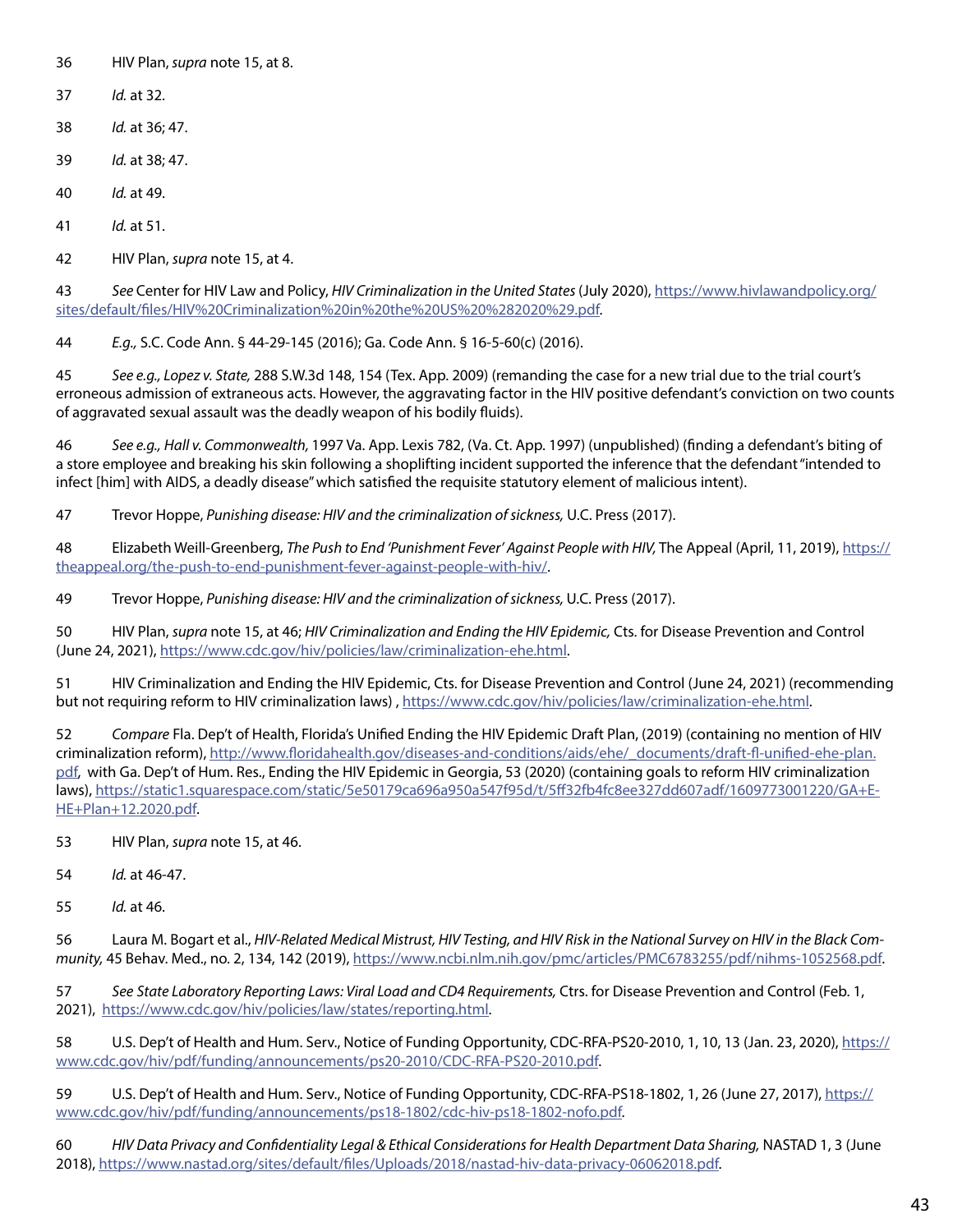- 61 *Id.*
- 62 *Id.*
- 63 *Id.* at 8.
- 64 HIV Plan, *supra* note 15, at 42.

65 *Failing to Protect and Serve: Police Department Policies Towards Transgender People,* Nat'l Ctr. for Transgender Equal. 1 (2019) [https://transequality.org/police.](https://transequality.org/police)

66 Savvas Georgiades, *The Dire Straits of Homelessness: Dramatic Echoes and Creative Propositions From the Field,* 25 J. of Hum. Behav. in the Soc. Env't, no. 6, 2015, at 630-642, <https://www.tandfonline.com/doi/abs/10.1080/10911359.2015.1011254>.

67 Jamie J. Hagen, *Compounding Risk for Sex Workers in the United States,* 50 NACLA Rep. on the Americas, no. 4, 2018, 395- 397, <https://www.tandfonline.com/doi/abs/10.1080/10714839.2018.1550984>.

68 Diane I. Scaduto et al., *Source identification in two criminal cases using phylogenetic analysis of HIV-1 DNA sequences,* 107 Proc. of the Nat'l Acad. of Sci., no. 50, Dec. 2010, 21242-21247, <https://www.pnas.org/content/107/50/21242>; Ana B. Abecasis et al., *Phylogenetic analysis as a forensic tool in HIV transmission investigations,* 32 AIDS, no 5, Mar. 13, 2018, 543-554, [https://pubmed.ncbi.](https://pubmed.ncbi.nlm.nih.gov/29280759/) [nlm.nih.gov/29280759/.](https://pubmed.ncbi.nlm.nih.gov/29280759/)

69 Ryan Blethen, *North Seattle HIV cluster among drug users and homeless people worries health officials*, Seattle Times, (April 19, 2019), [https://www.seattletimes.com/seattle-news/health/north-seattle-hiv-cluster-among-drug-users-and-homeless-people](https://www.seattletimes.com/seattle-news/health/north-seattle-hiv-cluster-among-drug-users-and-homeless-people-worries-health-officials/)[worries-health-officials/.](https://www.seattletimes.com/seattle-news/health/north-seattle-hiv-cluster-among-drug-users-and-homeless-people-worries-health-officials/)

70 *See*, *e.g.*, Lynn LaRowe, *Lawsuit alleges restaurant fired man for being HIV positive,* Texarkana Gazette (Oct. 24, 2020), [https://](https://www.texarkanagazette.com/news/texarkana/story/2020/oct/25/lawsuit-alleges-restaurant-fired-man-being-hiv-positive/846593/) [www.texarkanagazette.com/news/texarkana/story/2020/oct/25/lawsuit-alleges-restaurant-fired-man-being-hiv-positive/846593/](https://www.texarkanagazette.com/news/texarkana/story/2020/oct/25/lawsuit-alleges-restaurant-fired-man-being-hiv-positive/846593/), and Kayla Epstein, *He revealed his HIV status to his employer. Then he was fired, a lawsuit alleges*, The Washington Post (Nov. 11, 2019), [https://www.washingtonpost.com/business/2019/11/11/he-revealed-his-hiv-status-his-employer-then-he-was-fired-lawsuit-al](https://www.washingtonpost.com/business/2019/11/11/he-revealed-his-hiv-status-his-employer-then-he-was-fired-lawsuit-alleges/)[leges/](https://www.washingtonpost.com/business/2019/11/11/he-revealed-his-hiv-status-his-employer-then-he-was-fired-lawsuit-alleges/), for instances for job loss.

71 Alison Yager, *HIV Stigma Violently Rages On: We Must Do Better,* HIV Plus Magazine (July 19, 2014), [https://www.hivplusmag.](https://www.hivplusmag.com/stigma/law-crime/2014/07/19/hiv-stigma-violently-rages-we-must-do-better) [com/stigma/law-crime/2014/07/19/hiv-stigma-violently-rages-we-must-do-better](https://www.hivplusmag.com/stigma/law-crime/2014/07/19/hiv-stigma-violently-rages-we-must-do-better).

72 *Action Plan - Public Health Workforce Development,* Ctrs. for Disease Prevention and Control, (July 2018), [https://www.cdc.](https://www.cdc.gov/csels/dsepd/documents/ph-workforce-dev-action-plan-508.pdf) [gov/csels/dsepd/documents/ph-workforce-dev-action-plan-508.pdf](https://www.cdc.gov/csels/dsepd/documents/ph-workforce-dev-action-plan-508.pdf).

73 Crystal Jongen et al., *Health workforce cultural competency interventions: a systematic scoping review,* 18 BMC Health Serv. Rsch. 232 (2018), [https://bmchealthservres.biomedcentral.com/articles/10.1186/s12913-018-3001-5.](https://bmchealthservres.biomedcentral.com/articles/10.1186/s12913-018-3001-5)

74 *Building Skills for a More Strategic Public Health Workforce: A Call to Action, Nat'l Consortium for Workforce Dev.,* (2019), <https://debeaumont.org/wp-content/uploads/2019/04/Building-Skills-for-a-More-Strategic-Public-Health-Workforce.pdf>.

75 *See* George Ayala et al., *Partner Notification: A Community Viewpoint,* 22 J. Int'l AIDS Soc'y, suppl. 3, 2019, [https://www.ncbi.](https://www.ncbi.nlm.nih.gov/pmc/articles/PMC6639673/) [nlm.nih.gov/pmc/articles/PMC6639673/.](https://www.ncbi.nlm.nih.gov/pmc/articles/PMC6639673/)

76 *Key Strategies in the Plan,* [HIV.gov](http://HIV.gov) (May 8, 2020), [https://www.hiv.gov/federal-response/ending-the-hiv-epidemic/](https://www.hiv.gov/federal-response/ending-the-hiv-epidemic/key-strategies) [key-strategies.](https://www.hiv.gov/federal-response/ending-the-hiv-epidemic/key-strategies)

77 *Ending the HIV Epidemic Funding,* [HIV.gov](http://HIV.gov) (June 1, 2021), [https://www.hiv.gov/federal-response/ending-the-hiv-epidemic/](https://www.hiv.gov/federal-response/ending-the-hiv-epidemic/funding) [funding.](https://www.hiv.gov/federal-response/ending-the-hiv-epidemic/funding)

78 U.S. Dep't of Health and Hum. Serv., Notice of Funding Opportunity, CDC-RFA-PS20-2010, 1 (Jan. 23, 2020), [https://www.](https://www.cdc.gov/hiv/pdf/funding/announcements/ps20-2010/CDC-RFA-PS20-2010.pdf) [cdc.gov/hiv/pdf/funding/announcements/ps20-2010/CDC-RFA-PS20-2010.pdf](https://www.cdc.gov/hiv/pdf/funding/announcements/ps20-2010/CDC-RFA-PS20-2010.pdf)

- 79 HIV Plan, *supra* note 15, at 52, 53
- 80 *Id.* at 54, 56.
- 81 *Id.* at 50.

82 *HIV Data Privacy and Confidentiality Legal & Ethical Considerations for Health Department Data Sharing,* NASTAD 1, 3 (June 2018), [https://www.nastad.org/sites/default/files/Uploads/2018/nastad-hiv-data-privacy-06062018.pdf.](https://www.nastad.org/sites/default/files/Uploads/2018/nastad-hiv-data-privacy-06062018.pdf)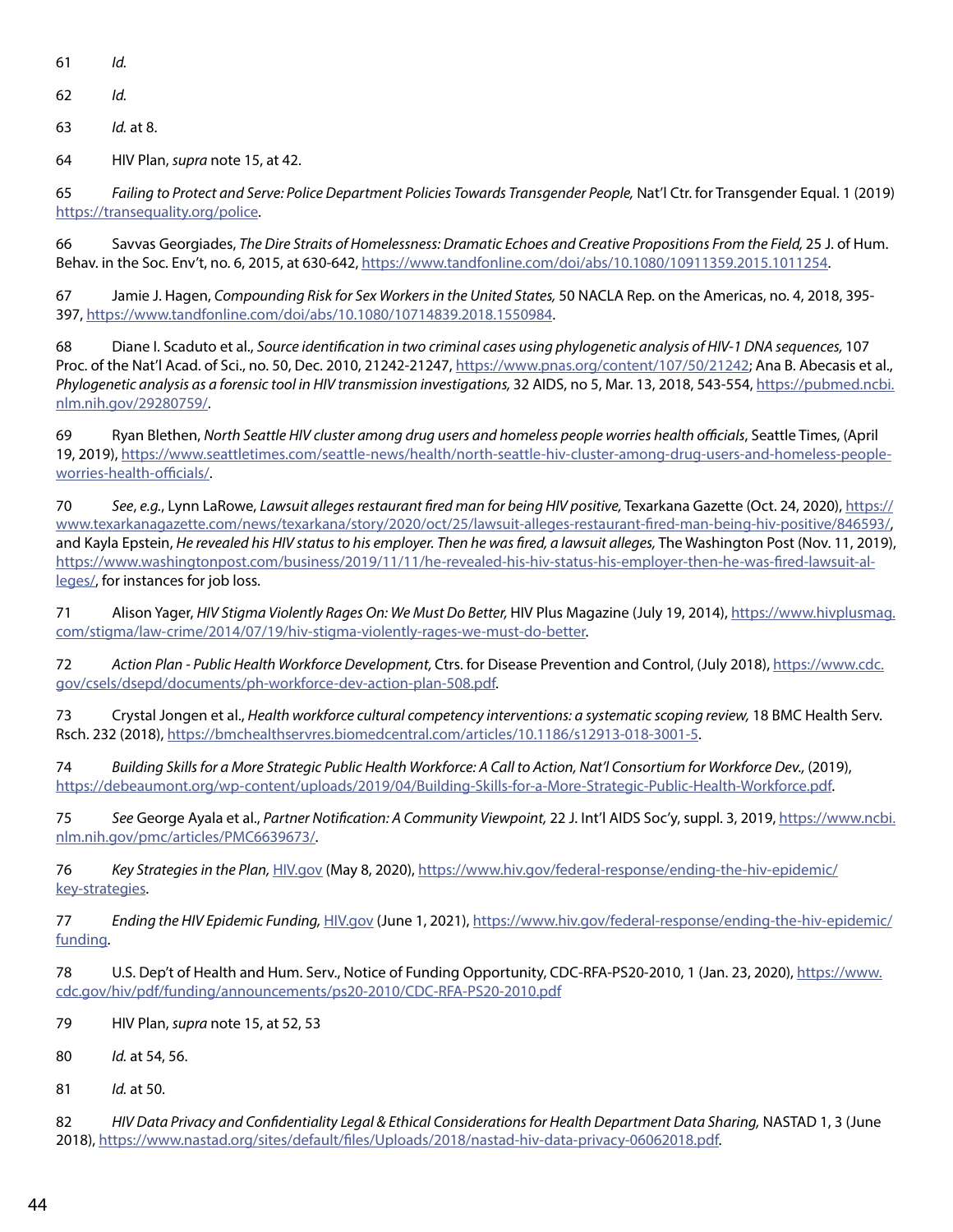83 *Data Security and Confidentiality Guidelines for HIV, Viral Hepatitis, Sexually Transmitted Disease, and Tuberculosis Programs: Standards to Facilitate Sharing and Use of Surveillance Data for Public Health Action,* Ctrs. for Disease Prevention and Control 1, 17 (2011),<https://www.cdc.gov/nchhstp/programintegration/docs/pcsidatasecurityguidelines.pdf>.

84 *See generally id.*

85 AIDS United, *AIDS United's Position on Using Molecular HIV Surveillance to Track HIV Transmission Networks,* Positive Women's Network-USA (June 12, 2021), [https://www.pwn-usa.org/aids-uniteds-position-on-using-molecular-hiv-surveillance-to-track-hiv](https://www.pwn-usa.org/aids-uniteds-position-on-using-molecular-hiv-surveillance-to-track-hiv-transmission-networks/)[transmission-networks/](https://www.pwn-usa.org/aids-uniteds-position-on-using-molecular-hiv-surveillance-to-track-hiv-transmission-networks/).

86 *What Is the Impact of HIV on Racial and Ethnic Minorities in the U.S.?,* [HIV.gov](http://HIV.gov) (Feb. 1, 2021) [https://www.hiv.gov/hiv-basics/](https://www.hiv.gov/hiv-basics/overview/data-and-trends/impact-on-racial-and-ethnic-minorities) [overview/data-and-trends/impact-on-racial-and-ethnic-minorities](https://www.hiv.gov/hiv-basics/overview/data-and-trends/impact-on-racial-and-ethnic-minorities).

87 *Id.*

88 *HIV and Men,* Ctrs. for Disease Prevention and Control (October 2020), [https://www.cdc.gov/hiv/group/gender/men/in](https://www.cdc.gov/hiv/group/gender/men/index.html)[dex.html.](https://www.cdc.gov/hiv/group/gender/men/index.html)

89 *Id.*

90 *Id.*

91 *Black Americans and HIV/AIDS: The Basics,* Kaiser Family Foundation (Feb. 7, 2020), [https://www.kff.org/hivaids/fact-sheet/](https://www.kff.org/hivaids/fact-sheet/black-americans-and-hivaids-the-basics/#endnote_link_448622-21) [black-americans-and-hivaids-the-basics/#endnote\\_link\\_448622-21.](https://www.kff.org/hivaids/fact-sheet/black-americans-and-hivaids-the-basics/#endnote_link_448622-21)

92 Structural racism as defined by the Aspen Institute is "A system in which public policies, institutional practices, cultural representations, and other norms work in various, often reinforcing ways to perpetuate racial group inequity. It identifies dimensions of our history and culture that have allowed privileges associated with "whiteness" and disadvantages associated with "color" to endure and adapt over time. Structural racism is not something that a few people or institutions choose to practice. Instead it has been a feature of the social, economic and political systems in which we all exist." *Glossary for Understanding the Dismantling Structural Racism/Promoting Racial Equity Analysis*, The Aspen Institute, [https://www.aspeninstitute.org/wp-content/uploads/files/](https://www.aspeninstitute.org/wp-content/uploads/files/content/docs/rcc/RCC-Structural-Racism-Glossary.pdf) [content/docs/rcc/RCC-Structural-Racism-Glossary.pdf](https://www.aspeninstitute.org/wp-content/uploads/files/content/docs/rcc/RCC-Structural-Racism-Glossary.pdf) (last visited June 25, 2021).

93 *Persons Living with Diagnosed HIV Infection in the United States and Dependent Areas,* 2018, Ctrs. for Disease Control and Prevention (May 7, 2020), <https://www.cdc.gov/hiv/library/reports/hiv-surveillance/vol-31/content/living.html>.

94 *Id.*

95 *Id.*

96 Centers for Disease Control and Prevention, *Diagnoses of HIV Infection in the United States and Dependent Areas,* 2018, 31 HIV Surveillance Report 10 (Dec. 2018), [https://www.cdc.gov/hiv/pdf/library/reports/surveillance/cdc-hiv-surveillance-report-](https://www.cdc.gov/hiv/pdf/library/reports/surveillance/cdc-hiv-surveillance-report-2018-updated-vol-31.pdf)[2018-updated-vol-31.pdf](https://www.cdc.gov/hiv/pdf/library/reports/surveillance/cdc-hiv-surveillance-report-2018-updated-vol-31.pdf).

97 *Id.*

98 *Id.*

99 *Women and HIV in the United States,* Kaiser Family Foundation (2020) [https://www.kff.org/hivaids/fact-sheet/women-and](https://www.kff.org/hivaids/fact-sheet/women-and-hivaids-in-the-united-states/#footnote-452735-10)[hivaids-in-the-united-states/#footnote-452735-10.](https://www.kff.org/hivaids/fact-sheet/women-and-hivaids-in-the-united-states/#footnote-452735-10)

100 *Selected National HIV Prevention and Care Outcomes,* Center for Disease Control and Prevention 13 (2016), [https://www.](https://www.cdc.gov/hiv/pdf/library/slidesets/cdc-hiv-prevention-and-care-outcomes-2016.pdf) [cdc.gov/hiv/pdf/library/slidesets/cdc-hiv-prevention-and-care-outcomes-2016.pdf](https://www.cdc.gov/hiv/pdf/library/slidesets/cdc-hiv-prevention-and-care-outcomes-2016.pdf).

101 Karin A. Bosh et al., *Vital Signs: Deaths Among Persons with Diagnosed HIV Infection,* United States, 2010–2018, 69 Morbidity and Mortality Weekly Rep. 1717, 1717 (2020), [https://www.cdc.gov/mmwr/volumes/69/wr/mm6946a1.htm.](https://www.cdc.gov/mmwr/volumes/69/wr/mm6946a1.htm)

102 *Ryan White HIV/AIDS Program Annual Client-Level Data Report,* Health Resources and Services Administration 5 (2020), [https://hab.hrsa.gov/sites/default/files/hab/data/datareports/RWHAP-annual-client-level-data-report-2019.pdf.](https://hab.hrsa.gov/sites/default/files/hab/data/datareports/RWHAP-annual-client-level-data-report-2019.pdf)

103 Lindsey Dawson et al., *HIV, Intimate Partner Violence (IPV), and Women: An Emerging Policy Landscape, Kaiser Family Foundation* (2019), [https://www.kff.org/hivaids/issue-brief/hiv-intimate-partner-violence-ipv-and-women-an-emerging-policy-landscape.](https://www.kff.org/hivaids/issue-brief/hiv-intimate-partner-violence-ipv-and-women-an-emerging-policy-landscape)

104 *See* Notice of Funding Opportunity Announcement, America's HIV Epidemic Analysis Dashboard, [https://ahead.hiv.gov/](https://ahead.hiv.gov/resources/funding/closed) [resources/funding/closed](https://ahead.hiv.gov/resources/funding/closed) (last visited June 25, 2021).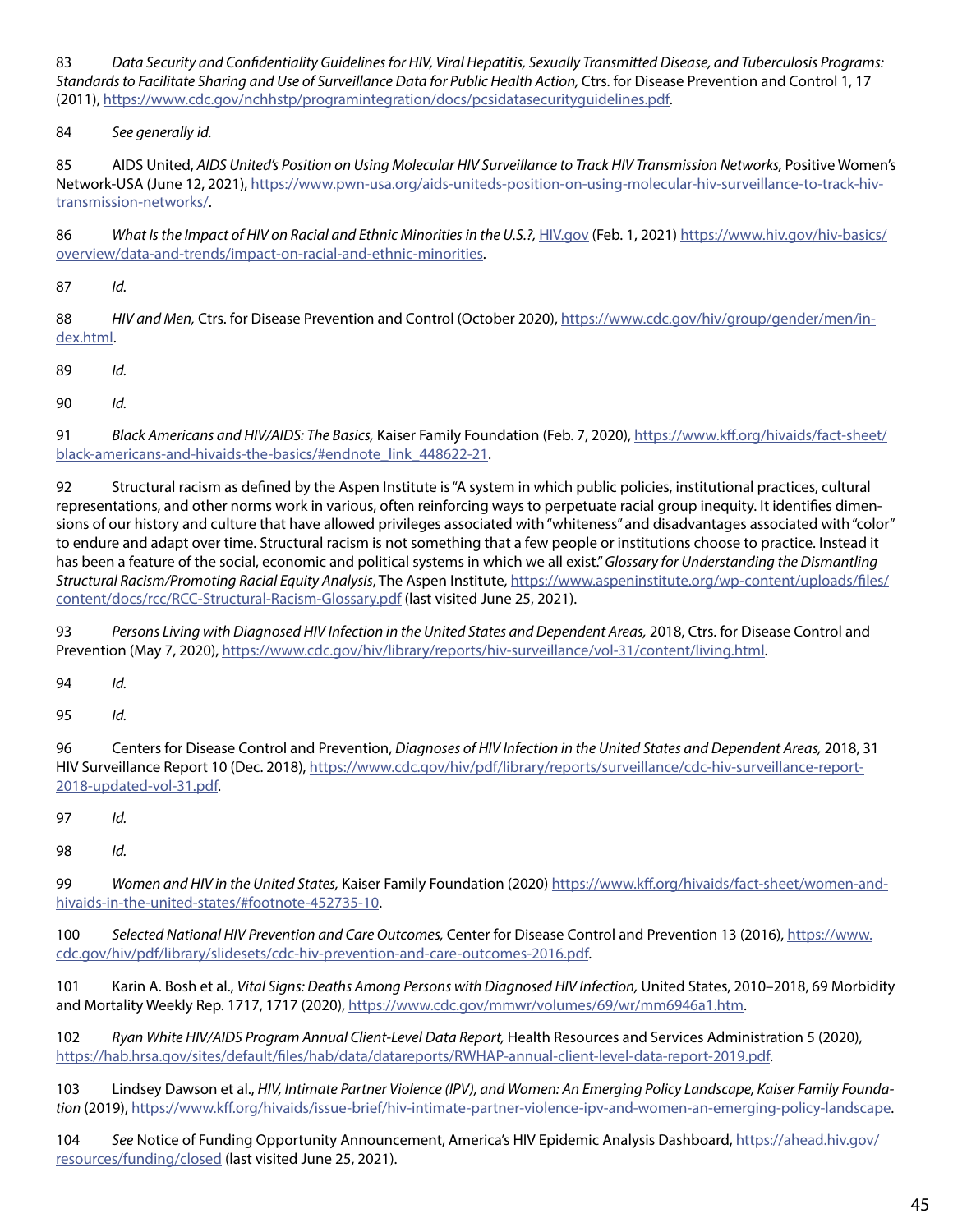105 Notice of Funding Opportunities are announcements of the availability of federal funding through a financial assistance program. Dictionary of Terms, Ctrs. for Disease Control and Prevention, <https://www.cdc.gov/grants/dictionary/index.html#nofo> (last visited June 25, 2021). They importantly denote funding preferences and priorities for grantees, meaning that the information contained in these Notices will affect the focuses and people priorities in the applicants' proposals and the eventual programs which are funded.

106 Notice of Funding Opportunity, HRSA-20-079, 6 (Aug. 13, 2019), <https://www.hrsa.gov/grants/find-funding/hrsa-20-079>; Notice of Funding Opportunity, HRSA-20-089 (Aug. 13, 2019),<https://www.hrsa.gov/grants/find-funding/hrsa-20-089>; *see generally*, Notice of Funding Opportunity, CDC-RFA-PS19-1906, 1, 3 (June 12, 2019), [https://www.cdc.gov/hiv/pdf/funding/announce](https://www.cdc.gov/hiv/pdf/funding/announcements/ps19-1906/cdc-hiv-PS19-NOFO.pdf)[ments/ps19-1906/cdc-hiv-PS19-NOFO.pdf](https://www.cdc.gov/hiv/pdf/funding/announcements/ps19-1906/cdc-hiv-PS19-NOFO.pdf).

#### 107 *See generally*, *id.*

108 Even a goal of achieving viral suppression is a racialized and unequal process, with fewer Black Americans living with HIV having viral suppression even when they are in care. Nicole Crepaz et al., *Racial and Ethnic Disparities in Sustained Viral Suppression and Transmission Risk Potential Among Persons Receiving HIV Care* — United States, 2014, 67 Morbidity and Mortality Weekly R. 4, 113 (2018), [https://www.cdc.gov/mmwr/volumes/67/wr/mm6704a2.htm.](https://www.cdc.gov/mmwr/volumes/67/wr/mm6704a2.htm)

109 *See*, *e.g.*, Notice of Funding Opportunity, HRSA-20-078, 1, 4 (Aug. 13, 2019), [https://www.hrsa.gov/grants/find-funding/](https://www.hrsa.gov/grants/find-funding/hrsa-20-078) [hrsa-20-078](https://www.hrsa.gov/grants/find-funding/hrsa-20-078); Notice of Funding Opportunity, CDC-RFA-PS20-2010, 1, 22, 23 (April 1, 2020), [https://www.grants.gov/web/grants/](https://www.grants.gov/web/grants/view-opportunity.html?oppId=323863) [view-opportunity.html?oppId=323863](https://www.grants.gov/web/grants/view-opportunity.html?oppId=323863); Notice of Funding Opportunity, HRSA-20-114, 1-2 (April 15, 2020), [https://www.hrsa.gov/](https://www.hrsa.gov/grants/find-funding/hrsa-20-114) [grants/find-funding/hrsa-20-114](https://www.hrsa.gov/grants/find-funding/hrsa-20-114).

110 *See generally*, HRSA-20-112, (April 9, 2020), [https://www.hrsa.gov/grants/find-funding/hrsa-20-112.](https://www.hrsa.gov/grants/find-funding/hrsa-20-112)

111 *See generally*, Notice of Funding Opportunity, CDC-RFA-PS19-1906, (June 12, 2019), [https://www.cdc.gov/hiv/pdf/fund](https://www.cdc.gov/hiv/pdf/funding/announcements/ps19-1906/cdc-hiv-PS19-NOFO.pdf)[ing/announcements/ps19-1906/cdc-hiv-PS19-NOFO.pdf;](https://www.cdc.gov/hiv/pdf/funding/announcements/ps19-1906/cdc-hiv-PS19-NOFO.pdf) Notice of Funding Opportunity, HRSA-20-079, (Aug. 13, 2019), [https://](https://www.hrsa.gov/grants/find-funding/hrsa-20-079) [www.hrsa.gov/grants/find-funding/hrsa-20-079](https://www.hrsa.gov/grants/find-funding/hrsa-20-079); Notice of Funding Opportunity, HRSA-20-089 (Aug. 13, 2019), [https://www.hrsa.](https://www.hrsa.gov/grants/find-funding/hrsa-20-089) [gov/grants/find-funding/hrsa-20-089](https://www.hrsa.gov/grants/find-funding/hrsa-20-089); Notice of Funding Opportunity, HRSA-20-078, (Aug. 13, 2019), [https://www.hrsa.gov/grants/](https://www.hrsa.gov/grants/find-funding/hrsa-20-078;HRSA-20-112) [find-funding/hrsa-20-078;HRSA-20-112](https://www.hrsa.gov/grants/find-funding/hrsa-20-078;HRSA-20-112), 1,4 (April 9, 2020),<https://www.hrsa.gov/grants/find-funding/hrsa-20-112>;.

112 *See* Notice of Funding Opportunity, HRSA-20-114, 1-2 (April 15, 2020), [https://www.hrsa.gov/grants/find-funding/hrsa-20-](https://www.hrsa.gov/grants/find-funding/hrsa-20-114) [114](https://www.hrsa.gov/grants/find-funding/hrsa-20-114); Notice of Funding Opportunity, CDC-RFA-PS20-2010, 1, 22, 23 (April 1, 2020), [https://www.grants.gov/web/grants/view-op](https://www.grants.gov/web/grants/view-opportunity.html?oppId=323863)[portunity.html?oppId=323863](https://www.grants.gov/web/grants/view-opportunity.html?oppId=323863).

113 A Notice of Funding Opportunity was released which focused on improving care and treatment coordination for Black women with HIV, however it was funded for only \$4,320,000 in FY 2020 out of the \$267 million that was spent on EHE programing. Notice of Funding Opportunity , HRSA-20-116, (April 15, 2020), <https://www.hrsa.gov/grants/find-funding/hrsa-20-116>. Based upon CDC data, one can estimate that Black women account for over 12% of the domestic HIV epidemic, Ctrs. for Disease Control and Prevention, *Estimated HIV Incidence and Prevalence in the United States, 2014–2018,* 25 HIV Surveillance Report 1, 45, 46 (2020), yet specifically directed funding for Black women was less than 2% of overall EHE funding.

114 HIV Plan, *supra* note 15, at 41.

- 115 *Id.* at 62.
- 116 *See infra*, Issue Area 5, pp. 54.
- 117 *See generally*, HIV Plan, *supra* note 15.
- 118 HIV Plan, *supra* note 15, at 3.
- 119 *Id.* at 45.
- 120 *Id.* at 40.
- 121 *See infra*, Issue Area 5C, pp.47-51.

122 *Miles to go: Closing Gaps, Breaking Barriers, Righting Injustice,* UNAIDS 14-15 (2018), [https://www.unaids.org/sites/default/](https://www.unaids.org/sites/default/files/media_asset/miles-to-go_en.pdf) [files/media\\_asset/miles-to-go\\_en.pdf](https://www.unaids.org/sites/default/files/media_asset/miles-to-go_en.pdf).

123 Sandy E. James et al., *The Report of the 2015 U.S. Transgender Survey,* National Center for Transgender Equality (2016), [https://transequality.org/sites/default/files/docs/usts/USTS-Full-Report-Dec17.pdf.](https://transequality.org/sites/default/files/docs/usts/USTS-Full-Report-Dec17.pdf)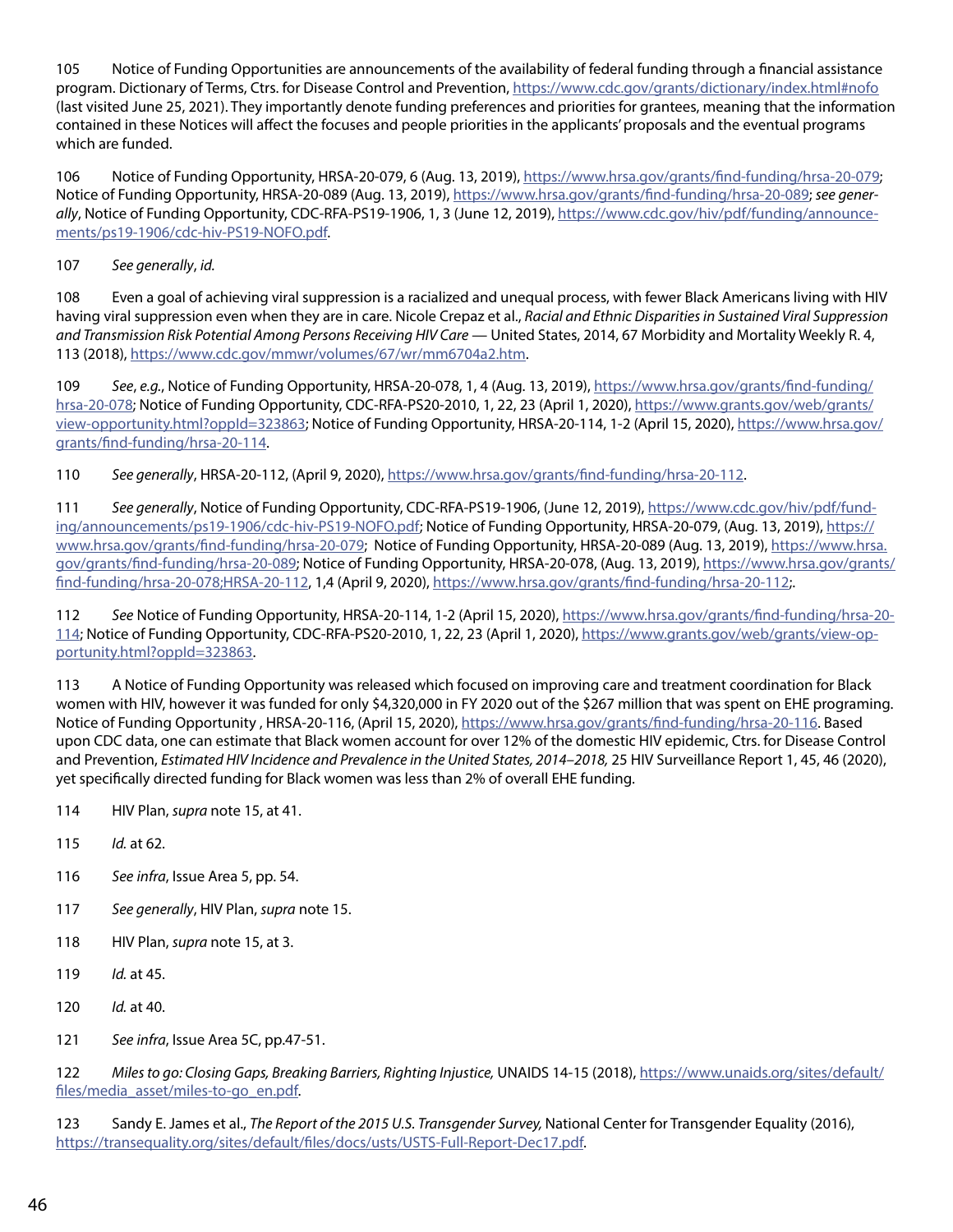124 Jasmine Sankofa, *From Margin to Center: Sex Work Decriminalization is a Racial Justice Issue,* Amnesty International (2016), [https://www.amnestyusa.org/from-margin-to-center-sex-work-decriminalization-is-a-racial-justice-issue/.](https://www.amnestyusa.org/from-margin-to-center-sex-work-decriminalization-is-a-racial-justice-issue/)

125 *See*, *e.g.*, Fla. Stat. Ann. §§ 796.08(5), 775.082(3)(e), 775.083(1)(c) (2016).

126 *Alliance for a Safe & Diverse D.C., Move Along: Policing Sex Work in Washington, D.C., (2008), [https://dctranscoalition.files.](https://dctranscoalition.files.wordpress.com/2010/05/movealongreport.pdf)* [wordpress.com/2010/05/movealongreport.pdf](https://dctranscoalition.files.wordpress.com/2010/05/movealongreport.pdf).

127 *See*, *e.g.*, Amira Hasenbush, *HIV Criminalization In Florida: Penal Implications for People Living with HIV/AIDS,* Williams Institute U.C.L.A. School of Law, 2 (2018) <https://www.hivlawandpolicy.org/sites/default/files/HIV-Criminalization-Florida-Oct-2018.pdf>; *see* also, Amira Hasenbush et al., *HIV Criminalization In California: Penal Implications for People Living with HIV/AIDS,* Williams Institute U.C.L.A. School of Law, 2 (2015), [https://williamsinstitute.law.ucla.edu/wp-content/uploads/HIV-Criminalization-CA-Dec-2015.](https://williamsinstitute.law.ucla.edu/wp-content/uploads/HIV-Criminalization-CA-Dec-2015.pdf) [pdf.](https://williamsinstitute.law.ucla.edu/wp-content/uploads/HIV-Criminalization-CA-Dec-2015.pdf)

128 Ryan Blethen, *North Seattle HIV cluster among drug users and homeless people worries health officials,* The Seattle Times, April 19, 2019, [https://www.seattletimes.com/seattle-news/health/north-seattle-hiv-cluster-among-drug-users-and-homeless](https://www.seattletimes.com/seattle-news/health/north-seattle-hiv-cluster-among-drug-users-and-homeless-people-worries-health-officials/)[people-worries-health-officials/](https://www.seattletimes.com/seattle-news/health/north-seattle-hiv-cluster-among-drug-users-and-homeless-people-worries-health-officials/).

129 13 C.F.R. § 120.110 (2017).

130 Jonathan Ross et al., *HIV outcomes among migrants from low- and middle-income countries living in high-income countries: a review of recent evidence,* 31 Current Op. Infectious Disease 1, 25-32 (2018)[,https://www.ncbi.nlm.nih.gov/pmc/articles/](https://www.ncbi.nlm.nih.gov/pmc/articles/PMC5750122/) [PMC5750122/](https://www.ncbi.nlm.nih.gov/pmc/articles/PMC5750122/).

131 *Immigrants and the Affordable Care Act (ACA),* Nat'l Immigr. Law Ctr. (Jan 2014), [https://www.nilc.org/issues/health-care/](https://www.nilc.org/issues/health-care/immigrantshcr/) [immigrantshcr/](https://www.nilc.org/issues/health-care/immigrantshcr/).

132 On January 4, 2010, a new federal rule went into effect that lifted the 22-year restriction on immigration and travel to the United States for non-U.S. citizens living with HIV/AIDS. *See* 42 C.F.R. § 34.2(b)(6) (2008). Immigrants continue to face barriers in accessing health care. *Immigrants and the Affordable Care Act (ACA),* Nat'l Immigr. Law Ctr. (Jan 2014), [https://www.nilc.org/issues/](https://www.nilc.org/issues/health-care/immigrantshcr/) [health-care/immigrantshcr/](https://www.nilc.org/issues/health-care/immigrantshcr/).

133 HIV Plan, *supra* note 15, at 3.

134 *See* Inadmissibility on Public Charge Grounds; Correction, 84 Fed. Reg. 52357-01 (October 2, 2019). This rule was preliminarily enjoined by the U.S. District Court for the Northern District of Illinois and that injunction was upheld by the Seventh Circuit Court of Appeals, *Cook Cty. v. Wolf,* 962 F. 3d 208, 234 (7th Cir. 2020), cert. dismissed sub nom. *Mayorkas v. Cook Cty.,* 141 S. Ct. 1292 (2021). On March 9, 2021, the Seventh Circuit lifted its stay, *Cook Cty. v. Wolf,* No. 20-3150, 2021 WL 1608766, at \*1 (7th Cir. Mar. 9, 2021) (unpublished), and the U.S. District Court for the Northern District of Illinois' order vacating the Public Charge Final Rule went into effect, *Cook Cty. v. Wolf,* 498 F. Supp. 3d 999, 1011 (N.D. Ill. 2020). When the vacatur went into effect, U.S. Customs and Immigraion Services immediately stopped applying the Public Charge Final Rule to all pending applications and petitions that would have been subject to the rule. *Public Charge,* U.S. Customs and Immigr. Serv. (April 15, 2021), [https://www.uscis.gov/green-card/](https://www.uscis.gov/green-card/green-card-processes-and-procedures/public-charge) [green-card-processes-and-procedures/public-charge.](https://www.uscis.gov/green-card/green-card-processes-and-procedures/public-charge)

135 E.g, Melissa Jenco, *Study: Public charge rule having a chilling effect on immigrant families' use of public programs,* Am. Acad. P News (June 30, 2020), [https://www.aappublications.org/news/2020/06/30/immigrantfamilies063020;](https://www.aappublications.org/news/2020/06/30/immigrantfamilies063020) Leighton Ku, *New Evidence Demonstrates That The Public Charge Rule Will Harm Immigrant Families and Others,* Health Affairs Blog (Oct. 9, 2019), [https://](https://www.healthaffairs.org/do/10.1377/hblog20191008.70483/full/) [www.healthaffairs.org/do/10.1377/hblog20191008.70483/full/;](https://www.healthaffairs.org/do/10.1377/hblog20191008.70483/full/) Samantha Artiga et al., *Estimated Impacts of Final Public Charge Inadmissibility Rule on Immigrants and Medicaid Coverage,* Kaiser Fam. Found. (Sep. 18, 2019), [https://www.kff.org/racial-equi](https://www.kff.org/racial-equity-and-health-policy/issue-brief/estimated-impacts-of-final-public-charge-inadmissibility-rule-on-immigrants-and-medicaid-coverage/)[ty-and-health-policy/issue-brief/estimated-impacts-of-final-public-charge-inadmissibility-rule-on-immigrants-and-medicaid-cov](https://www.kff.org/racial-equity-and-health-policy/issue-brief/estimated-impacts-of-final-public-charge-inadmissibility-rule-on-immigrants-and-medicaid-coverage/)[erage/](https://www.kff.org/racial-equity-and-health-policy/issue-brief/estimated-impacts-of-final-public-charge-inadmissibility-rule-on-immigrants-and-medicaid-coverage/).

136 *See* 42 U.S.C. § 249(a) (2003); 42 C.F.R. § 34.7(a) (2003).

137 Mathew Rodriguez, *Trans Woman With HIV Dies During Release From ICE Custody After Being Denied Meds,* TheBody, June 4, 2019,<https://www.thebody.com/article/trans-woman-with-hiv-dies-during-release-from-ice-custody>; *see also* Tim Fitzsimons, *Transgender ICE detainee died of AIDS complications, autopsy shows,* NBC News, April 17, 2019, [https://www.nbcnews.com/feature/](https://www.nbcnews.com/feature/nbc-out/transgender-ice-detainee-died-aids-complications-autopsy-shows-n994836) [nbc-out/transgender-ice-detainee-died-aids-complications-autopsy-shows-n994836.](https://www.nbcnews.com/feature/nbc-out/transgender-ice-detainee-died-aids-complications-autopsy-shows-n994836)

138 Sandra E. Garcia, *Independent Autopsy of Transgender Asylum Seeker Who Died in ICE Custody Shows Signs of Abuse,* New York Times (Nov. 27, 2018), [https://www.nytimes.com/2018/11/27/us/trans-woman-roxsana-hernandez-ice-autopsy.html.](https://www.nytimes.com/2018/11/27/us/trans-woman-roxsana-hernandez-ice-autopsy.html)

139 HIV Plan, *supra* note 15, at 43.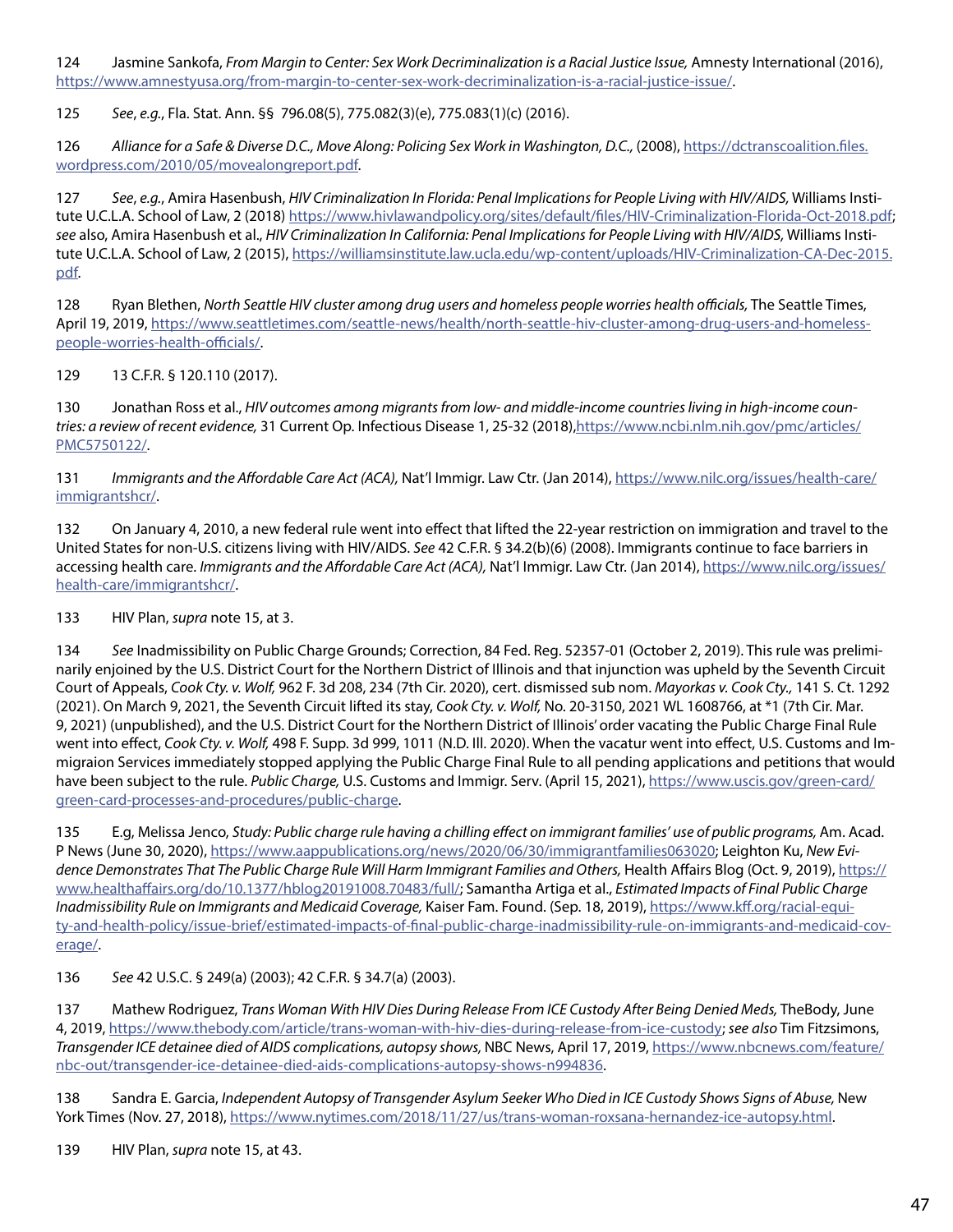- *Id.* at 18.
- *Id.* at 41, 42.
- *Id.* at 3.
- *Id.* at 43.
- *See id.*

 Vanessa Cooper et al., *Measuring quality of life among people living with HIV: a systematic review of reviews,* 15 Health Qual Life Outcomes 220 (2017). [https://doi.org/10.1186/s12955-017-0778-6;](https://doi.org/10.1186/s12955-017-0778-6) *See also Quality of life for people living with HIV: what is it, why does it matter and how can we make it happen?,* Frontline AIDS p1, p4 (2018) [https://frontlineaids.org/wp-content/up](https://frontlineaids.org/wp-content/uploads/2019/02/quality_of_life_briefing_final_original.pdf)[loads/2019/02/quality\\_of\\_life\\_briefing\\_final\\_original.pdf](https://frontlineaids.org/wp-content/uploads/2019/02/quality_of_life_briefing_final_original.pdf).

*See*, *e.g.*, *WHOQOL: Measuring Quality of Life,* World Health Organization (2012)<https://www.who.int/tools/whoqol>.

 Vanessa Cooper et al., *Measuring quality of life among people living with HIV: a systematic review of reviews,* 15 Health Qual Life Outcomes 220 (2017). <https://doi.org/10.1186/s12955-017-0778-6>

 *See e.g. State of Aging and Health in America 2013,* Centers for Disease Control and Prevention, US Dep't of Health and Human Services (2013) [https://www.cdc.gov/aging/pdf/State-Aging-Health-in-America-2013.pdf.](https://www.cdc.gov/aging/pdf/State-Aging-Health-in-America-2013.pdf)

 For a longer discussion of how to attain these metrics pertaining to economic justice and employment *see infra,* Issue Area 5A, pp. 38-41.

For a more complete discussion of how to achieve housing goals, *see infra*, Issue Area 5A, pp.41-42.

*See infra*, Issue Area 5A, pp. 42-44 , for more on providing nutrition services for people living with HIV.

For more information on how to achieve these health care metrics, *see infra*, Issue Area 5B, pp. 44-47.

For more on what sexual and reproductive health care needs entail, *see infra*, Issue Area 5C, pp.47-51.

 IRS Rev Proc. 2020-36 states that beginning January 1, 2021, the ACA 2021 affordability threshold will be 9.83%. This number should be adjusted for the quality of life standard each time the IRS alters its own affordability thresholds. Further, affordability should only be defined as total household income and should not be defined to include other investments or savings.

For a discussion of what these stigma metrics should include *see infra* Issue Area 2A, pp.11 .

David J. Martin, *Working with HIV,* Am. Psych. Ass'n (2011), <https://www.apa.org/pi/aids/resources/research/martin>.

 Tim Murphy, *The Number-One Barrier to Ending HIV in U.S. Cities Is a Housing Crisis,* TheBody (2020), [https://www.thebody.](https://www.thebody.com/article/barrier-to-ending-hiv-in-u-s-cities-housing-crisis) [com/article/barrier-to-ending-hiv-in-u-s-cities-housing-crisis](https://www.thebody.com/article/barrier-to-ending-hiv-in-u-s-cities-housing-crisis).

 *See* Angela A. Aidala et al., *Housing Status, Medical Care, and Health Outcomes Among People Living With HIV/AIDS: A Systematic Review,* 106 Am. J. of Public Health e1, e1 (2016).

*Id.* at e2.

*Id.*

 *Id.*; *see also* M-J Milloy et al., *Housing Status and the Health of People Living with HIV/AIDS,* 9 Current HIV/AIDS Report 364, (2012), [https://www.ncbi.nlm.nih.gov/pmc/articles/PMC3693560/.](https://www.ncbi.nlm.nih.gov/pmc/articles/PMC3693560/)

 *Employment and Homelessness,* National Coalition for the Homeless 1, 3-4 (2009) [http://nationalhomeless.org/wp-con](http://nationalhomeless.org/wp-content/uploads/2014/06/Employment-Fact-Sheet.pdf)[tent/uploads/2014/06/Employment-Fact-Sheet.pdf.](http://nationalhomeless.org/wp-content/uploads/2014/06/Employment-Fact-Sheet.pdf)

 *State of Homelessness: 2020 Edition,* National Alliance to End Homelessness (2020), [https://endhomelessness.org/home](https://endhomelessness.org/homelessness-in-america/homelessness-statistics/state-of-homelessness-2020/)[lessness-in-america/homelessness-statistics/state-of-homelessness-2020/](https://endhomelessness.org/homelessness-in-america/homelessness-statistics/state-of-homelessness-2020/).

*Id.*

 *Economic Justice,* Positive Women's Network-USA, <https://www.pwn-usa.org/issues/policy-agenda/economic-justice/> (last visited June 29, 2021).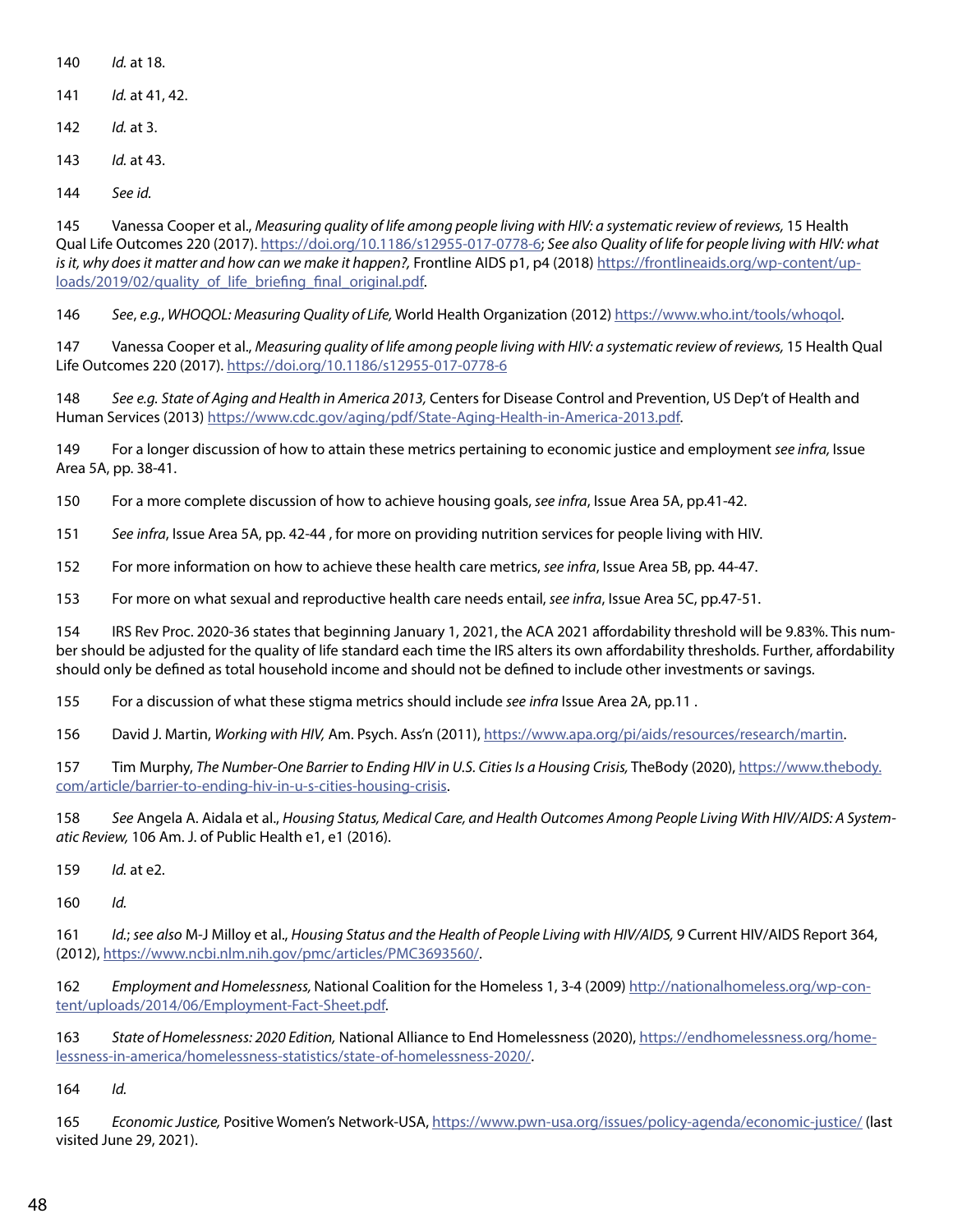166 Aaron Richterman et al., *Policies affecting eligibility for the Supplemental Nutrition Assistance Program and HIV incidence in the United States,* Open Forum Infectious Diseases (2021), <https://doi.org/10.1093/ofid/ofab101>.

167 Sara Imperiale and Margaret Brown, *Now Is the Time to Improve SNAP for Food Insecure Families,* National Resource Defense Fund (2020), [https://www.nrdc.org/experts/sara-imperiale/now-time-improve-snap-food-insecure-families.](https://www.nrdc.org/experts/sara-imperiale/now-time-improve-snap-food-insecure-families).

168 *Id.*

169 Colin Gray, *Leaving benefits on the table: Evidence from SNAP,* 179 J. of Public Economics 104054 (2019), [https://doi.](https://doi.org/10.1016/j.jpubeco.2019.104054) [org/10.1016/j.jpubeco.2019.104054.](https://doi.org/10.1016/j.jpubeco.2019.104054)

170 U.S. Statistics, [HIV.gov](http://HIV.gov) (2021),

[https://www.hiv.gov/hiv-basics/overview/data-and-trends/statistics.](https://www.hiv.gov/hiv-basics/overview/data-and-trends/statistics)

171 *Id.*

172 Adam Searing and Adaora A. Adimora, *HIV and Medicaid Expansion: Failure of Southern States to Expand Medicaid Makes Elimination of HIV Infection in the United States Much Harder to Achieve,* Georgetown Health Policy Institute 1, 1 (2020), [https://ccf.](https://ccf.georgetown.edu/2020/11/29/hiv-and-medicaid-expansion-failure-of-southern-states-to-expand-medicaid-makes-elimination-of-hiv-infection-in-the-united-states-much-harder-to-achieve/) [georgetown.edu/2020/11/29/hiv-and-medicaid-expansion-failure-of-southern-states-to-expand-medicaid-makes-elimination-of](https://ccf.georgetown.edu/2020/11/29/hiv-and-medicaid-expansion-failure-of-southern-states-to-expand-medicaid-makes-elimination-of-hiv-infection-in-the-united-states-much-harder-to-achieve/)[hiv-infection-in-the-united-states-much-harder-to-achieve/](https://ccf.georgetown.edu/2020/11/29/hiv-and-medicaid-expansion-failure-of-southern-states-to-expand-medicaid-makes-elimination-of-hiv-infection-in-the-united-states-much-harder-to-achieve/).

173 *Id.*

174 For example, an investigation found that under a standard Medicare Part D benefit a person living with HIV would pay between \$3,000 to \$4,000 a year in out-of-pocket expenses for ART unless they qualify for low-income subsidies. Chien-Wen Tseng et al., *Medicare Part D and Cost-Sharing for Antiretroviral Therapy and Preexposure Prophylaxis,* JAMA Network Open (2020) doi:10.1001/ jamanetworkopen.2020.2739.

175 Copay accumulator adjustment policies (CAAPs) prevents drug manufacturer coupons (like those from HIV drug manufacturers to offset the costs of prescriptions) from counting toward patients' annual deductibles or out-of-pocket cost limits. *Double Dipping: Insurance Companies Profit at Patients' Expense,* AIDS Institute 1, 3 (2021), [https://aidsinstitute.net/documents/2021\\_](https://aidsinstitute.net/documents/2021_TAI_Double-Dipping_Final-031621.pdf) [TAI\\_Double-Dipping\\_Final-031621.pdf](https://aidsinstitute.net/documents/2021_TAI_Double-Dipping_Final-031621.pdf).

176 *See supra*, Issue Area 5C, pp. 47-51.

177 *Doctors Agree: Gender-Affirming Care is Life-Saving Care,* American Civil Liberties Union (2021) [https://www.aclu.org/news/](https://www.aclu.org/news/lgbtq-rights/doctors-agree-gender-affirming-care-is-life-saving-care/) [lgbtq-rights/doctors-agree-gender-affirming-care-is-life-saving-care/](https://www.aclu.org/news/lgbtq-rights/doctors-agree-gender-affirming-care-is-life-saving-care/).

178 Federal AIDS Policy Partnership, *HIV Community Funding Requests for FY 2022 Domestic HIV Programs,* (2021) [https://docu](https://documentcloud.adobe.com/link/track?uri=urn)[mentcloud.adobe.com/link/track?uri=urn](https://documentcloud.adobe.com/link/track?uri=urn):aaid:scds:US:17b842bc-691d-4f97-97ca-918b78ffd46a.

179 HIV Plan, *supra* note 15, at 26, 37.

180 *Id.* at 24.

181 *Id.*

182 Natalia Kanem, *Sexual and Reproductive Health and Rights: The Cornerstone of Sustainable Development,* UN Chronicle, [https://www.un.org/en/chronicle/article/sexual-and-reproductive-health-and-rights-cornerstone-sustainable-development.](https://www.un.org/en/chronicle/article/sexual-and-reproductive-health-and-rights-cornerstone-sustainable-development)

183 Monique A. Tello et al., *Barriers to recommended gynecologic care in an urban United States HIV clinic,* 19 J. Women's Health, no. 8, 2010, 1515-1516, [https://www.ncbi.nlm.nih.gov/pmc/articles/PMC2924785/;](https://www.ncbi.nlm.nih.gov/pmc/articles/PMC2924785/) *see also UNSPOKEN: Sexuality, Romance, and Reproductive Freedom for Women Living with HIV in the United States,* Positive Women's Network-USA (2013), [https://pwnusa.files.](https://pwnusa.files.wordpress.com/2013/11/11-11-13srhr-pwn-usa.pdf) [wordpress.com/2013/11/11-11-13srhr-pwn-usa.pdf.](https://pwnusa.files.wordpress.com/2013/11/11-11-13srhr-pwn-usa.pdf)

184 Jaime Grant et al., *Injustice at Every Turn: Report of the National Discrimination Survey,* Nat'l Ctr. for Transgender Equal. & Nat'l Gay and Lesbian Task Force, 82 (2011), [https://transequality.org/sites/default/files/docs/resources/NTDS\\_Report.pdf](https://transequality.org/sites/default/files/docs/resources/NTDS_Report.pdf).

185 Cecile Unger, *Care of the Transgender Patient: A Survey of Gynecologists' Current Knowledge and Practice,* J. Women's Health (December 2014), [https://doi.org/10.1089/jwh.2014.4918.](https://doi.org/10.1089/jwh.2014.4918)

186 Although the PLHIV networks appreciate this reference to pregnancy and HIV, we would recommend that future discussions are gender inclusive and recognize that not all people who bear children identify as women.